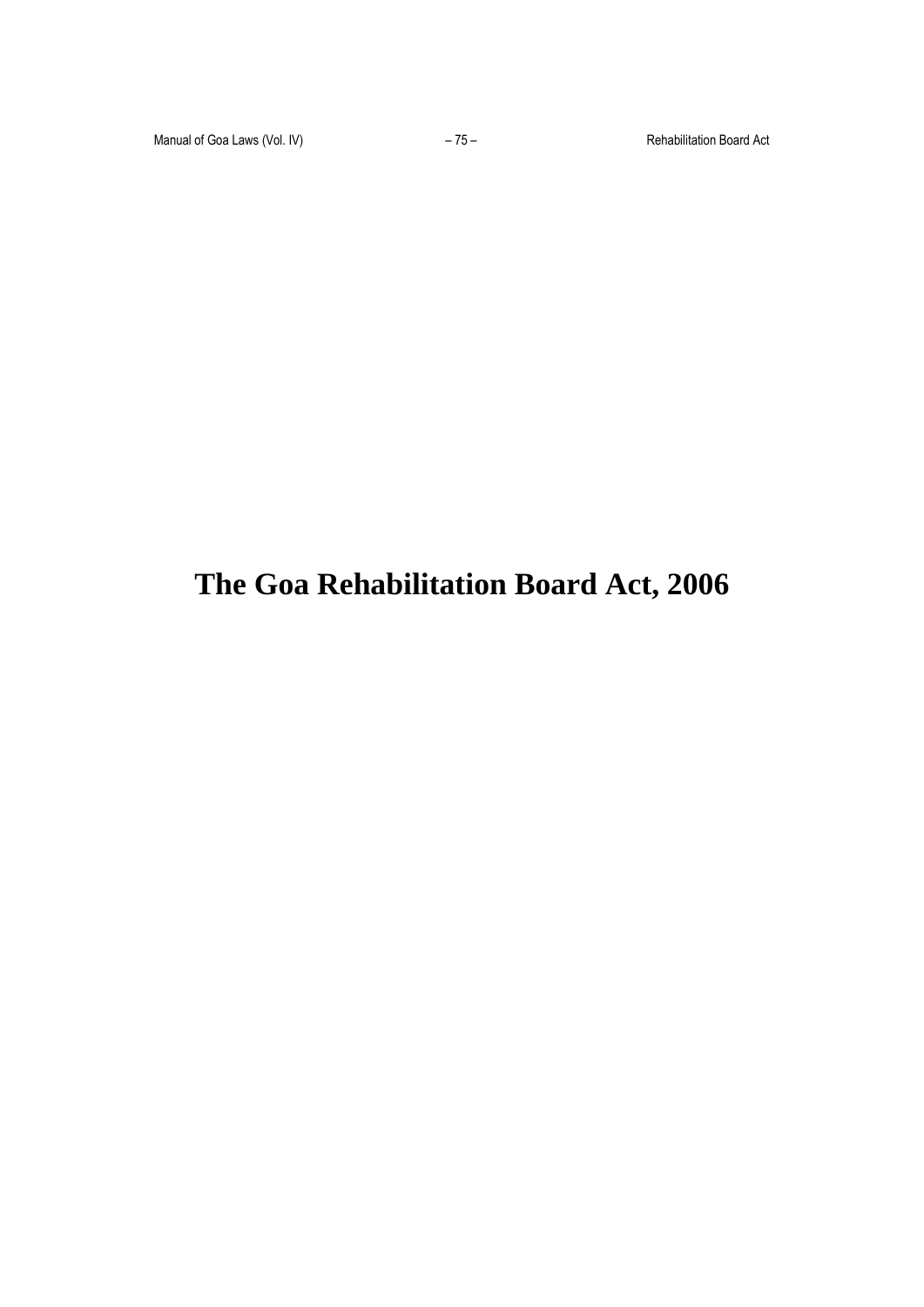Manual of Goa Laws (Vol. IV)  $-76 -$ <br>  $-76 -$ <br>
Rehabilitation Board Act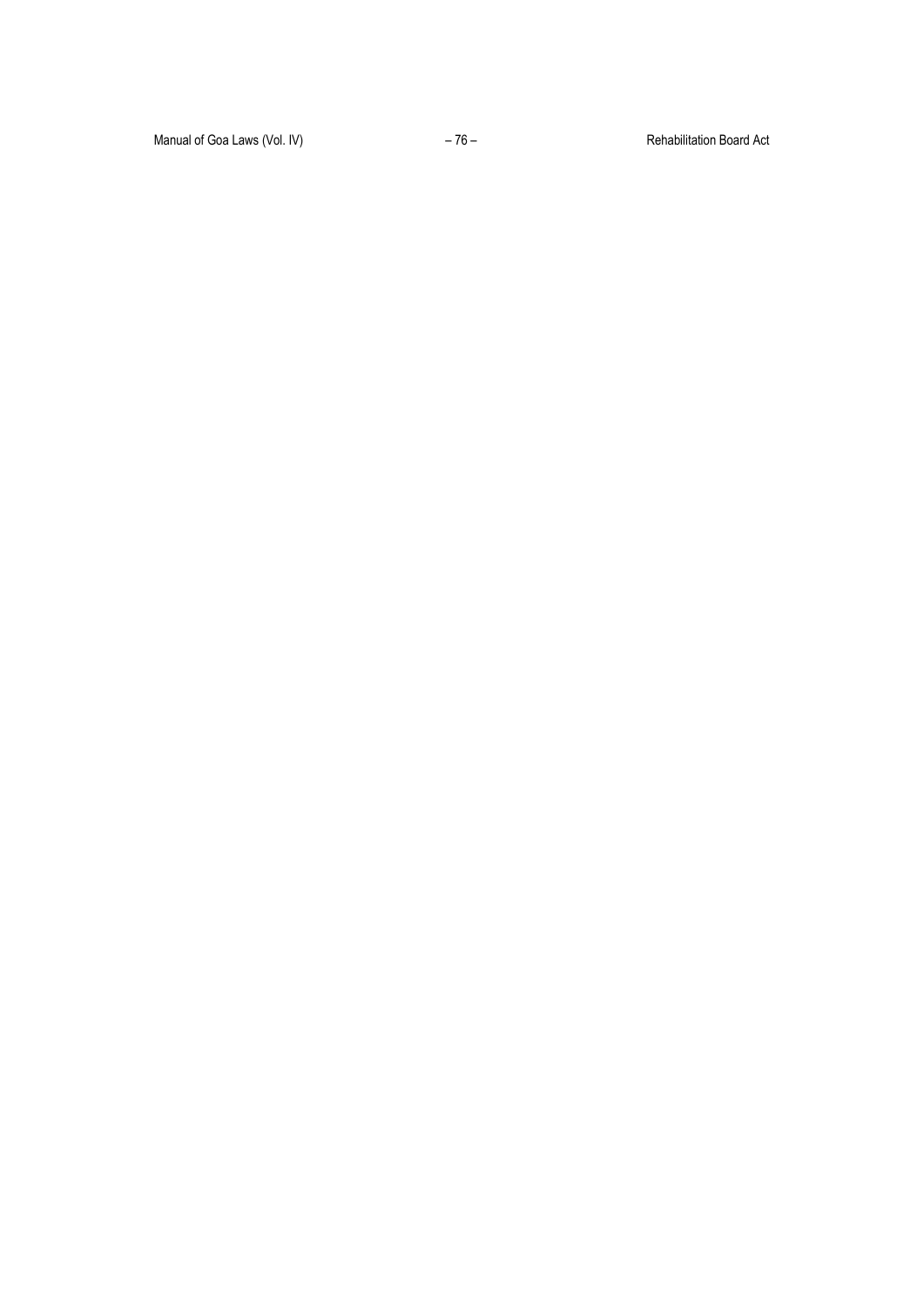# **The Goa Rehabilitation Board Act, 2006**

**The Goa Rehabilitation Board Act, 2006 (Goa Act 9 of 2006) [19-4-2006]** published in the Official Gazette, Series I No. 3 (Extraordinary No. 4) dated 26<sup>th</sup> April, 2006.

# **Arrangement of Sections**

| 1              | Short title, extent and commencement            |                          |
|----------------|-------------------------------------------------|--------------------------|
| $\overline{c}$ | <b>Definitions</b>                              |                          |
| 3              | <b>Establishment and incorporation of Board</b> |                          |
| 4              | <b>Composition of Board</b>                     |                          |
| 5              | Term of office of Chairman and other            |                          |
|                | members                                         |                          |
| 6              | <b>Disqualification for appointment</b>         |                          |
| 7              | <b>Removal of Chairman and other</b>            |                          |
|                | members                                         |                          |
| 8              | Vacancy to be filled as early as                |                          |
|                | practicable                                     |                          |
| 9              | Proceedings presumed to be good and             |                          |
|                | valid                                           |                          |
| 10             | <b>Temporary absence of members</b>             |                          |
| 11             | <b>Leave of absence for Chairman</b>            |                          |
| 12             | <b>Officers and other employees of Board</b>    |                          |
| 13             | <b>Conditions of services of officers and</b>   |                          |
|                | other employees of Board                        |                          |
| 14             | Promotions and punishments of officers          |                          |
|                | and other employees of Board                    |                          |
| 15             | <b>Service regulations</b>                      |                          |
| 16             | <b>Control and delegation by Chairman</b>       |                          |
| 17             | <b>Meetings of Board</b>                        |                          |
| 18             | Temporary association of persons with           |                          |
|                | <b>Board for particular purposes</b>            |                          |
| 19             | <b>Appointment and functions of</b>             |                          |
|                | <b>Committees</b>                               |                          |
| 20             | <b>Members of Board or Committees or</b>        |                          |
|                | persons associated with Board not to take       |                          |
|                | part in proceedings in which they are           |                          |
|                | personally interested                           |                          |
| 21             | <b>Powers of Board and Chairman to incur</b>    |                          |
|                | expenditure                                     |                          |
| 22             | <b>Powers of Board and Chairman to</b>          |                          |
|                | approve estimates                               |                          |
| 23             | <b>Emergency powers of Chairman</b>             | $\overline{\phantom{a}}$ |
| 24             | Power to make contracts                         | ć                        |
| 25             | <b>Agreements and security deposits</b>         |                          |
| 26             | Further provisions as to execution of           |                          |
|                | contracts and agreements                        |                          |
| 27             | Delegation of power of Board to sanction        |                          |
|                | contracts                                       |                          |
| 28             | Power of the Board to take measures for         |                          |
|                | disaster prevention                             |                          |
| 39             | Power of the Board to undertake                 |                          |
|                | rehabilitation schemes and incur                |                          |
|                | expenditure                                     |                          |
| 30             | Matters to be provided for in                   |                          |
|                | rehabilitation schemes                          |                          |
|                |                                                 |                          |

| 31              | <b>Rehabilitation Scheme</b>                                       |
|-----------------|--------------------------------------------------------------------|
| 32              | Preparation, publication and                                       |
|                 | transmission of notice as to rehabilitation                        |
|                 | scheme                                                             |
| 33              | <b>Transmission to Board of representation</b>                     |
|                 | by the concerned local authority as to                             |
|                 | rehabilitation scheme                                              |
| 34              | Abandonment, modification or sanction                              |
|                 | of rehabilitation scheme                                           |
| 35              | Publication of sanction of a rehabilitation                        |
|                 | scheme                                                             |
| 36              | Board to execute rehabilitation scheme                             |
|                 | soon after sanction                                                |
| 37              | Variation of rehabilitation scheme                                 |
| 38              | <b>Transfer to Board for purposes of</b>                           |
|                 | rehabilitation scheme of building, or land                         |
|                 | vested in local authority                                          |
| 39              | Power of the Board to turn, divert or                              |
|                 | close public street vested in it                                   |
| 40              | <b>Transferring streets laid out or altered</b>                    |
|                 | and open spaces provided by Board under                            |
| 41              | a rehabilitation scheme<br>Prevention or restriction of traffic in |
|                 | street vested in Board during progress of                          |
|                 | work                                                               |
| 42              | Provision of facilities when work is execu-                        |
|                 | ted by Board in public streets vested in it                        |
| 43              | Power of the Government to call for the                            |
|                 | records of Board and to modify                                     |
|                 | rehabilitation scheme                                              |
| 44              | Power to exempt                                                    |
| 45              | Rehabilitation grants to displaced persons                         |
| 46              | Power to purchase or lease the land by                             |
|                 | agreement                                                          |
| 47              | Power to dispose of land                                           |
| 48              | Disputes regarding reconstitution of plots                         |
| 49              | <b>Appointment of competent authorities</b>                        |
| 50              | Power to evict certain persons from                                |
|                 | <b>Board premises</b>                                              |
| 51              | Power to recover rent or damages as                                |
|                 | arrears of land revenue                                            |
| 52              | <b>Appeal</b>                                                      |
| 53              | <b>Board's Fund</b>                                                |
| $\overline{54}$ | <b>Subventions and loans to Board</b>                              |
| $\overline{55}$ | Power of Board to borrow and lend                                  |
| 56              | <b>Guarantee by Government of loans</b>                            |
| 57              | Repayment of loans taken under section 55                          |
| 58              | <b>Establishment and maintenance of</b>                            |
|                 | sinking fund                                                       |
|                 |                                                                    |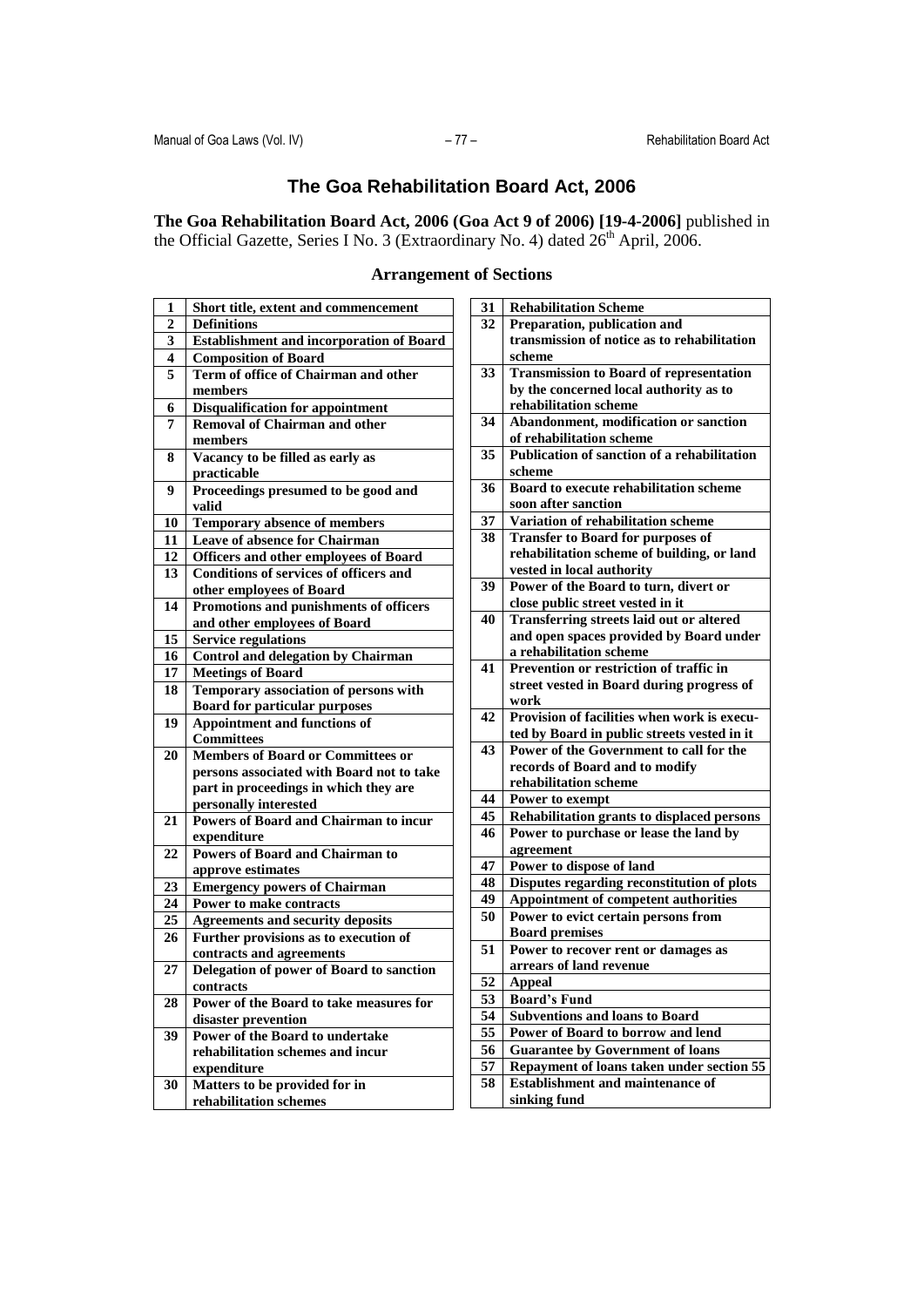Manual of Goa Laws (Vol. IV)  $-78 -$ <br>Alexander Solution Board Act

| 59              | Power to discontinue payments into           |
|-----------------|----------------------------------------------|
|                 | sinking fund                                 |
| 60              | <b>Investment of sinking fund</b>            |
| 61              | <b>Annual examination of sinking fund</b>    |
| 62              | Estimates of income and expenditure to       |
|                 | be laid annually before Board                |
| $\overline{63}$ | <b>Sanction of Board to estimates</b>        |
| 64              | <b>Approval of Government to estimate</b>    |
| 65              | <b>Supplementary estimate</b>                |
| 66              | Adherence to estimate and maintenance        |
|                 | of closing balance                           |
| 67              | Definition of cost of management             |
| 68              | Capital account and revenue account          |
| 69              | <b>Credits to capital account</b>            |
| 70              | <b>Application of capital account</b>        |
| 71              | <b>Credits to revenue account</b>            |
| 72              | <b>Application of revenue account</b>        |
| 73              | Power to direct sale of securities in which  |
|                 | any surplus of the revenue accounts is       |
|                 | invested                                     |
| 74              | Advance from revenue account to capital      |
|                 | account                                      |
| 75              | Advance from capital account to revenue      |
|                 | account                                      |
| 76              | Submission of abstracts of accounts to       |
|                 | Government                                   |
| 77              | <b>Audit of accounts</b>                     |
| 78              | Powers of auditor                            |
| 79              | <b>Remuneration of auditor</b>               |
| 80              | Reports and information to be furnished      |
|                 | by auditor to Board                          |
| 81              | Auditor's report to be sent to each          |
|                 | member and considered by Board               |
| $\overline{82}$ | Board to remedy defects pointed out by       |
|                 | auditor                                      |
| 83              | Statement of accounts and audit report to    |
|                 | be forwarded to Government                   |
| 84              | Valuation of assets and liabilities of Board |
| 85              | Penalty for removing bar, chain or post      |
| 86              | <b>Penalty for building within street</b>    |
|                 | alignment or building line without           |
|                 | permission                                   |
| 87              | Penalty for failure to comply with           |
|                 | requisition made by auditor                  |
| 88              | Penalty for obstructing contractor or        |
|                 | removing mark                                |

| 89               | Penalty for breach of the provisions of the                                   |
|------------------|-------------------------------------------------------------------------------|
| 90               | Act<br>Compensation to be paid by offenders                                   |
| 91               |                                                                               |
|                  | Punishment for acquiring share or<br>interest in contract with Board          |
|                  |                                                                               |
| 92<br>93         | <b>Cognizance and trial of offences</b>                                       |
|                  | Duty of police officers                                                       |
| 94               | <b>Arrest of offenders</b>                                                    |
| 95               | Powers of Chairman as to institution and                                      |
|                  | composition of legal proceedings                                              |
| 96               | Protection of action taken in good faith                                      |
| 97               | <b>Notice of suit against Board</b>                                           |
| 98               | Proof of consent of Board or Chairman or                                      |
|                  | officer or other employee of Board                                            |
| $\overline{99}$  | Power of Chairman to direct removal of                                        |
|                  | unauthorized erection, within street                                          |
|                  | alignment                                                                     |
| 100              | Power of Board to pay compensation                                            |
| 101              | Public notice how to be made known                                            |
| 102              | Stamping signature on notice or bills                                         |
| 103              | Service how to be effected                                                    |
| $\overline{104}$ | Power to make surveys or contribute                                           |
|                  | towards their cost                                                            |
| 105              | Power of entry                                                                |
| 106              | <b>Powers of Board for facilitating</b>                                       |
|                  | movement of the population                                                    |
| 107              | Members, officers and other employees of<br>Board and committees deemed to be |
|                  | public servants                                                               |
| 108              | <b>Contributions towards leave allowances</b>                                 |
|                  | and pensions of employees of the Central                                      |
|                  | <b>Government or State Government</b>                                         |
| 109              | <b>Board and Chairman to exercise powers</b>                                  |
|                  | and functions of local authority                                              |
| 110              | Supply of documents and information to                                        |
|                  | Government                                                                    |
| $\frac{1}{111}$  | Submission of administration report to                                        |
|                  | Government                                                                    |
| 112              | <b>Power of Government to give directions</b>                                 |
|                  | to Board and local authorities                                                |
| 113              | <b>Supersession of Board</b>                                                  |
| 114              | <b>Dissolution of Board</b>                                                   |
| $\overline{1}15$ | <b>Power to remove difficulties</b>                                           |
|                  |                                                                               |
| 116              | Power to make rules                                                           |
| 117              | <b>Power to make regulations</b>                                              |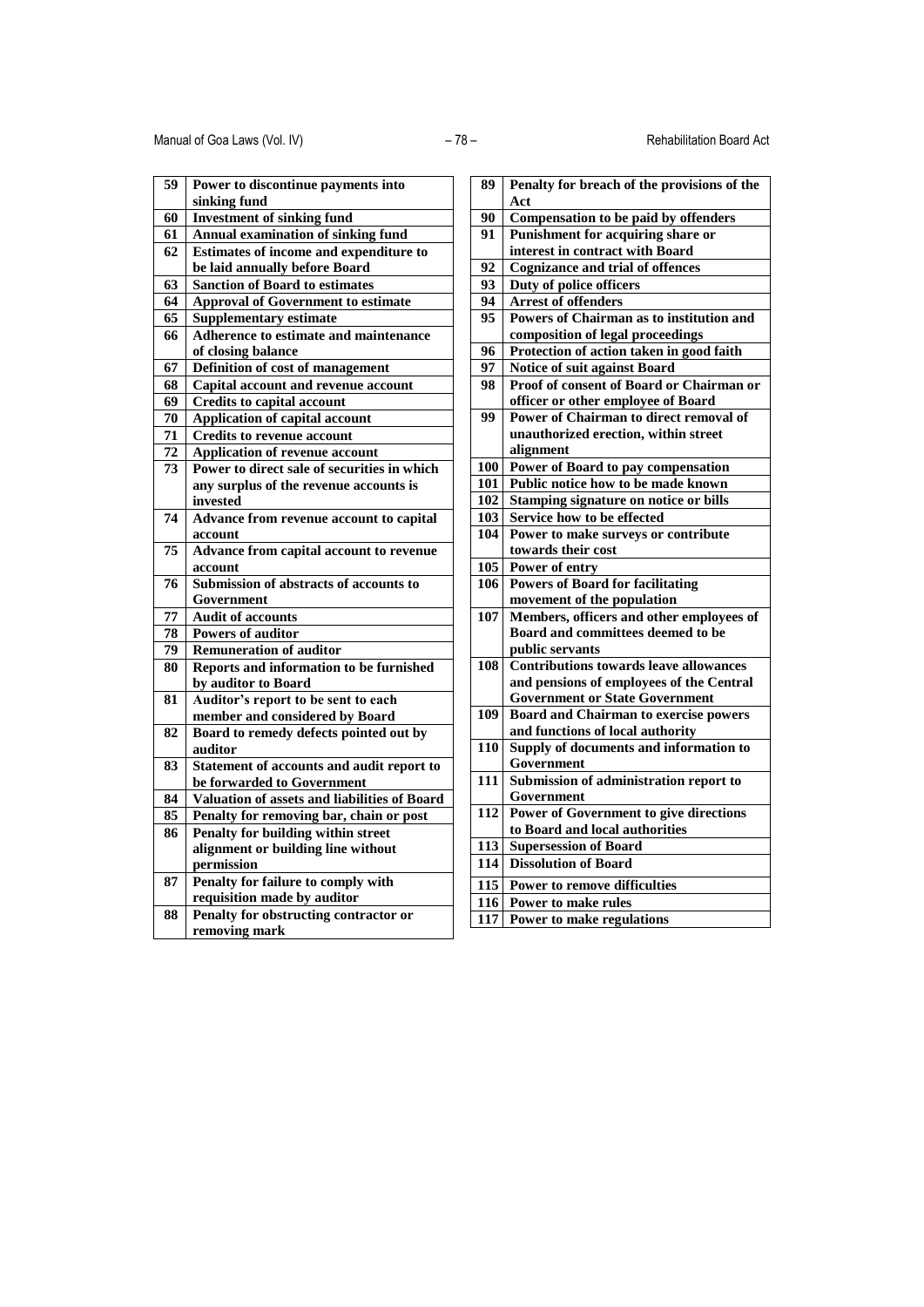# **GOVERNMENT OF GOA**

# **Department of Law & Judiciary**

# Legal Affairs Division

 $\overline{\phantom{a}}$ 

# **Notification**

## 7/10/2006-LA

The Goa Rehabilitation Board Act, 2006 (Goa Act 9 of 2006), which has been passed by the Legislative Assembly of Goa on 23-3-2006 and assented to by the Governor of Goa on 19-4-2006, is hereby published for general information of the public.

*S. G. Marathe,* Joint Secretary (Law).

Panaji, 26th April, 2006.

# **The Goa Rehabilitation Board Act, 2006**

 $\overline{\phantom{a}}$ 

(Goa Act 9 of 2006) [19-4-2006]

#### AN

#### ACT

*to provide for the establishment of a Rehabilitation Board in the State of Goa and for matters connected therewith.*

BE it enacted by the Legislative Assembly of Goa in the Fifty-seventh Year of the Republic of India as follows:—

# CHAPTER I

## Preliminary

**1. Short title, extent and commencement.—** (1) This Act may be called the Goa Rehabilitation Board Act, 2006.

(2) It extends to the whole of the State of Goa.

(3) It shall come into force on such date as the Government may, by notification in the Official Gazette, appoint.

**2. Definitions.—** In this Act, unless the context otherwise requires,—

(a) "adjoining area" means such area as may be specified to be an adjoining area under section 30;

(b) "appointed date" means such date as the Government may, by notification in the Official Gazette, appoint;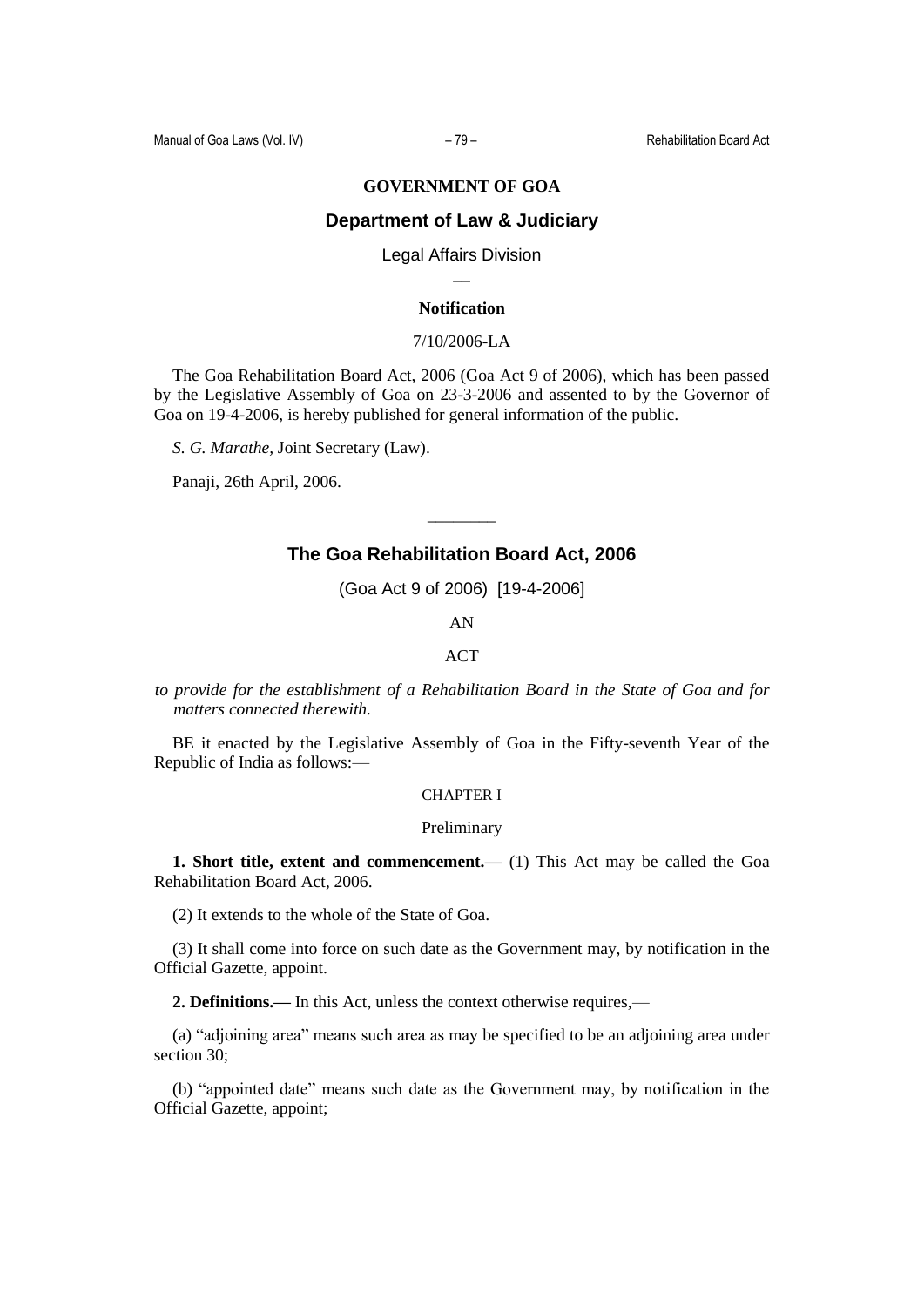(c) "Board" means the Goa Rehabilitation Board established under Section 3 of this Act;

(d) "Board premises" means any premises belonging to or vesting in the Board, or taken on lease or otherwise by the Board or entrusted to the Board under this Act for the purposes of this Act;

(e) "building materials" means such commodities or articles as are specified to be building materials for the purposes of this Act, by notification by the Government;

(f) "Chairman" means the Chairman of the Board;

(g) "competent authority" means any person appointed by the Government to as competent authority to perform the functions of the competent authority under section 49;

(h) "co-operative society" means a society registered or deemed to be registered under the law relating to co-operative societies for the time being in force in this State;

(i) "rehabilitation scheme" means a rehabilitation scheme framed under this Act and includes any improvement thereof;

(j) "Government" means the Government of Goa;

(k) "land" includes benefits arising out of land and things attached to the earth or permanently fastened to anything attached to the earth;

(1) "member" means a member of the Board and includes the Chairman thereof;

(m) "local authority" means a municipal council or a municipal corporation or a village panchayat or a planning and development Authority constituted under any law for the time being in force in the State of Goa;

(n) "notification" means a notification published in the Official Gazette;

(o) "premises" means any land or building or any part thereof and includes—

(i) garden, ground and out house, if any, appertaining to such building or to any part thereof and

(ii) any fittings affixed to such building or to any part of a building for more beneficial enjoyment thereof;

(p) " prescribed" means prescribed by rules or regulations made under this Act;

(q) "rent" means the amount payable to the Board in respect of the occupation of any Board premises and includes the charges for water and electricity used or consumed in the premises;

(r) "Secretary" means the Secretary of the Board;

(s) "State" means the State of Goa;

(t) "Year" means the financial year;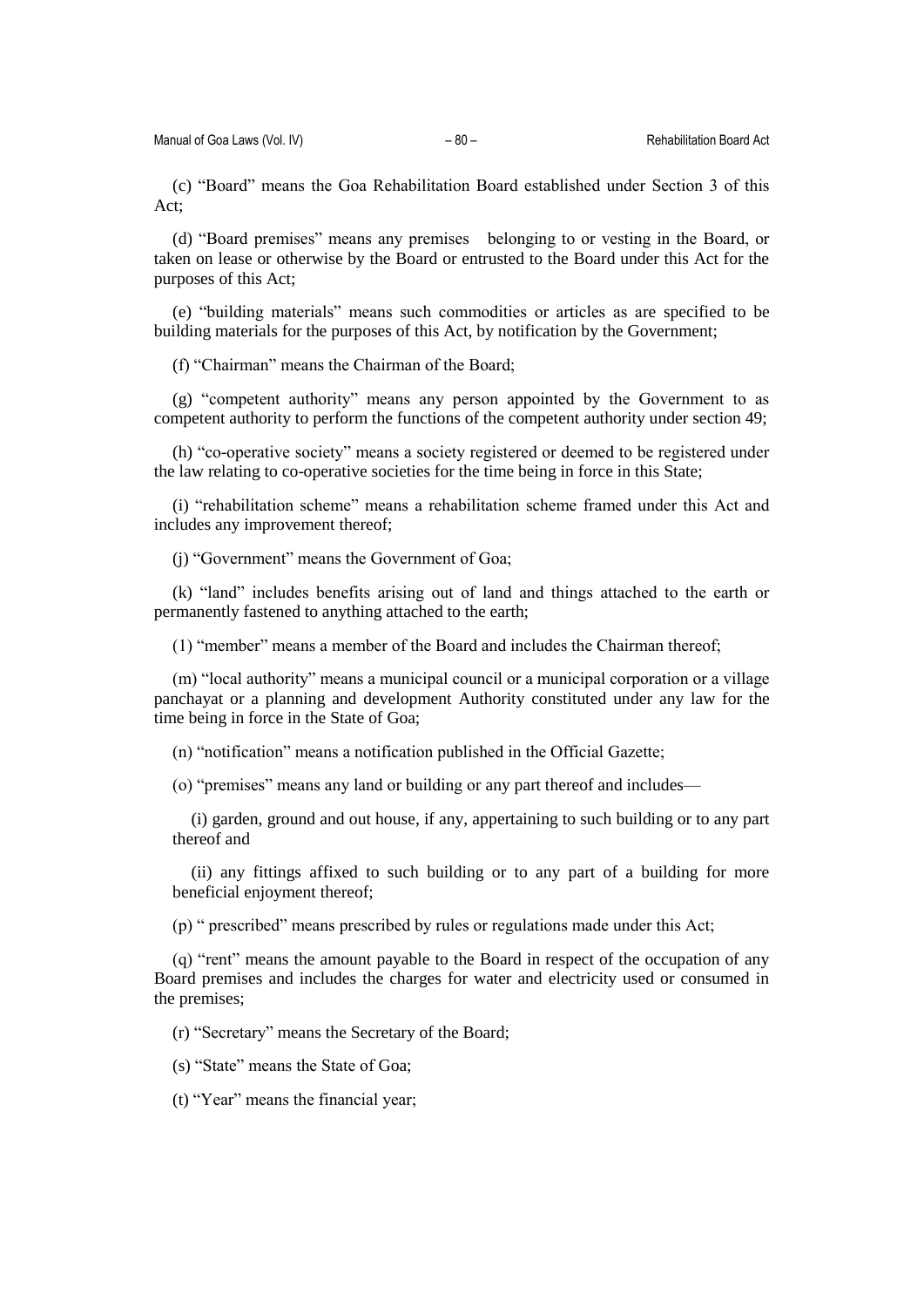(u) "displaced person" means any person including any member of his family, who on account of force majeure, or any development scheme framed by the Government or local authority, or eviction on the ground of unauthorized residential occupation on Government lands or for such other cause has been, or may be, rendered shelterless from his house where such person had a fixed habitation.

#### CHAPTER II

# **Establishment of Board**

**3. Establishment and incorporation of Board.—** (1) There shall be established a Board to be called the Goa Rehabilitation Board.

(2) The Board shall be a body corporate having perpetual succession and a common seal and may sue and be sued in it's corporate name and shall, subject to the provisions of this Act, be competent to acquire, hold and dispose of property both movable and immovable and to contract and do all things necessary for the purposes of this Act.

(3) For the purposes of this Act and the Land Acquisition Act, 1894 (Central Act of 1894), the Board shall be deemed to be a local authority.

**Explanation:**— The purposes of this Act referred to in sub-section (3) shall include the management and use of lands and buildings belonging to or vesting in the Board and the exercise of it"s rights over and with respect to such lands and buildings.

**4. Composition of Board.—** The Board shall consist of a Chairman and other members nominated by the Government by notification.

**5. Term of office of Chairman and other members.—** (1) Every member shall hold office for a period of three years from the date of his nomination and shall be eligible for re-nomination after the expiry of his term of office.

(2) Any member may, by writing under his hand addressed to the Government, resign his office but he shall continue to hold office until his resignation is accepted by the Government.

(3) Every member shall be entitled to receive such remuneration or allowances from the funds of the Board as may be prescribed:

Provided that in the case of a member of the Legislative Assembly of Goa, he shall not be entitled to any remuneration other than the travelling allowance and daily allowance at the rate not exceeding those admissible to him as a member of the Legislative Assembly under the Goa Salary, Allowances and pension of Members of the Legislative Assembly Act, 2004 (Goa Act 20 of 2004).

**6. Disqualification for appointment.—** (1) A person shall be disqualified for being nominated as, and for being, a member of the Board—

(a) if he holds any office of profit under the Board;

- (b) if he is of unsound mind and stands so declared by a competent court;
- (c) if he is an undischarged insolvent;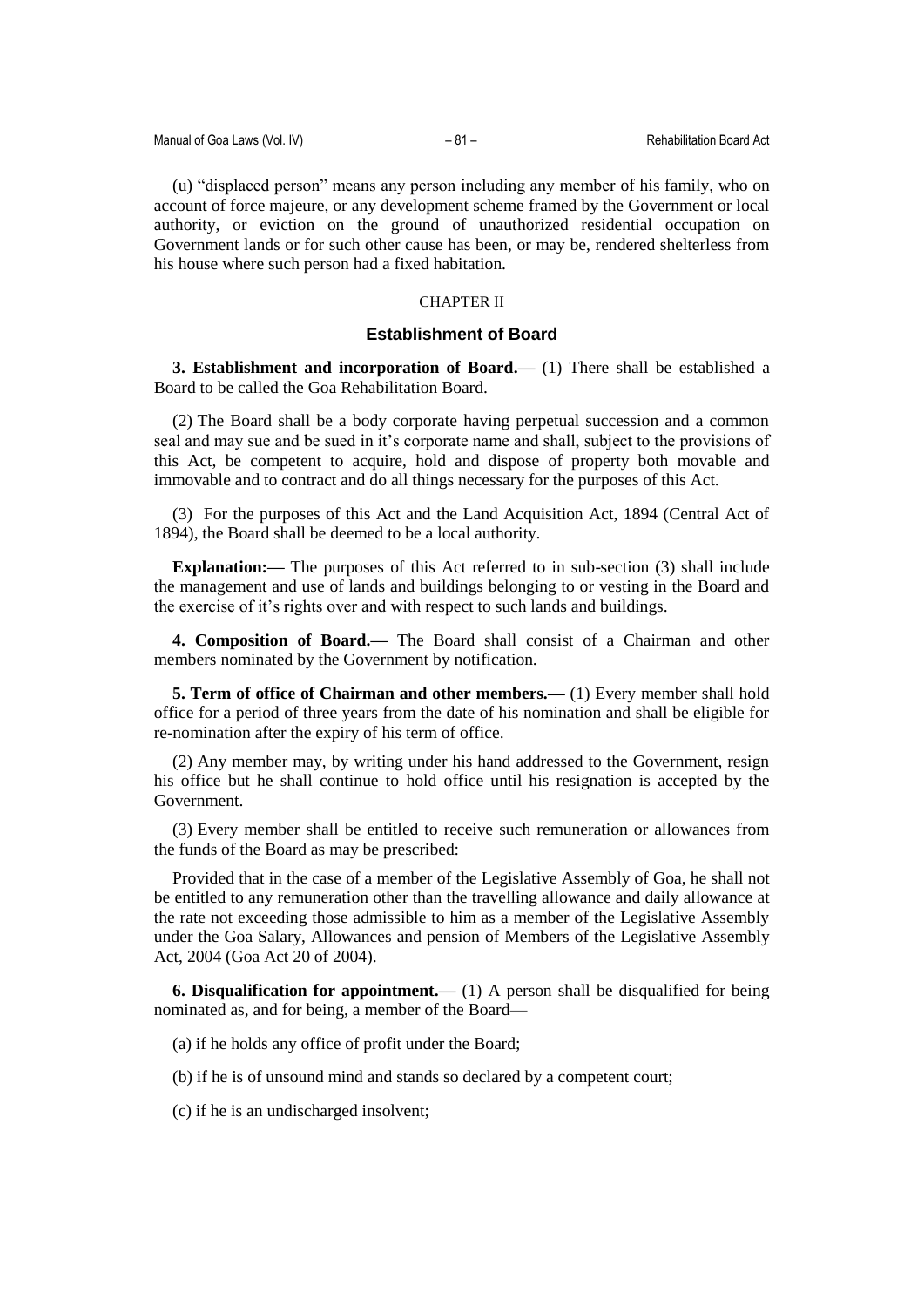(d) if he has, directly or indirectly, by himself or by any partner, any share or interest in any contract with, by or on behalf of, the Board;

(e) if he is a Director or Secretary, Manager or other salaried officer of any incorporated company which has any share or interest in any contract with, by or on behalf of, the Board;

(f) if he has been convicted by a competent court for an offence involving moral turpitude.

(2) A person shall not, however, be disqualified under clause (d) or clause (e) of sub-section (1), or be deemed to have any share or interest in any contract or employment within the meaning of the said clauses, by reason only of his or the incorporated company of which he is a Director, Secretary, Manager or other salaried officer, having a share or interest in—

(i) any newspaper in which any advertisement relating to the affairs of the Board is inserted;

(ii) any sale, purchase, lease or exchange of immovable property or any agreement for the same;

(iii) any agreement for any security for the payment of money only.

(3) A person shall not also be disqualified under clause (d) or clause (e) of sub section (1), or be deemed to have any share or interest in any incorporated company which has any share or interest in contract with, by or on behalf of the Board, by reason only of his being a shareholder of such company:

Provided that such person discloses to the Government the nature and extent of the shares held by him.

**Explanation:**— For the purposes of clause (a) of sub-section (1), the Chairman shall not be deemed to be an officer or employee of the Board.

**7. Removal of Chairman and other members.—** The Government may, by notification, remove from office the Chairman or any other member—

(a) who is, or has become, subject to any of the disqualification mentioned in section 6;

(b) who is absent without the permission of the Board from all the meetings of the Board for three successive ordinary meetings;

(c) who has, in the opinion of the Government, been guilty of any misconduct or neglect of duty or has so abused his position as to render his continuance as member detrimental to the interests of the Board or of the general public, or is otherwise unfit to become a member;

(d) who has refused to act or has become incapable of so acting:

Provided that no member shall be removed by the Government from office unless he has been given prior opportunity to show cause against his removal.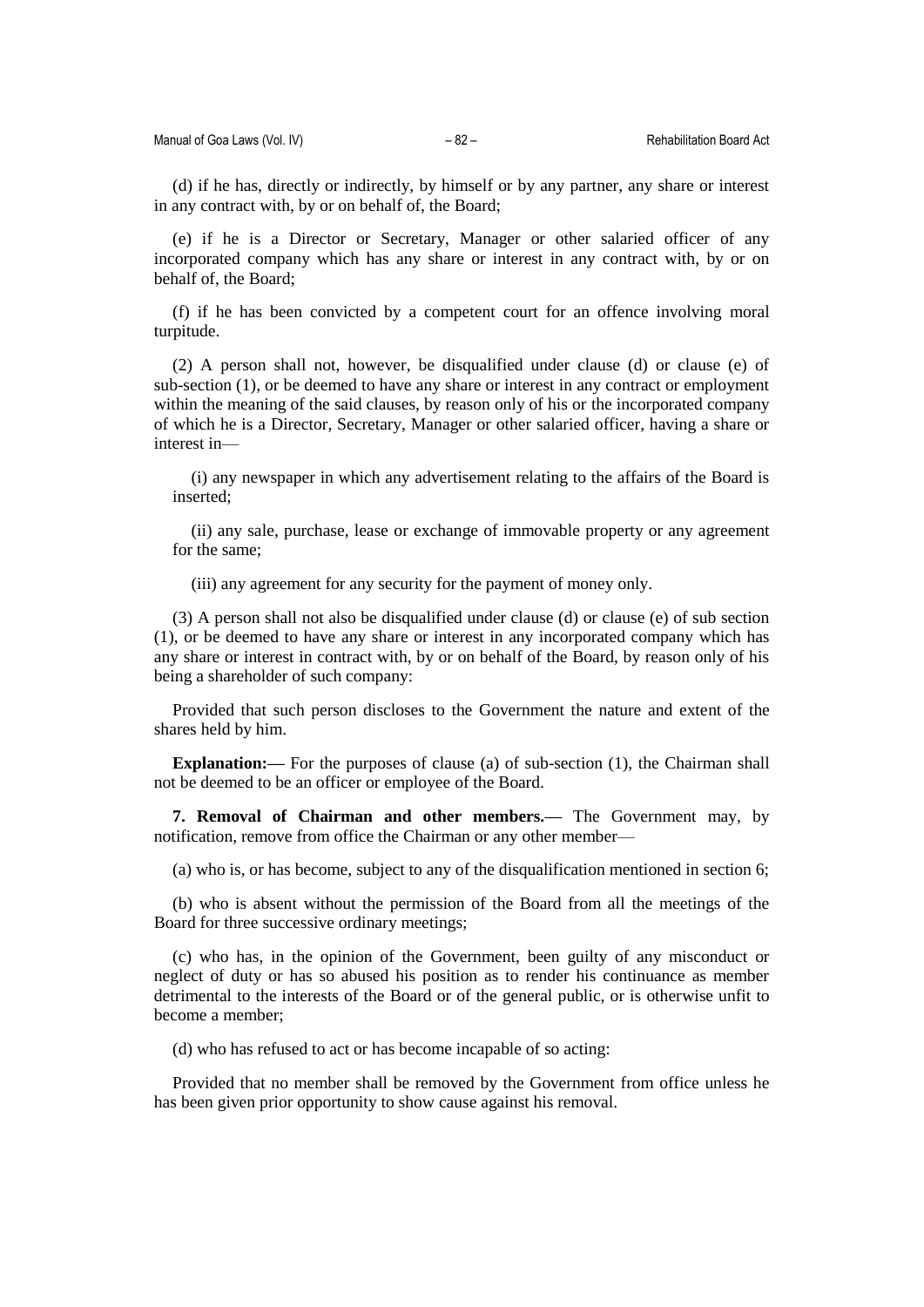**8. Vacancy to be filled as early as practicable.—** (1) Any vacancy of a member of the Board shall be filled as early as practicable.

(2) Notwithstanding anything contained in this "Act, the continuing members may, during such vacancy, act as if no vacancy had occurred.

**9. Proceedings presumed to be good and valid.—** No disqualification of or defect in the appointment of, any person acting as a Chairman or a member of the Board or any vacancy therein shall vitiate any act or proceeding of the Board if such act or proceeding is otherwise in accordance with the provisions of this Act.

**10. Temporary absence of members.—** If any members of the Board is by infirmity or otherwise rendered temporarily incapable of carrying out his duties or is absent on leave or otherwise not available, the Government may appoint another person to officiate for him and to carry out his functions under this Act or any rules or regulations made thereunder.

**11. Leave of absence for Chairman.—** The Government may grant to the Chairman such leave as may be prescribed.

**12. Officers and other employees of Board.—** (1) The Board shall have a secretary, a Housing Engineer, a Chief Accounts Officer and such other officers and employees as may be necessary for the efficient performance of it's functions.

(2) The appointment of the Secretary, Housing Engineer and Chief Accounts Officer shall be made by the Government, and the appointments and other officers and employees shall be made by the Board.

**13. Conditions of services of officers and other employees of Board.—** The remuneration and other conditions of service of the Secretary, Housing Engineer, and Chief Accounts Officer and other officers and employees of the Board shall be such as may be laid down by regulations.

**14. Promotions and punishments of officers and other employees of Board.—** (1) Subject to any regulations made under section 15, the power of making promotions to posts in the service of the Board, of granting leave to officers and other employees holding such posts, of censuring, imposing fines, withholding promotions from, reducing, suspending, removing or dismissing such officers and other employees for any breach of departmental rules or discipline or for carelessness, unfitness, or misconduct and of discharging such officers and other employees from the service of the Board for any other sufficient reasons, shall be exercised by such authority and in such manner as may be laid down by regulations:

Provided that an employee of the Central Government or State Government or of a local authority, whose services have been lent to the Board shall not be so punished except by an authority which would have been competent to do so if his services had not been so lent, but the Board shall be entitled to make an enquiry and to report against such employee to such authority.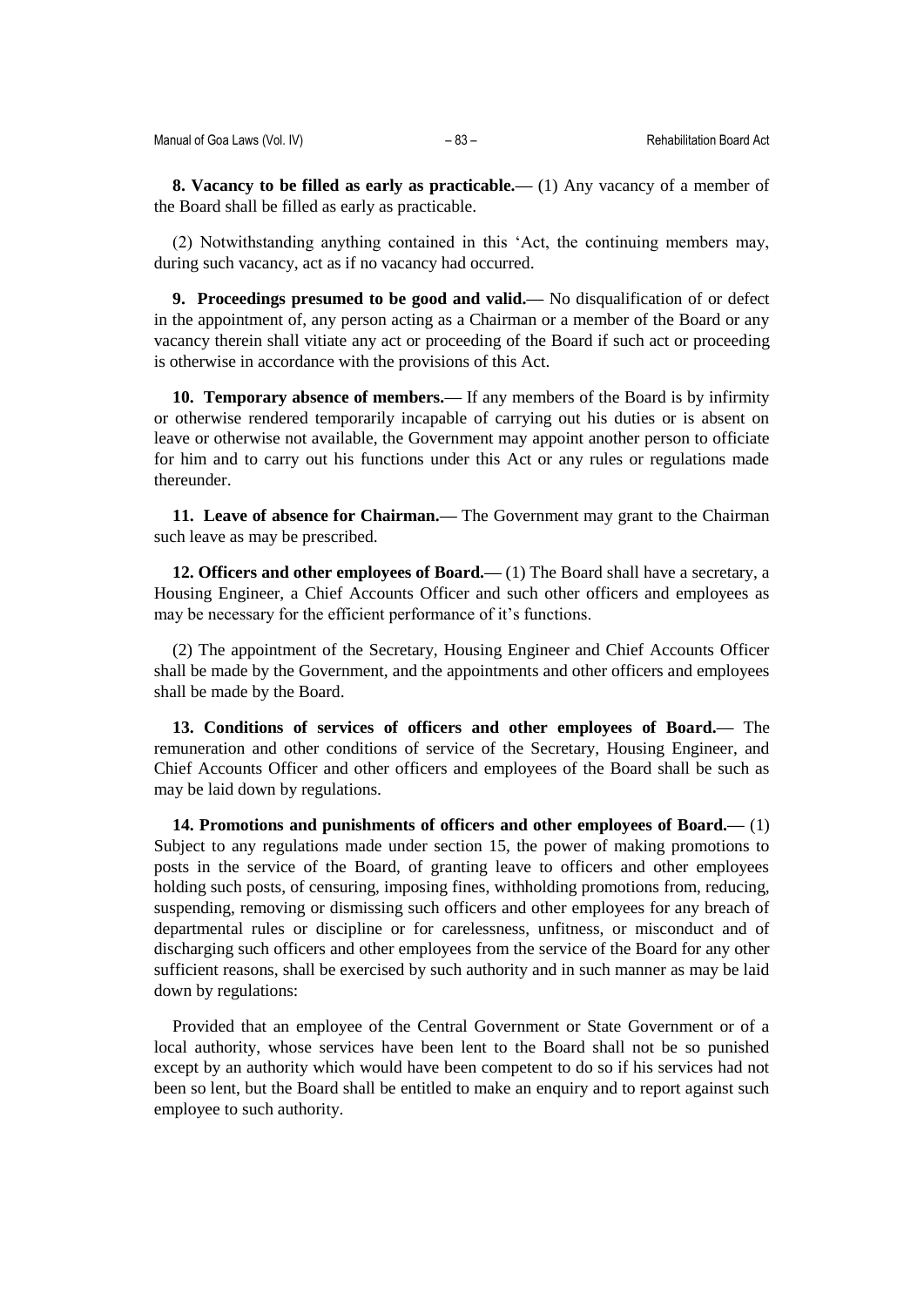(2) Any officer or employee of the Board who is aggrieved by an order passed under sub-section (1) other than an order under the proviso thereto may, within two months from the date of receipt by him of such order, appeal to the Government.

**15. Service regulations.—** Subject to the provisions of this Act, the Board shall, with the previous approval of the Government, make regulations,—

(a) fixing the salary and allowances and conditions of service of the Secretary, Housing Engineer, Chief Accounts Officer and other officers and employees of the Board;

(b) fixing the amount and nature of security to be furnished by any officer or other employee from whom it may be deemed expedient to require security;

(c) for regulating the grant of leave of absence, leave allowances, and other allowances, to the officers and other employees of the Board:

Provided that an employee of the Central Government or a State Government employed by the Board shall not be entitled to leave or leave allowances, otherwise than as laid down in the conditions of his service under the Central Government or the State Government, as the case may be;

(d) for establishing and maintaining a provident fund, for compelling all or any of the Officers or employees other than the employees of the Central Government or the State Government in respect of whom a contribution is paid under section 108, to subscribe to the fund at such rates and subject to such conditions as may be prescribed, and for paying into the said fund such portion of the contribution of the Board in such manner as the Government may determine;

(e) for determining the conditions under which the officers and other employees or any of them shall on retirement receive pension, gratuities and compassionate allowance and the amount of such pensions, gratuities and compassionate allowances.

**16. Control and delegation by Chairman.—** (1) The Chairman shall exercise supervision and control over the acts and proceedings of all officers and other employees of the Board, and, subject to the foregoing sections and subject also to such control, appeal and revision as may be prescribed shall decide all questions relating to conditions of services of the said officers and employees.

(2) The Chairman may, by general or special order in writing, delegate to any officer of the Board, any of his powers, duties or functions under this Act or any rules or regulations made thereunder, except those under sections 17, 62, 95 and 98.

(3) The exercise or discharge by any officer of any powers, duties or functions delegated to him under sub-section (2) shall be subject to such restrictions and limitations as may be imposed by the Chairman, and shall also be subject to his control and revision.

(4) Against any order of the nature referred to in sub-section (2) of section 14, passed by an officer to whom the powers of the Chairman in that behalf have been delegated, an appeal shall lie to the Chairman and if the Chairman has himself revised the order of such officer, an appeal shall lie to the Board against the order of the Chairman.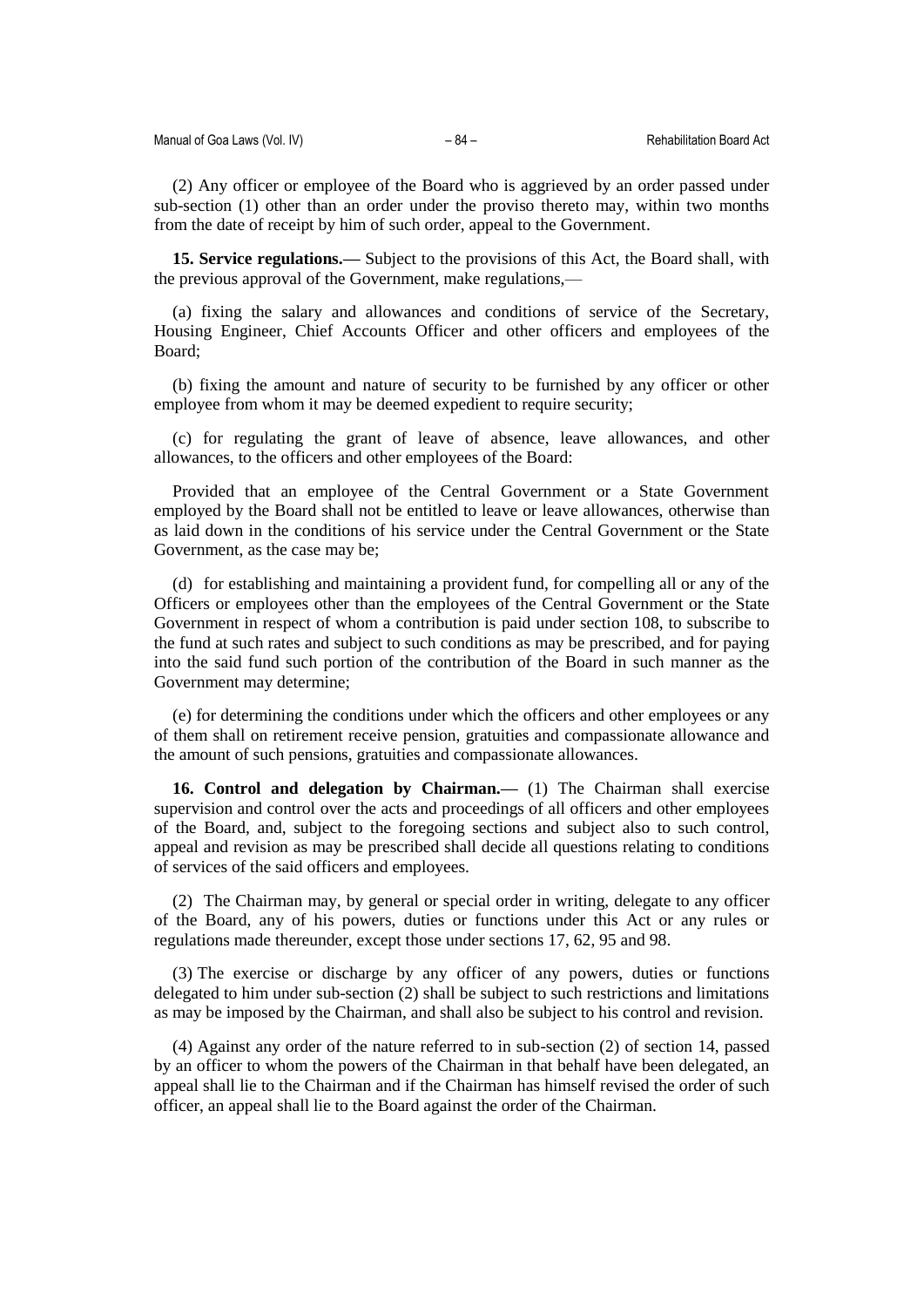#### CHAPTER III

#### **Conduct of business of Board and Committees**

**17. Meetings of Board.—** The Board shall make such regulations with respect to the day, time, place, notice, management and adjournment of it's meetings as it thinks fit, subject to the following provisions, namely—

(a) an ordinary meeting shall be held at least once every month;

(b) the Chairman may, whenever he thinks fit, call for special meetings;

(c) every meeting shall be presided over by the Chairman and in his absence by any member chosen by the members present at the meeting to preside for the said occasion;

(d) all questions at any meeting shall be decided by a majority of the votes of the members present and voting and in the case of an equality of votes, the Chairman, or in his absence, the person presiding, shall exercise a casting vote;

(e) the minutes of the meetings shall be recorded in a book to be provided for the purpose and a copy of the minutes shall be forwarded to the Government within seven days of approval of the minutes;

(f) the remarks, if any, of the Government on the minutes of the meetings of the Board so received shall be communicated to the Board within two weeks from the date of receipt of such minutes, and if no remarks are communicated, it shall be deemed that the Government have no remarks to offer on the minutes.

**18. Temporary association of persons with Board for particular purposes.—** (1) The Board may associate with itself in such manner and for such purpose as may be laid down by regulations, any person whose assistance or advice it may desire for the purpose of carrying into effect any of the provisions of this Act:

Provided that the number of persons so associated shall not be more than five.

(2) A person associated with the Board under sub-section (1) for any purpose shall have the right to take part in the discussions of the Board relevant to that purpose, but shall not have the right to vote and shall not be deemed to be a member for any other purpose.

(3) The Government may, by order, depute one or more officers of the Government to attend any meeting of the Board, but such officer or officers shall not have the right to vote.

**19. Appointment and functions of Committees.—** (1) The Board may appoint committees consisting of such number of persons as it may think fit for the purpose of discharging such duties or performing such functions and on such terms and conditions, as may be laid down by regulations.

(2) The Chairman or such other person as he may nominate in this behalf shall preside over the meetings of the committees and the committees shall observe such rules of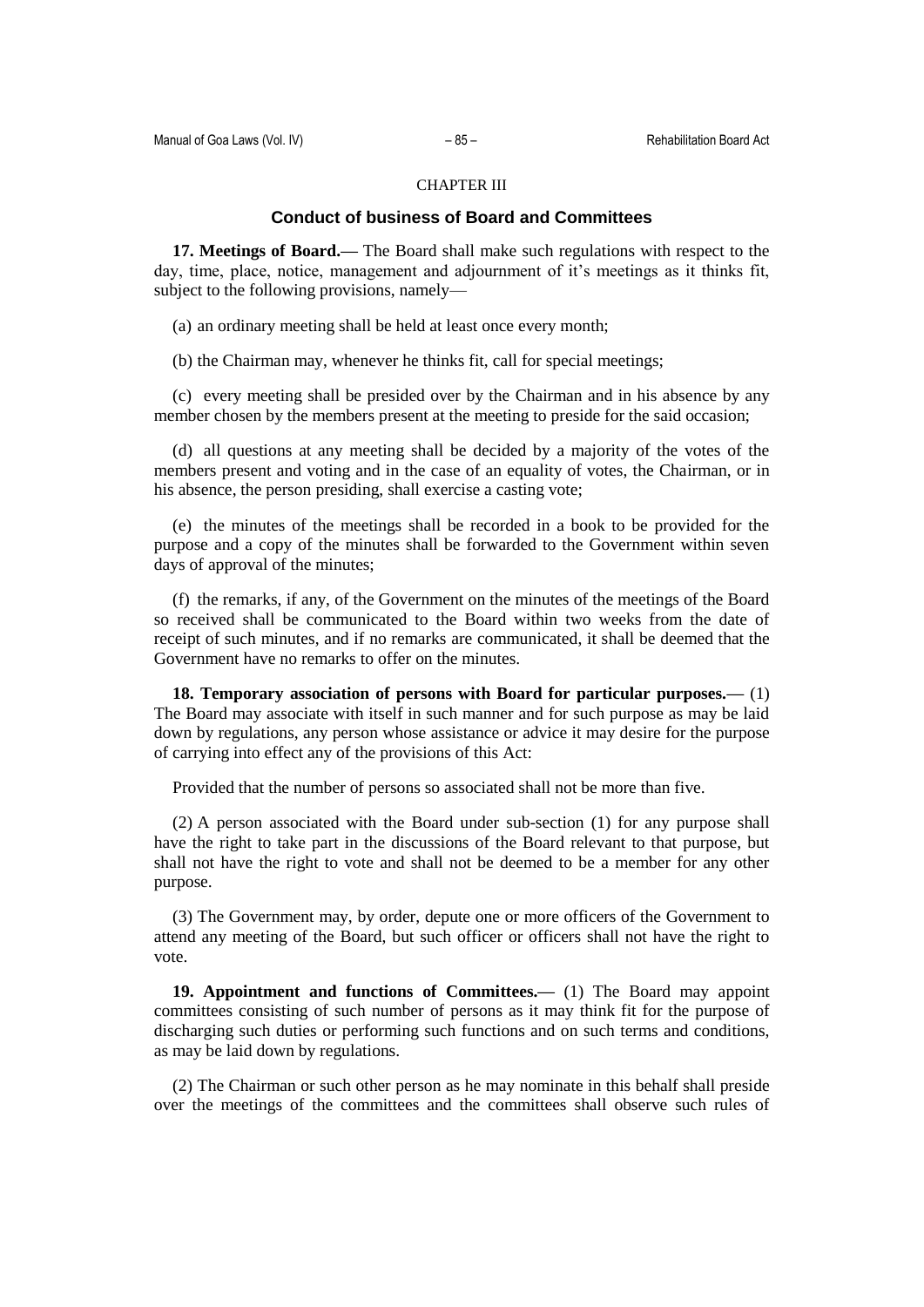procedure in regard to transaction of business at these meetings as may be laid down by regulations.

(3) All proceedings of the committees shall be subject to confirmation by the Board.

**20. Members of Board or Committees or persons associated with Board not to take part in proceedings in which they are personally interested.—** (1) A member or a person associated with the Board or a member of any committee who—

(a) has, directly or indirectly, by himself or by any partner any such share or interest as described in sub-section (1) of section 6 in respect of any matter, or

(b) has acted professionally, in relation to any matter on behalf of any person having therein any such share or interest as aforesaid, shall not vote or take part in any proceedings of the Board or any committee relating to such matter.

(2) If any member or any person associated with the Board under section 18 or any member of a committee appointed under section 19 has, directly or indirectly, any beneficial interest in any land situated in an area comprised in any rehabilitation scheme framed under this Act, or in an area in which it has proposed to acquire land for any of the purposes of this Act,—

(i) he shall at a meeting, relating to such area, of the Board or any committee inform the person presiding over such meeting, of the nature of such interest; and

(ii) he shall not take part in any proceedings relating to such area at a meeting of the Board or any committee.

(3) Nothing in sub-section (2) shall prevent any member or any person associated with the Board under section 18 or any member of a committee appointed under section 19 from voting on, or taking part in the discussion, of any resolution or question relating to any subject other than a subject referred to in that sub-section.

# CHAPTER IV

# **Powers of Board and Chairman to incur expenditure on schemes and enter into contracts**

**21. Powers of Board and Chairman to incur expenditure.—** Subject to budget provision and availability of funds, expenditure may be incurred on any single work or scheme for carrying out any of the purposes of this Act,—

(1) by the Chairman, in case such expenditure does not exceed rupees twenty five lakhs and

(2) by the Board, in other cases:

Provided that the Board shall not, without the previous approval of the Government, incur any such expenditure exceeding rupees three crores:

Provided further that the Chairman shall report the expenditure incurred by him under this section to the Board at it's next meeting.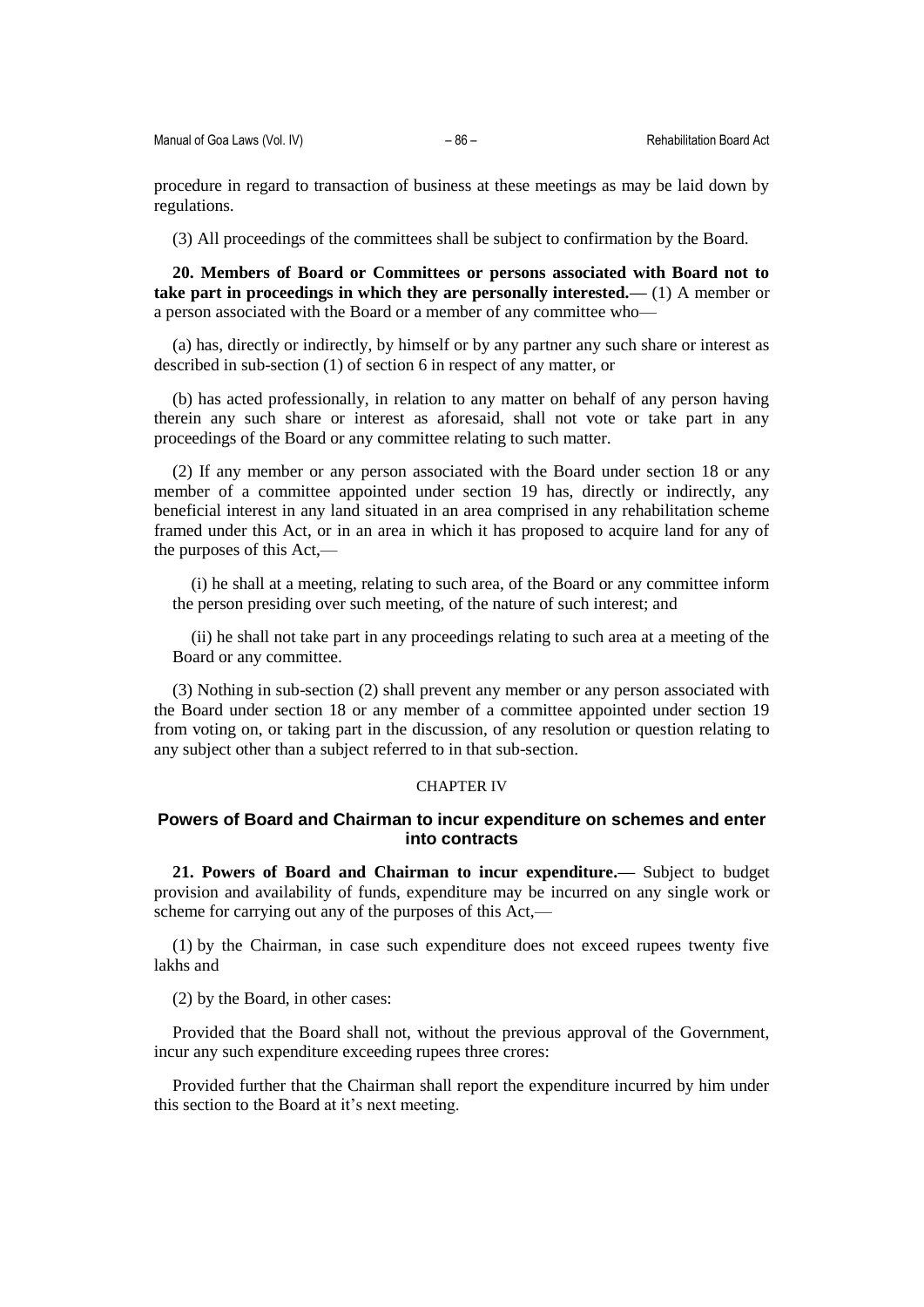**22. Powers of Board and Chairman to approve estimates.—** The Board or the Chairman may accord approval to estimates for incurring expenditure on any work or scheme for carrying out any of the purposes of this Act subject to the restrictions and conditions imposed on the Board or the Chairman as the case may be, under section 21.

**23. Emergency powers of Chairman.—** The Chairman may, in cases of emergency, direct the execution of any work or the doing of any act which requires the sanction of the Board and the immediate execution or doing of which is, in his opinion, necessary for the safety of the public, and may also direct that the expenses of executing the work or of doing the act shall be paid from the funds of the Board:

Provided that—

(a) he shall not act under this section in contravention of any direction of the Board or the Government prohibiting the execution of any particular work or the doing of any particular act; and

(b) he shall report the action taken by him under this section and the reasons therefore to the Board at it's next meeting and shall also submit a copy of his report to the Government, and the Board or the Government may issue such directions as it deems fit on such report.

**24. Power to make contracts.—** The Board may make and perform all such contracts as it may consider necessary or expedient for carrying out the purposes of this Act.

**25. Agreements and security deposits.—** (1) Every contract shall be made on behalf of the Board by the Chairman, or any other person empowered by it in this behalf.

(2) The Chairman shall take sufficient security deposit for the due performance of the contract.

(3) Written agreements shall be executed for all contracts, the value of which exceeds rupees twenty-five lakhs.

**26. Further provisions as to execution of contracts and agreements.—** (1) Subject to the provisions of sections 24 and 25, the contracts or agreements shall be made or executed in accordance with such rules as may be made.

(2) The provisions of sub-section (1) shall apply to every variation or abandonment of a contract or estimate as well as to an original contract or estimate.

(3) A contract or agreement made or executed in contravention of the provisions of this Act or the rules or regulations made thereunder shall not be binding on the Board.

**27. Delegation of power of Board to sanction contracts.—** Subject to such rules as may be made, the Board may by order direct that the power conferred on it under sections 24 and 25 to sanction a contract shall be exercised by the Housing Engineer or any other Officer specified by it in the order.

**28. Power of the Board to take measures for disaster prevention.—** The Board may take such measures, as it may consider necessary to prevent or mitigate any disaster, which is likely to cause displacement of persons.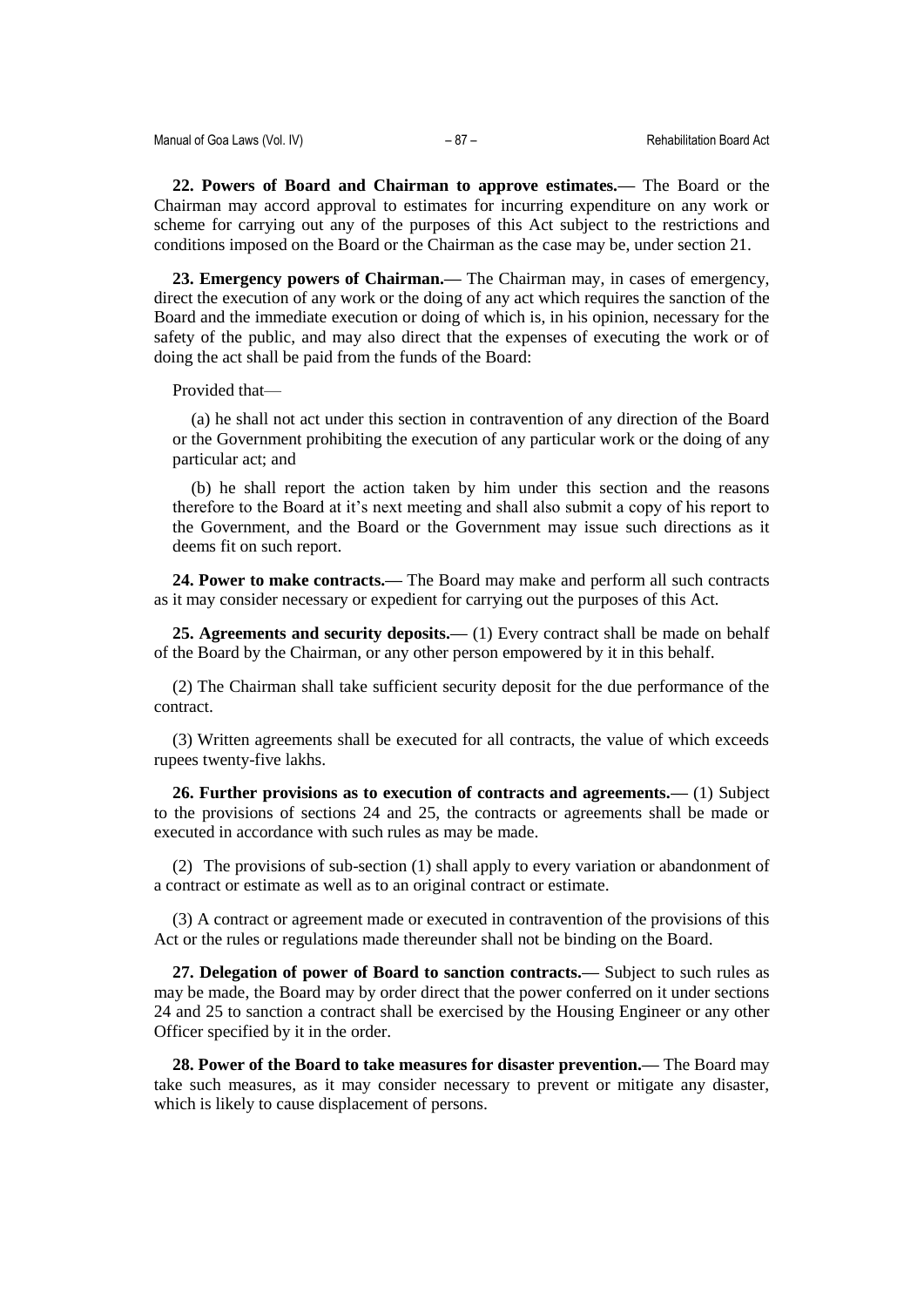**29. Power of the Board to undertake rehabilitation schemes and incur expenditure.**—— (1) Subject to the provisions of this Act, the Board may, from time to time, incur expenditure and undertake works for the framing and execution of such rehabilitation schemes it may consider necessary.

(2) The Government may, on such terms and conditions as it may think fit to impose, transfer to the Board the execution of any rehabilitation scheme not provided for by this Act or any previous scheme, programme or package of rehabilitation, and the Board shall thereupon undertake the execution of such scheme as if it had been provided for in this Act.

(3) The Board may, on such terms and conditions as may be agreed upon and with the previous approval of the Government, take over for execution any rehabilitation scheme on behalf of a local authority or a co-operative society and the Board shall execute such scheme as if it had been provided for in this Act.

(4) The Board may with previous approval of the Government, for the rehabilitation of displaced persons, incur expenditure and undertake works for the framing and execution of such rehabilitation schemes, as it may consider necessary.

#### CHAPTER V

#### **Rehabilitation schemes**

**30. Matters to be provided for in rehabilitation schemes.—** Notwithstanding anything contained in any other law for the time being in force, a rehabilitation scheme may provide for all or any of the following matters, namely:—

(a) the acquisition by purchase, exchange or otherwise of any property necessary for or affected by the execution of the scheme; by following the provision of the land acquisition Act, 1894;

(b) the laying or re-laying out of any land comprised in the scheme;

(c) the distribution or re-distribution of sites belonging to owners of the property comprised in the scheme;

(d) the closure or demolition of dwellings or portions of dwellings unfit for human habitation;

(e) the demolition of obstructive buildings or portion of buildings;

(f) the construction and reconstruction of any type of buildings, their maintenance and preservation;

(g) the sale, lease or exchange of any property comprised in the scheme;

(h) the construction and alteration of roads, streets, back lanes, bridges, culverts and causeways;

 $(i)$  the draining, water supply and lighting of the streets included in the scheme;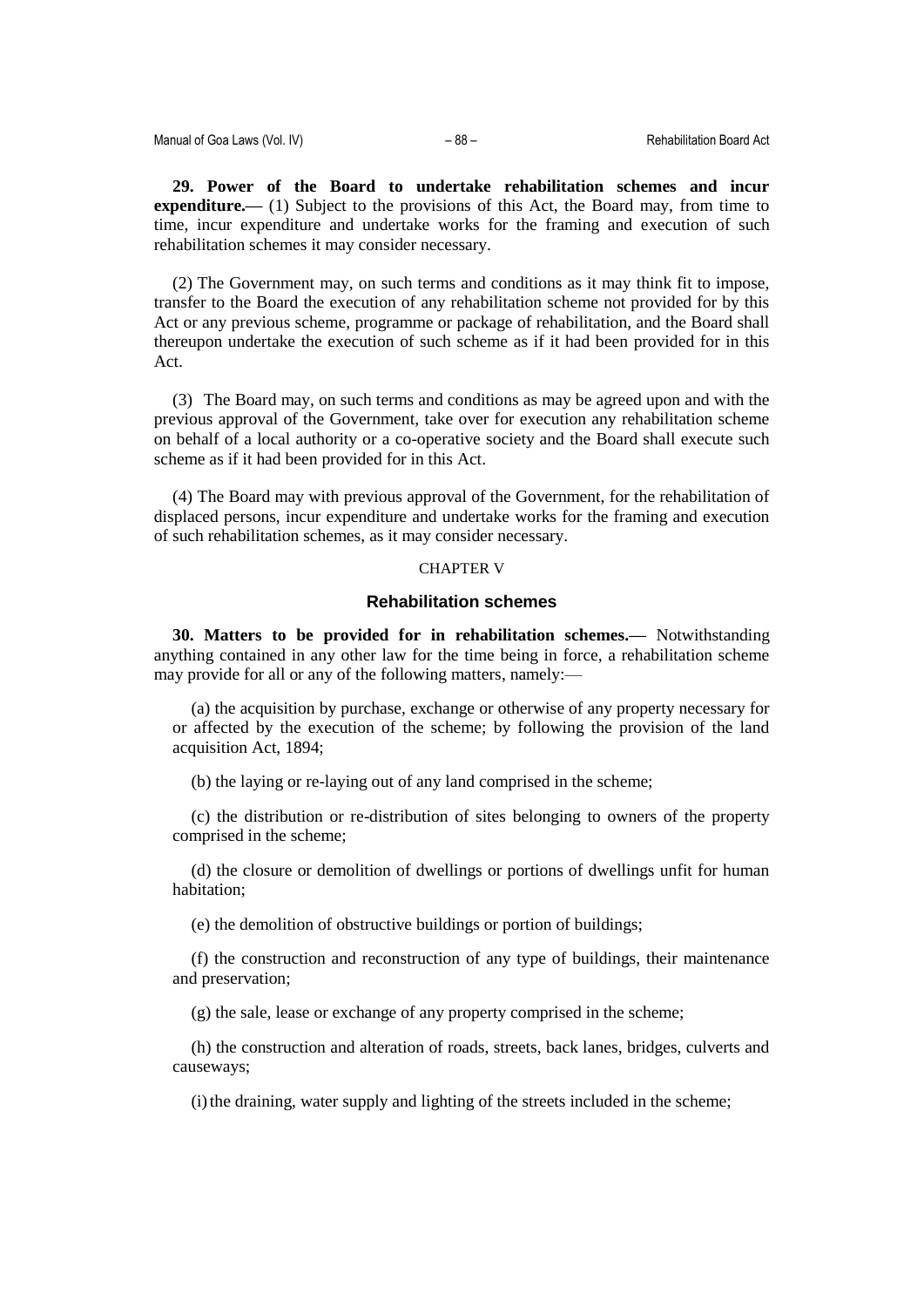(j)the provision of open parks, playing fields and open spaces for the benefit of any area comprised in the scheme or any adjoining area and the enlargement of existing parks, playing fields, open spaces and approaches;

(k) the provision of sanitary arrangements required for the area comprised in the scheme, including conservation and prevention of injury or contamination to reverse or other sources and means of water supply;

(1) the provision of accommodation for any class of inhabitants;

(m) the provision of facilities for communication and transport;

(n) the collection of such information and statistics as may be necessary for the purpose of this Act;

(o) the reclamation or reservation of lands for markets, gardens, playing fields and afforestation;

(p) the provision of schools, parks, dispensaries, hospitals, swimming pools, cinema houses, restaurant, shops, markets, fuel depots, laundries, hair dressing saloons and other amenities; and

(q) any other matter for which, in the opinion of the Government, it is expedient to make provision with a view to rehabilitate and for the improvement of any area comprised in the scheme or of any adjoining area for the general efficiency of the scheme.

**Explanation:**—— For the purposes of this section, the Government may, by notification, specify any area surrounding or adjoining the area included in a housing rehabilitation scheme to be an "adjoining area".

**31. Rehabilitation Scheme.—** Whenever the Board is of opinion that it is necessary for persons who—

(a) are displaced by the execution of any scheme sanctioned by the Government; or

(b) are likely to be displaced by the execution of a scheme which the Government intend to frame; or

(c) cannot be accommodated in any scheme; or

(d) the Board may frame a rehabilitation scheme for the construction, maintenance and management of such number of dwelling houses and shops as may be required or for providing such number of open plots with roads, streets and open spaces as may be necessary.

**32. Preparation, publication and transmission of notice as to rehabilitation scheme.—** (1) When any rehabilitation scheme has been framed, the Board shall cause the preparation of a notice to that effect and specify—

(a) the boundaries of the area comprised in the scheme, and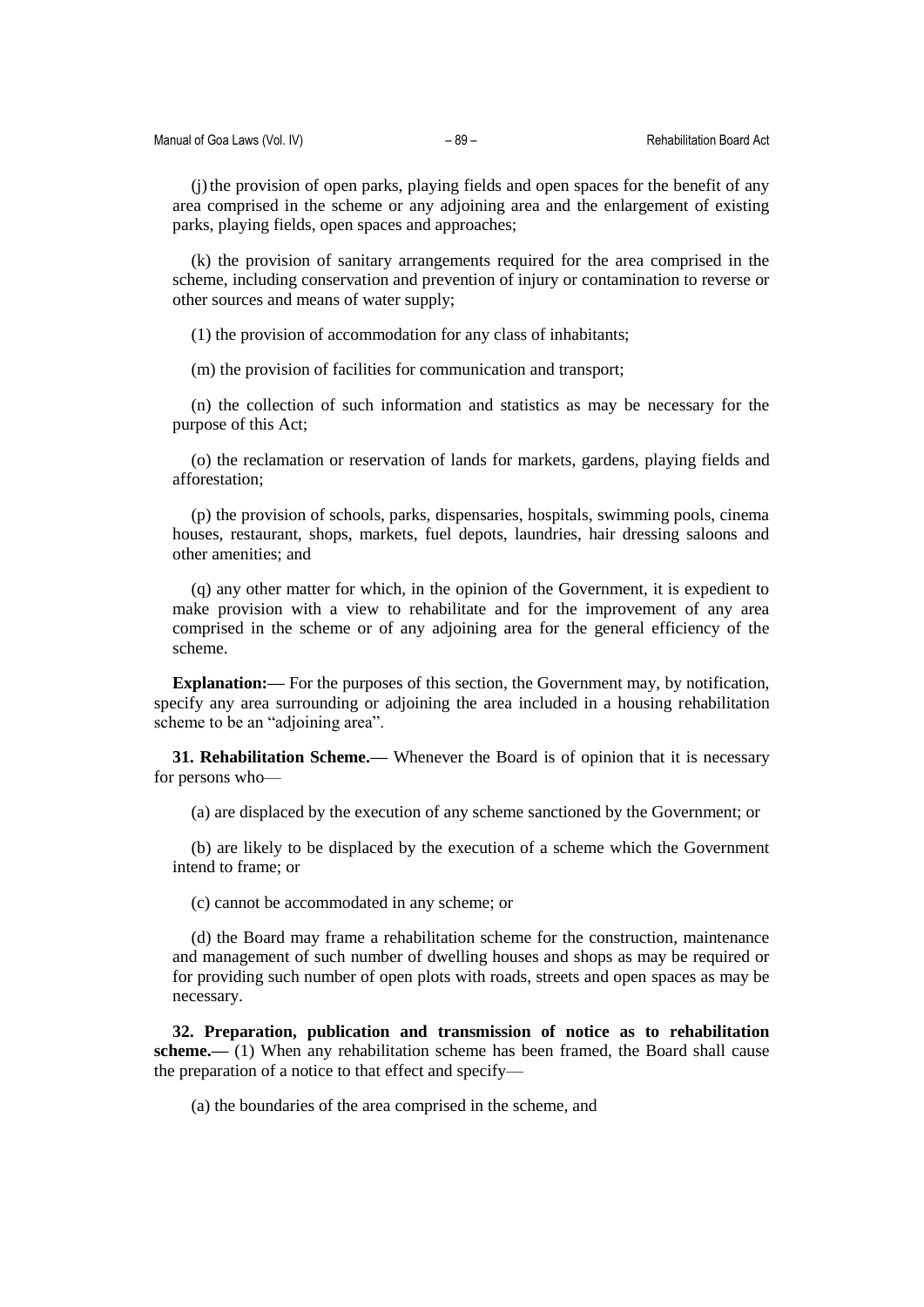(b) the place or places at which particulars of the scheme, a map of the area, and details of the land which it is proposed to acquire and of the land in regard to which it is proposed to recover betterment charges, may be seen at reasonable hours,

(c) and shall have the same published in the Official Gazette and also have a copy sent to the local authority concerned.

(2) If within two weeks from the date of publication of a rehabilitation scheme, any person communicates in writing to the Board any suggestion or objection relating to the scheme, the Board shall consider such suggestion or objection and may modify the scheme.

**33. Transmission to Board of representation by the concerned local authority as to rehabilitation scheme.—** The local authority concerned to whom a copy of the notice has been sent under sub-section (1) of section 32 shall, within a period of sixty days from the receipt of the said copy, forward to the Board any representation which the local authority may wish to make regarding the scheme.

**34. Abandonment, modification or sanction of rehabilitation scheme.—** (1) After considering the suggestions or objections received in pursuance of sections 32 and 33, the Board may either abandon or modify or sanction the scheme, or apply to the Government for sanction with such modifications, if any, as the Board may consider necessary if the cost of the scheme exceeds one crore of rupees.

(2) The Government may sanction with or without modification, or may refuse to sanction, or may return for reconsideration any rehabilitation scheme costing over one crore of rupees submitted to it under sub-section (1).

(3) If a scheme returned for reconsideration under sub-section (2) is modified by the Board, it shall be republished in accordance with section 32,—

(a) in every case in which the modification affects the boundaries of the area comprised in the scheme or involves the acquisition of any land not previously proposed to be acquired; and

(b) in every other case, where the modification is, in the opinion of the Board, of sufficient importance to require republication.

**35. Publication of sanction of a rehabilitation scheme.—** (1) Whenever the Board or the Government sanctions a rehabilitation scheme, it shall be published by notification.

(2) The publication of the notification in respect of any scheme shall be conclusive evidence that the scheme had been duly framed and sanctioned.

(3) Any person aggrieved by the decision of the Board sanctioning a rehabilitation scheme may, within fifteen days from the date of publication of the said scheme, appeal to the Government and the decision of the Government on such appeal shall be final:

Provided that the Government may before it"s decision grant a stay, in whole or part on execution of the said scheme.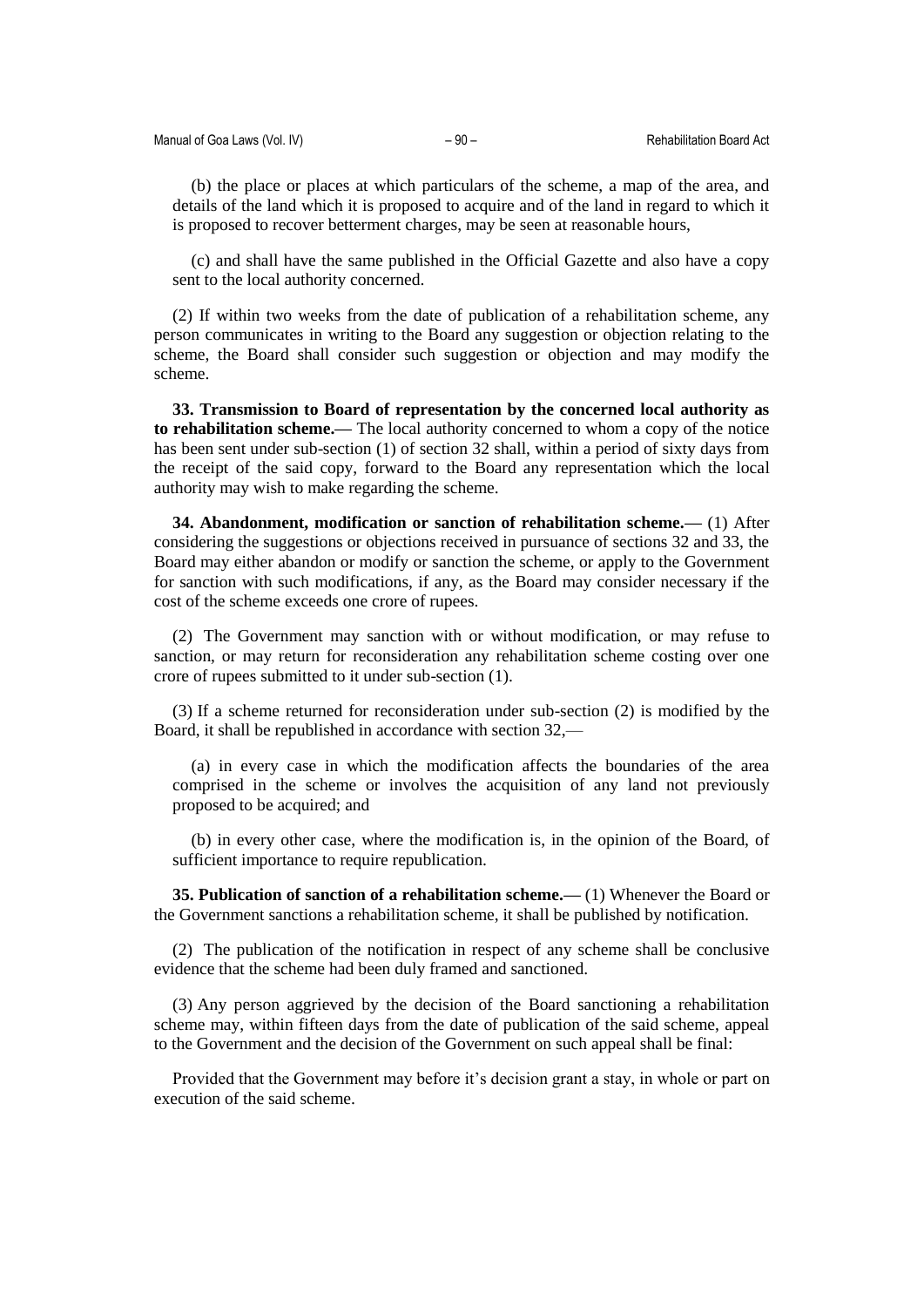(4) The scheme shall come into force and shall have effect,—

(a) where no appeal is preferred under sub-section (3), on and from the expiry of the said fifteen days referred to in that sub-section; and

(b) where such appeal is preferred, an absolute stay is granted on execution of the scheme by the Government, on and from the date of the decision of the Government on such appeal dismissing such appeal.

**36. Board to execute rehabilitation scheme soon after sanction.—** As soon as may be after a rehabilitation scheme has come into force, the Board shall proceed to execute the same.

**37. Variation of rehabilitation scheme.—** The Board may, at any time, vary any rehabilitation scheme or any part thereof included, in the budget approved by the Government:

Provided that such variation shall be made if it involves an expenditure in excess of ten percent of the amount as included in the budget approved by the Government for the execution of any rehabilitation scheme or if it affects the scope or purpose of any such scheme.

**38. Transfer to Board for purposes of rehabilitation scheme of building, or land vested in local authority.—** (1) Whenever any building or land or any street or any part thereof, which is situated within the jurisdiction of a local authority and is vested in such local authority, is within the area of any rehabilitation scheme, the Board shall give notice accordingly to that local authority and such building, land, or any part thereof shall thereupon vest in the Board.

(2) Where any land situated within the jurisdiction of a local authority vests in the Board under the provisions of sub-section (1), and the Board makes a declaration that such land will be retained by the Board only until it revert to the local authority as part of a street or any open space under section 40, no compensation shall be payable by the Board to the local authority in respect of that land.

(3) Where any land or building vests in the Board under the provisions of sub-section (1) and no declaration is made under sub-section (2) in respect of the land, the Board shall pay to the local authority as compensation, a sum equal to the market value of such land or building as on the date on which the scheme comes into force under section 35, and where any building situated on the land in respect of which a declaration has been made by the Board under sub-section (2) is vested in the Board under sub-section (1), like compensation shall be payable in respect of such building by the Board.

(4) If, in any case, where the Board has made a declaration in respect of any land under sub-section (2), the Board retains or disposes of the land contrary to the terms of declaration, so that the land does not revert to the local authority, the Board shall pay compensation to the local authority in respect of such land in accordance with the provisions of sub-section (3).

(5) If any question or dispute arises as to whether compensation is payable under sub--section (3) or sub-section (4) or as to the amount of such compensation or as to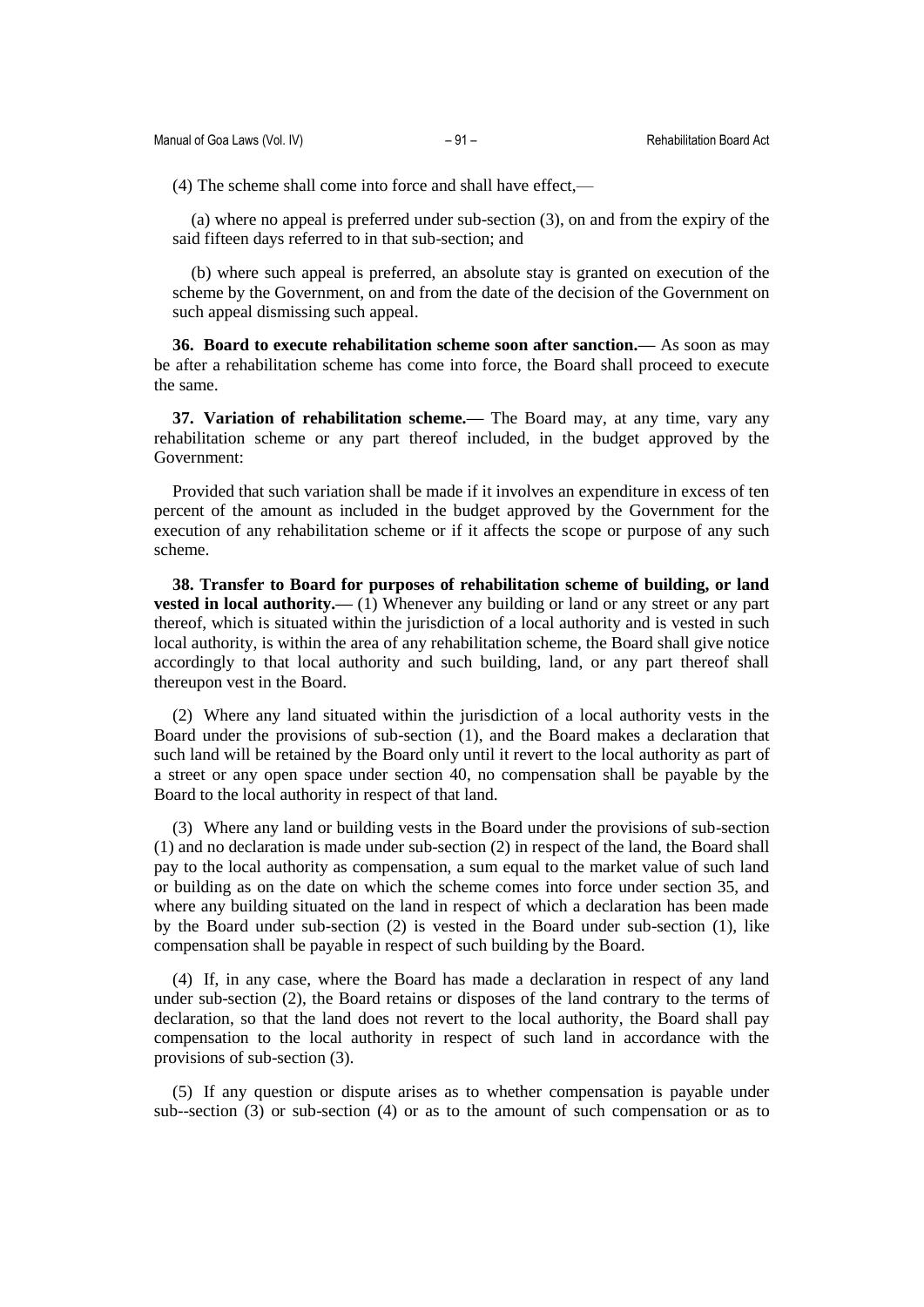whether any building, land or street, or any part thereof, is required for the purposes of the scheme, the matter shall be referred to the Government whose decision thereon shall be final:

Provided that where the compensation payable is under dispute or under reference, the land shall continue to be in the possession of the Board if such possession was with the Board immediately prior to such dispute over the compensation.

**39. Power of the Board to turn, divert or close public street vested in it.—** (1) The Board may turn, divert, discontinue the public use of, or permanently close, any public street or any part thereof vested in it.

(2) Whenever the Board discontinues the public use of, or permanently closes, any public street or any part thereof vested in it, it shall as far as practicable provide some other reasonable means of access to be substituted in lieu of the use, by those entitled, of the street or part thereof and pay reasonable compensation to every person who is entitled, otherwise than as a mere member of the public, to use such street or part as a means of access and has suffered liquidated damages from such discontinuance or closing.

(3) In determining the compensation payable to any person under sub-section (2), the Board shall make allowance for any benefit accruing to him from the construction, provision or improvement of any public street at or about the same time that the public street or part thereof on account of which the compensation is paid is discontinued for public use or closed.

(4) When any public street vested in the Board is permanently closed under sub-section (1), the Board may sell or lease so much of the same as is no longer required.

**40. Transferring streets laid out or altered and open spaces provided by Board under a rehabilitation scheme.**—(1) The Board may hand over any road or street to the local authority concerned after giving one month's notice, when,—

(a) any such road or street, laid out or altered by the Board has been duly levelled, metalled, flagged, channelled, sewered and drained in the manner provided in the scheme sanctioned by the Board or the Government under section 34;

(b) lamp posts and other apparatus necessary for the lighting of such streets have been provided by the Board; and

(c) water and other sanitary conveniences have been duly provided in such streets.

(2) The local authority concerned may, after receiving notice from the Board under sub-section (1), declare the street to be a public street, and the street shall thereupon vest in the local authority and shall henceforth be maintained, kept in repair, lighted and cleaned by the local authority.

(3) When any open space for the purpose of ventilation or recreation has been provided by the Board in executing any rehabilitation scheme, it shall, on the completion, be transferred to the local authority concerned by resolution of the Board and it shall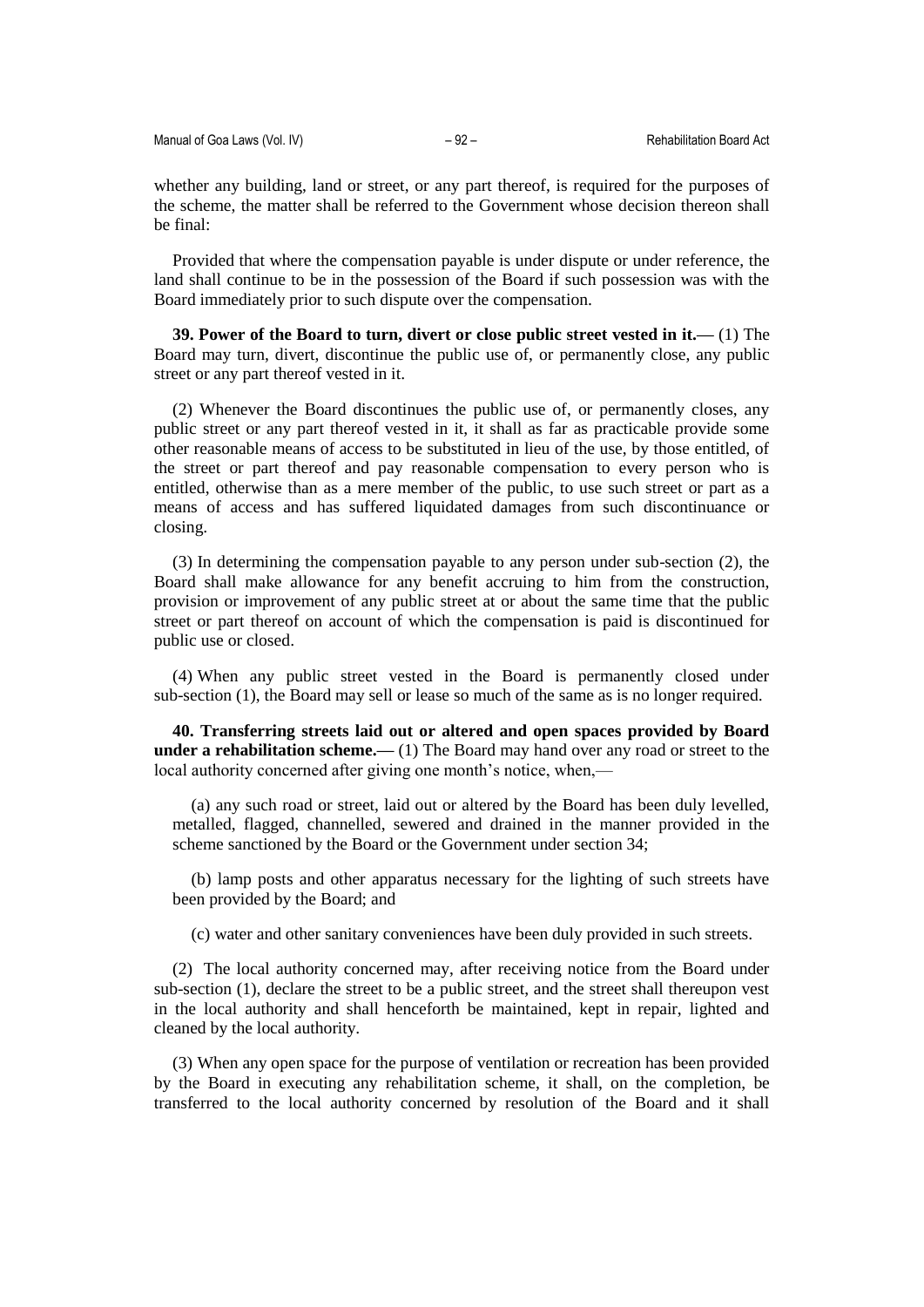thereupon vest in the said local authority and thereafter be maintained by that local authority at it's expense:

Provided that the local authority may require the Board, before any such open space is so transferred, to enclose, level, turf, drain and layout such space and provide footpath therein, and, if necessary, to provide lamps and other apparatus for lighting it.

(4) If any difference of opinion arises between the Board and the local authority in respect of any matter referred to in the foregoing provisions of this section, the matter shall be referred to the Government whose decision thereon shall be final.

**41. Prevention or restriction of traffic in street vested in Board during progress of work.—** (1) When any work which may lawfully be done is being executed by the Board in any street vested in it, the Board may direct that such street shall, during the progress of such work, be either wholly or partially closed to traffic generally or to traffic of any specified description.

(2) When any such direction has been given, the Board shall put up, in a conspicuous position in or near the street, an order prohibiting traffic to the extent so directed, and fix such bars, chains or posts across or in the street as it may think proper for preventing or restricting traffic therein.

**42. Provision of facilities when work is executed by Board in public streets vested in it.**—(1) When any work is being executed by the Board in any public street vested in it the Board shall, so far as may reasonably be practicable, make adequate provision for—

(a) the passage or diversion of traffic;

(b) securing access to all premises approached from such street; and

(c) any drainage, water supply, or means of lighting, which is interrupted by reason of the execution of the work.

(2) The Board shall pay reasonable compensation to any person who sustains special damage by reason of the execution of any such work.

**43. Power of the Government to call for the records of Board and to modify rehabilitation scheme.—** (1) Notwithstanding anything contained in the foregoing provisions of this Chapter, the Government may, at any time, in the case of any rehabilitation scheme, which is proposed to be framed or which has been framed by the Board or which is being executed by it, call for and examine the records of the Board relating to such scheme and if, after making the examination and after considering the representations, if any, of the Board and the local authority concerned, it appears to the Government that such scheme should be modified, annulled or remitted for reconsideration to the Board or that such scheme should be executed with modifications, it may pass orders accordingly.

(2) The Government may stay the execution of any such scheme pending the exercise of it"s powers under sub-section (1) in respect thereof.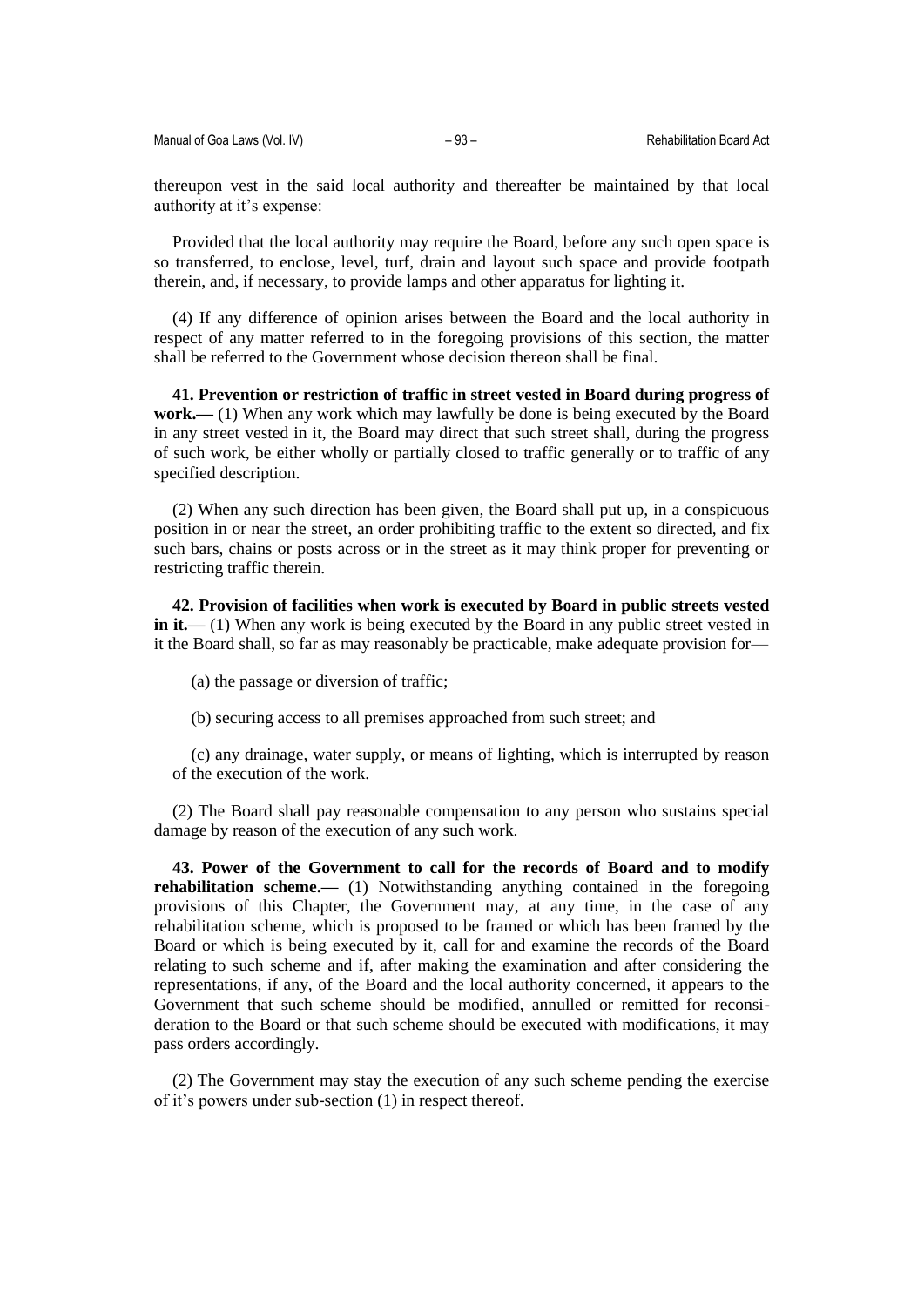(3) Any rehabilitation scheme which has already come into force but had been modified by the Government under sub-section (1) shall have effect as if it has been duly sanctioned by the Board or the Government, as the case may be, under section 34. The scheme as modified shall be published in accordance with the provisions of section 35 and on such publication, the scheme so modified shall come into force and have effect accordingly.

**44. Power to exempt.—** The Government may, by notification, exempt either generally or subject to such conditions and restrictions as may be specified in such notification and for reasons to be recorded therein, any rehabilitation scheme, or schemes, from all or any of the provisions of this Chapter.

**45. Rehabilitation grants to displaced persons.—** The Board may, for the relief and rehabilitation of displaced persons, direct payment of any rehabilitation grant to a displaced person under such condition and to such extent and in such form and manner as may be prescribed.

#### CHAPTER VI

# **Acquisition and disposal of land**

**46. Power to purchase or lease the land by agreement.—** (1) The Board may enter into an agreement with any person for the acquisition from him by purchase, lease or exchange of any land which is needed for the purposes of a rehabilitation scheme, or any interest in such land, or for compensating the owners of any such right in respect of any deprivation thereof or interference therewith:

Provided that the previous approval of the Government shall be obtained in case of purchase or exchange involving land worth more than rupees five lakhs or lease for more than five years.

(2) The Board may also take necessary steps for the compulsory acquisition of any land or any interest therein required for the execution of a rehabilitation scheme in the manner provided in the Land Acquisition Act, 1894 (Central Act of 1894) and the acquisition of any land or any interest therein for the purposes of this Act shall be deemed to be acquisition for a public purpose within the meaning of the said Land Acquisition Act, 1894.

**47. Power to dispose of land.—** Subject to such rules as may be made by the Government under this Act, the Board may retain, lease, sell, exchange or otherwise dispose of any land, building or other property vested in it and situated in the area comprised in any rehabilitation scheme sanctioned under this Act.

**48. Disputes regarding reconstitution of plots.—** (1) (a) Where by the making of a rehabilitation scheme, any plots comprised in the area included in the scheme are reconstituted or any person is dispossessed, the Board shall, after making such inquiry as it thinks fit, award to the person affected by such reconstitution or dispossession such compensation as it deems reasonable.

(b) If the person is dissatisfied with the decision of the Board in the matter, he may inform the Board accordingly within one month.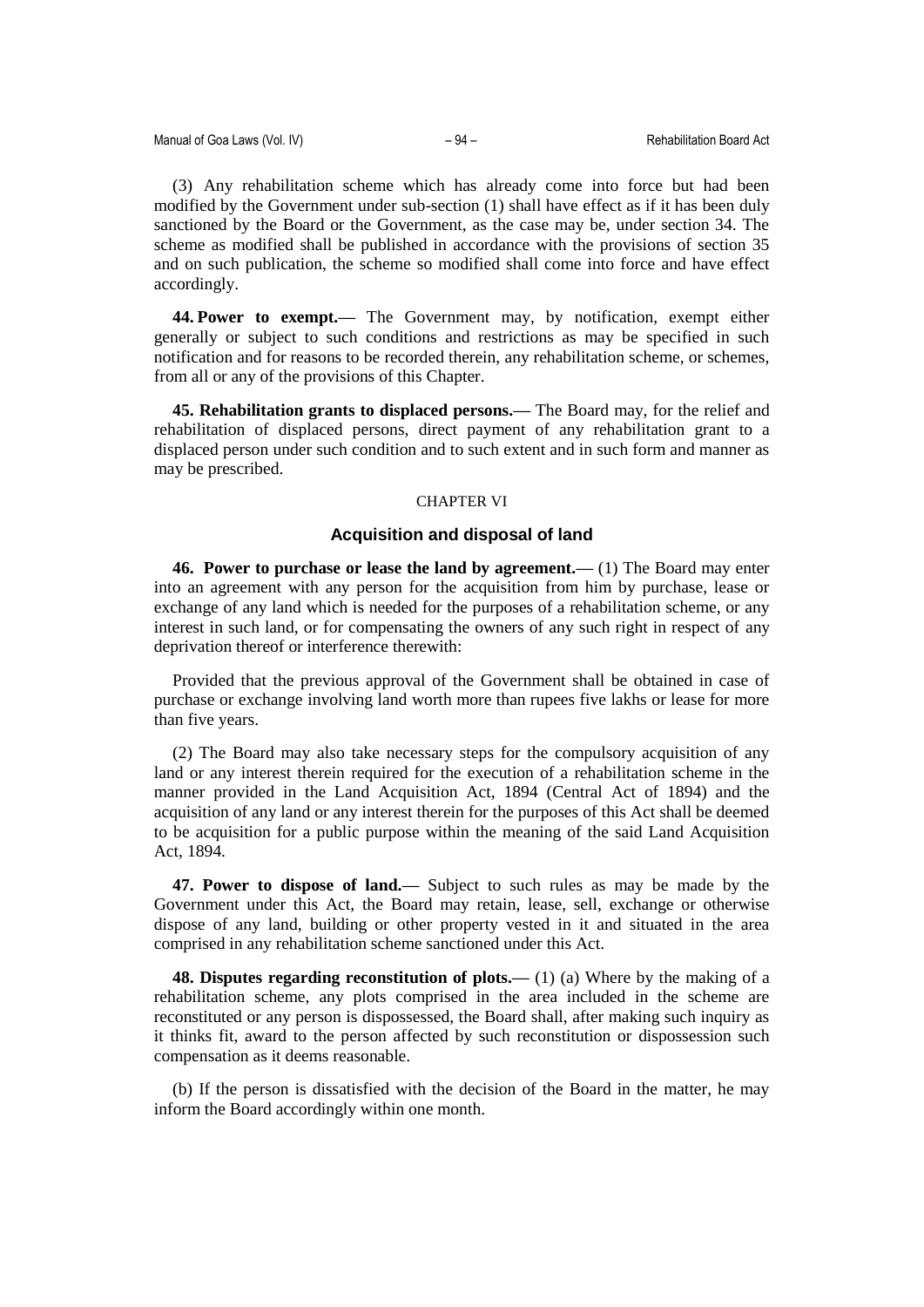(c) The Board shall within thirty days thereof refer the matter to the Government.

(2) The Government shall then after making an inquiry, if necessary, determine the amount of compensation and direct the Board to pay the same to the person entitled thereto.

#### CHAPTER VII

## **Power to evict persons from Board premises**

**49. Appointment of competent authorities.—** The Government may, by notification, appoint an officer who holds or has held an office, which in it's opinion is not lower in rank than that of a Deputy Collector or an Executive Engineer, to be the competent authority under this Chapter in such area, or in respect of such premises or class of premises, as may be specified in the notification and more than one officer may be appointed as competent authority in the same area in respect of different premises or different classes of premises.

**50. Power to evict certain persons from Board premises.—** (1) If the competent authority is satisfied—

(a) that the person authorized to occupy any Board premises has—

(i) not paid rent lawfully due from him in respect of such premises for a period of more than two months, or

(ii) sub-let, without the permission of the Board, the whole or any part of such premises, or

(iii) otherwise acted in contravention of any of the terms, express or implied, under which he is authorized to occupy such premises, or

(b) that any person is in unauthorized occupation of any Board premises, the competent authority may, notwithstanding anything contained in any law for the time being in force, by notice served—

(i) by post, or

(ii) by affixing a copy of it on the outer door or some other conspicuous part of such premises, or

(iii) in such other manner as may be prescribed, order that person as well as any other person who may be in occupation of the whole or any part of the premises, to vacate them within one month from the date of the service of the notice:

Provided that no such order shall be passed unless the person has been afforded an opportunity to show cause why such order should not be made.

(2) If any person refuses or fails to comply with an order made under sub-section (1), the competent authority may evict that person from, and take over the possession of the premises and may for that purpose use such force as may be necessary.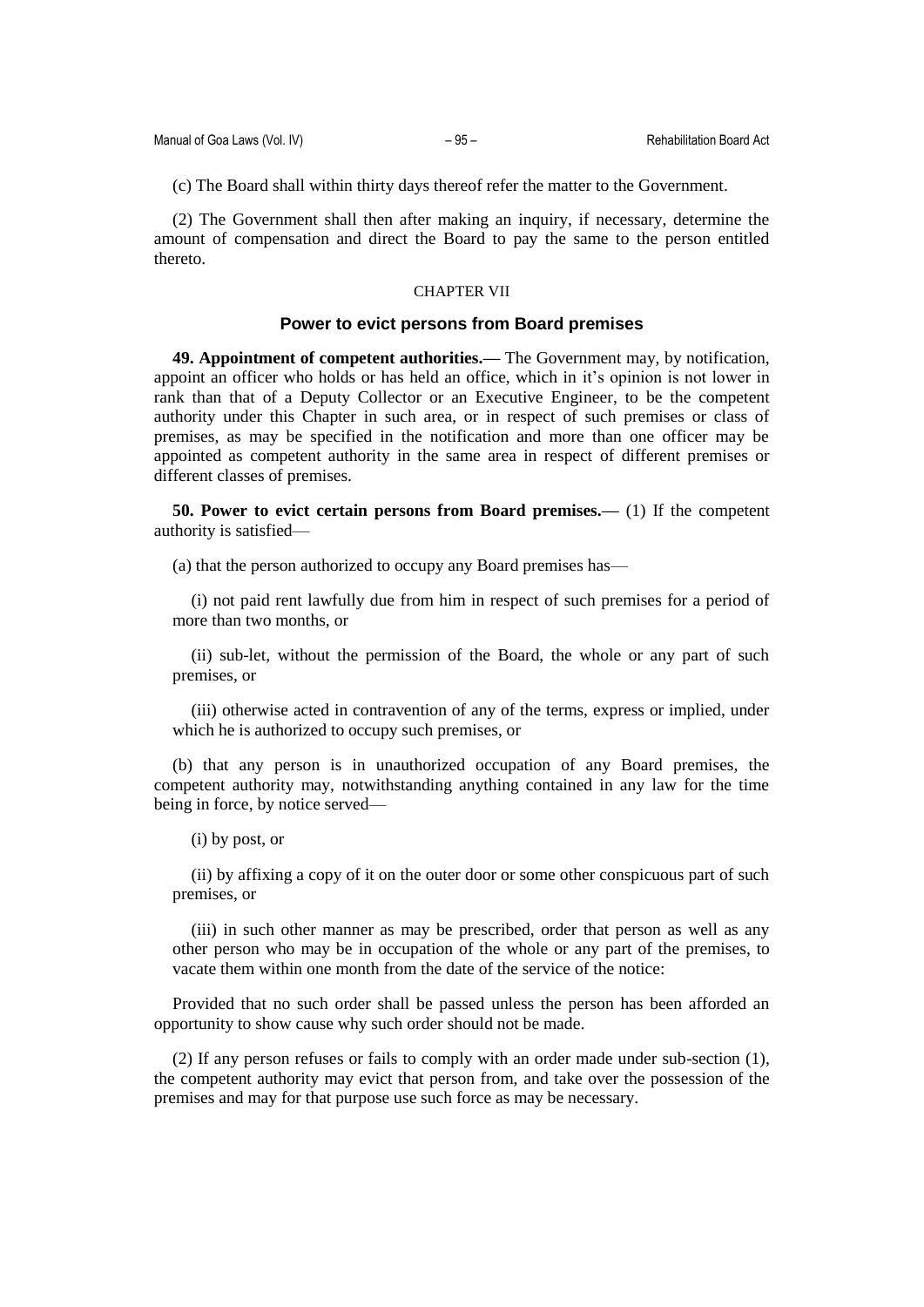(3) If any property belonging to the evicted occupant is found deposited in the premises at the time of taking possession of the premises under sub-section (2), the competent authority shall take possession of such property, and after giving reasonable time to the owner to recover it, dispose it of by public auction and the Board shall not be liable to pay any compensation for the alleged loss on the property left behind by the evicted person. The net proceeds realized from the disposal of the property belonging to the evicted occupant shall be returned to him.

(4) If a person, who has been ordered to vacate any premises under sub-clause (i) or sub-clause (iii) of clause (a) of sub-section (1) within thirty days of the date of service of the notice or such longer time as the competent authority may allow, pays to the Board the rent in arrears or carries out or otherwise complies with the terms contravened by him to the satisfaction of the competent authority, as the case may be, the competent authority shall, in lieu of evicting such person under sub-section (2), cancel it"s order made under sub-section (1) and thereupon such person shall hold the premises on the same terms on which he held them immediately before such notice was served on him.

**Explanation:—** For the purposes of this section and section 51, the expression "unauthorized occupation" in relation to any person unauthorized to occupy any board premises, includes the continuance in occupation by him or by any person claiming through or under him of the premises after the authority under which he was allowed to occupy the premises has been duly determined.

**51. Power to recover rent or damages as arrears of land revenue.—** (1) Subject to such rules as may be prescribed and without prejudice to the provisions of section 50, where any person is in arrears of rent payable in respect of any Board premises, the competent authority may, by notice served—

(i) by post, or

(ii) by affixing a photocopy of it on the outer door or some other conspicuous part of such premises, or

(iii) in such other manner as may be prescribed, order that person to pay the same within such time not being less than thirty days as may be specified in the notice and if such person refuses or fails to pay the arrears of rent within the time specified in the notice, such arrears may be recovered as arrears of land revenue.

(2) Where any person is in unauthorized occupation of any Board premises, the competent authority may, in the prescribed manner, assess such damages on account of the use and occupation of the premises as it may deem fit, and may by notice served—

(i) by post, or

(ii) by affixing a copy of it on the outer door or some other conspicuous part of such premises, or

(iii) in such other manner as may be prescribed, order that person to pay the damages within such time as may be specified in the notice and if any person refuses or fails to pay the damages within the time specified in the notice, the damages may be recovered from him as arrears of land revenue.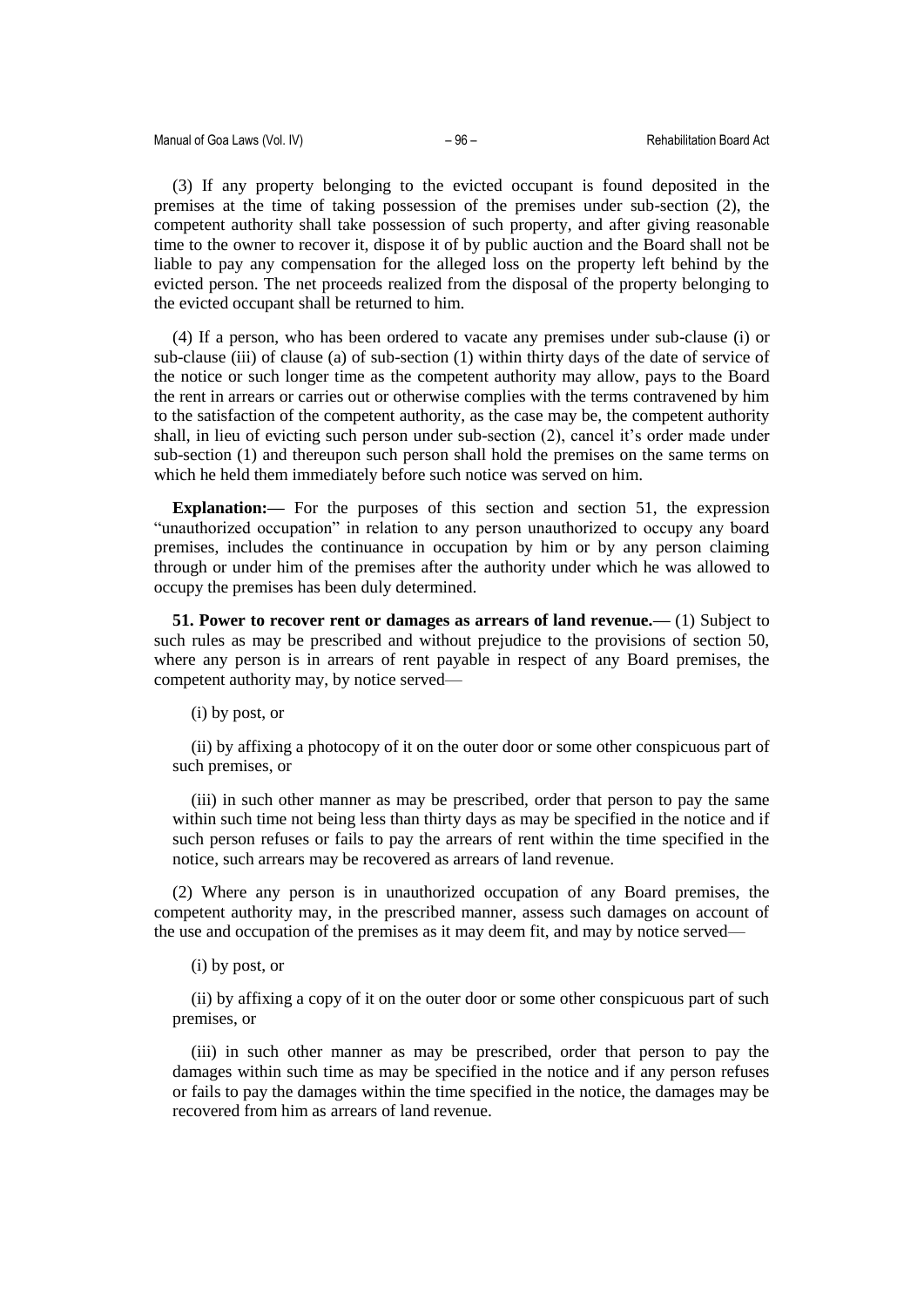Manual of Goa Laws (Vol. IV)  $-97 -$  Rehabilitation Board Act

(3) No order shall be made under sub-section (2) until after the issue of a notice in writing to the person calling on him to show cause, within such period as may be specified in such notice why such order should not be made, and until his objections, if any, and any evidence he may produce in support of the same, have been considered by the competent authority.

**52. Appeal.—** (1) Any person aggrieved by an order of the competent authority under section 50 or section 51 may, within one month of the date of the service of the notice under section 50 or section 51, as the case may be, prefer an appeal to the Government:

Provided that the Government may entertain the appeal after the expiry of the said period of one month, if it is satisfied that the appellant was prevented by sufficient cause from filing the appeal in time.

(2) On receipt of an appeal under sub-section (1), the Government may, after calling for a report from the competent authority, and after making such further inquiry, if any, as may be necessary, pass such orders as it thinks fit, and the order of the Government thereon shall be final.

(3) Where an appeal is preferred under sub-section (1), the Government may stay the enforcement of the order of the competent authority for such period and on such conditions as it thinks fit.

(4) Where an appeal is preferred relating to the quantum of rents due or damages due, such appeal shall be entertained only after the said amount is deposited with the board under protest:

Provided that the Government may for good and valid reasons, entertain such appeal without making of such deposit.

#### CHAPTER VIII

#### *Finance, Accounts and Audit*

**53. Board's Fund.**—(1) The Board shall have it's own fund.

(2) The Board may accept grants, subventions, donations and gifts from the Government or a local authority, or any individual or body, whether incorporated or not, for all or any of the purposes of this Act.

(3) All moneys received by or on behalf of the Board by virtue of this Act, all proceeds of land or any other kind of property sold by the Board, all rents and all interests, and profits for work done to private and public agencies and other moneys accruing to the Board shall constitute the funds of the board.

(1) Except as otherwise directed by the Government, all moneys and receipts specified in the foregoing provisions and forming part of the fund of the Board shall be deposited in the State Bank of India or any scheduled Bank or invested in such other form as may be approved by the Government:

Provided that the Board may invest any sums not required for immediate use in such securities or debentures as may be approved by the Government.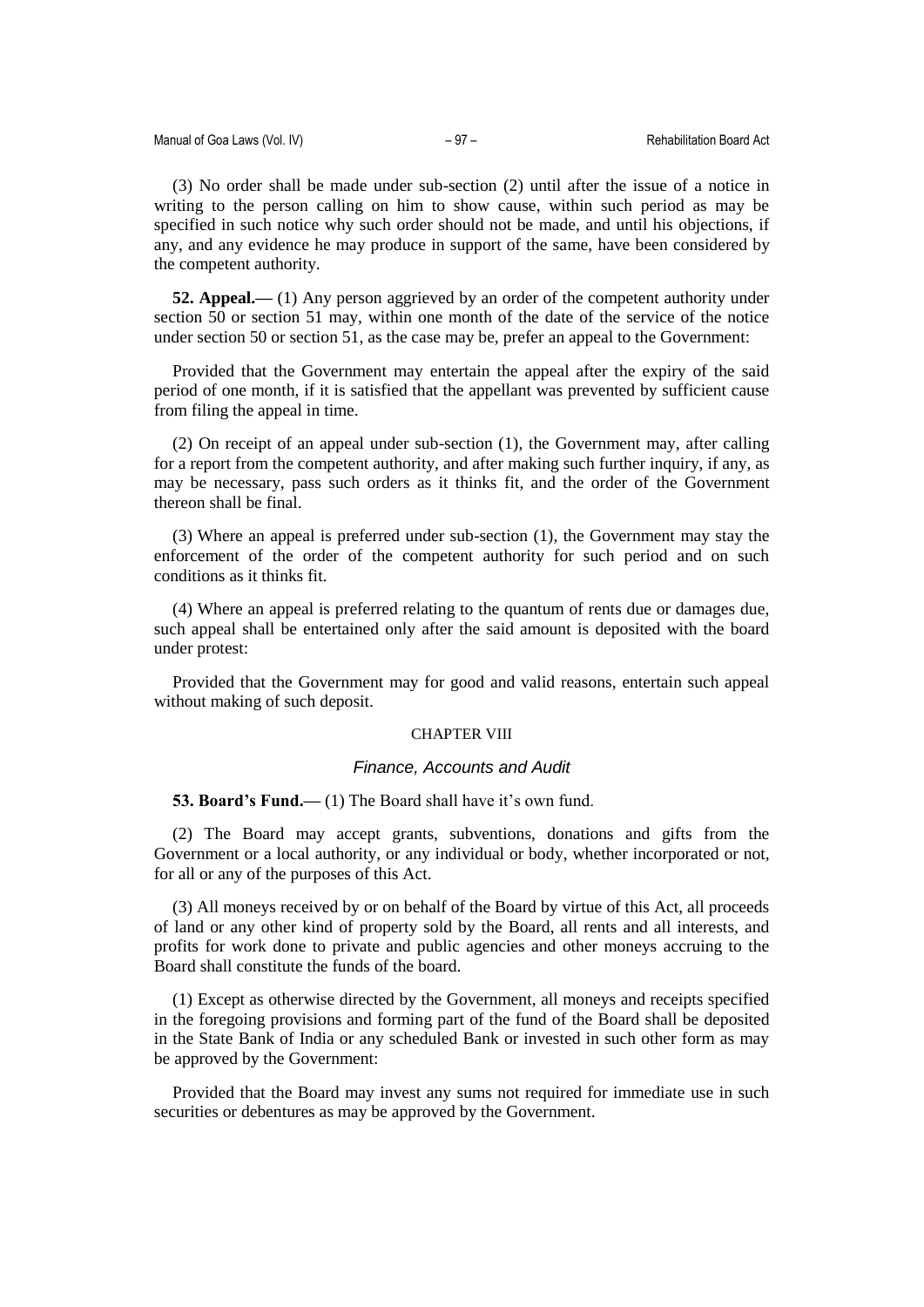(5) Notwithstanding anything contained in sub-section (4), the Board may deposit in the Reserve Bank of India or in any scheduled Bankany amount not exceeding such sum as may be prescribed for the operation of an account with such bank and such account shall be operated upon by such officers of the Board as may be authorized by the Board and in such manner as may be prescribed.

**Explanation:**— For the purposes of this sub-section, the "Reserve Bank of India" shall mean the Reserve Bank of India constituted under the Reserve Bank of India Act, 1934 (Central Act 2 of 1934) and a scheduled Bank shall mean a Bank included in the second schedule to the said Act.

**54. Subventions and loans to Board.—** The Government may make subventions or advance loans to the Board for the purposes of this Act on such terms and conditions as the Government may determine.

**55. Power of Board to borrow and lend.—** (1) The Board may, with the previous sanction of the Government and subject to the provisions of this Act and to such conditions as may be prescribed in this behalf, borrow any sum required for the purposes of this Act.

(2) Whenever the borrowing of any sum of money has been approved by the Government, the Board may, instead of borrowing such sum or any part thereof from the public, take credit from any bank or any corporation owned or controlled by the Central Government or a State Government on a cash account to be kept in the name of the Board to the extent of such sum or part thereof, and may, with the previous sanction of the Government, grant mortgages of all or any of the properties vested in the Board by way of security for such credit.

(3) Subject to such conditions and limitations as may be prescribed and with the previous approval of the Government, the Board may, for the promotion and execution of any rehabilitation scheme under this Act, enter into financial arrangements with any bank or other financial institutions approved by the Government or with the Life Insurance Corporation of India established under section 3 of the Life Insurance Corporation Act, 1956 (Central Act 31 of 1956).

(4) Subject to the provisions of this Act and to such conditions and limitations as may be prescribed, the Board, may out of it's funds, grant loans and advances on such terms and conditions as it may determine to any co--operative society for the construction or improvement of houses.

**56. Guarantee by Government of loans.—** The Government may Guarantee in such manner as it thinks fit, the payment of the principal and interest of any loan proposed to be raised by the Board on debenture or of either the principal or the interest:

Provided that the Government shall, so long as any such guarantees are in force, lay before the Legislative Assembly of the State of Goa in every year during the budget session, a statement of the guarantees, if any, given during the current year and an up-todate account of the total sums, if any, which have been paid out of the Consolidated Fund of the State by reason of any such guarantees or paid into the said Fund towards repayment of any money so paid out.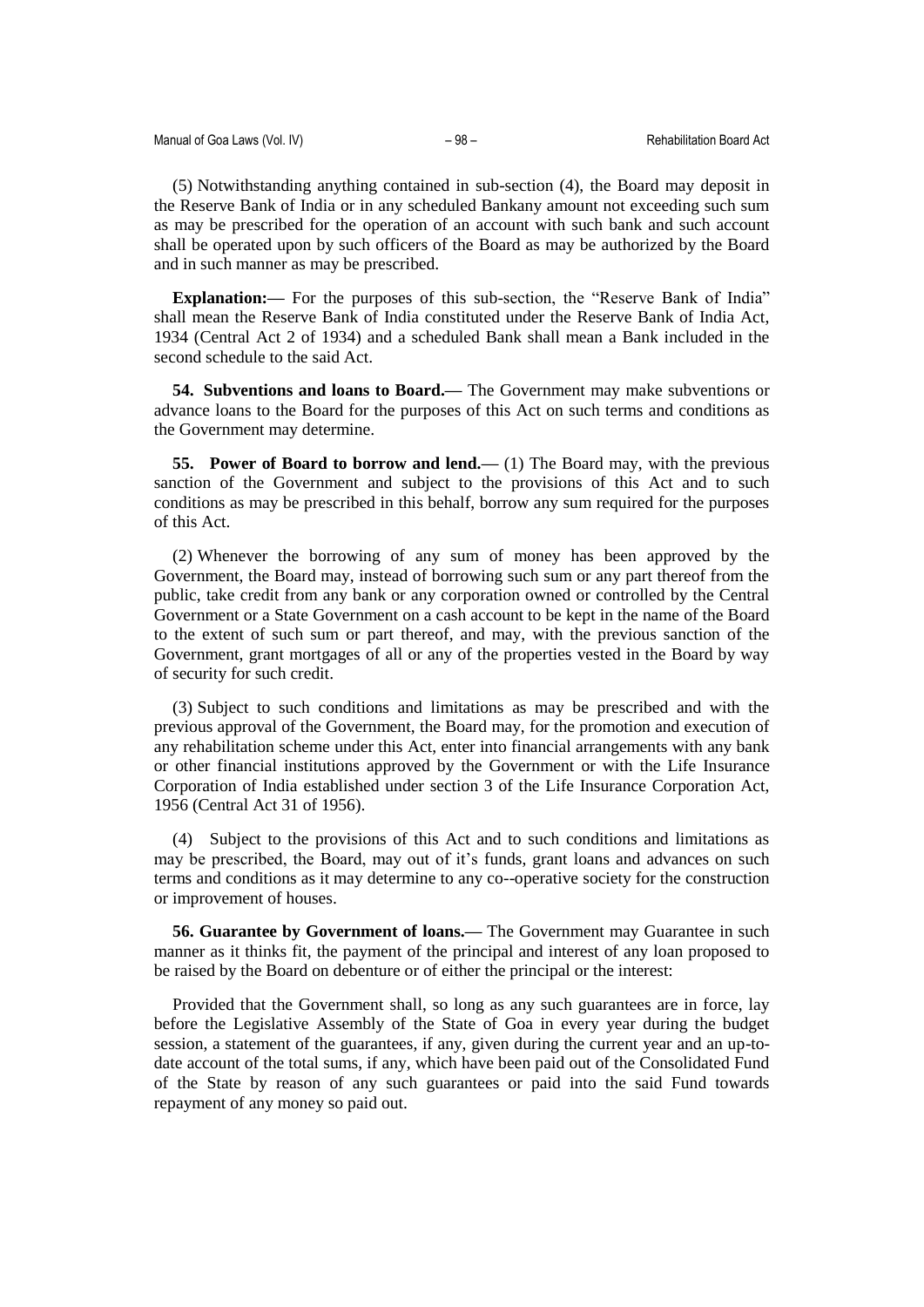**57. Repayment of loans taken under section 55.—** Every loan taken by the Board shall be repaid by the Board within the period agreed upon by the Board and subject to the provisions of sub-section (2) of section 72 by such of the following methods as may be approved by the Government, namely—

(a) from a sinking fund established under section 58 in respect of the loan; or

(b) by payment of equal yearly or half-yearly installments of principal or of principal and interest, throughout the said period; or

(c) if the Board has, before borrowing money on debentures, reserved by public notice, a power to pay off the loan by periodical installments and to select by lot the particular debenture to be discharged at particular periods, then, by paying such installments at such periods; or

(d) from money borrowed for the purpose; or

(e) partly from the sinking fund established under section 58 in respect of the loan and partly from money borrowed for the purpose.

**58. Establishment and maintenance of sinking fund.—** (1) Whenever a loan has to be repaid from the sinking fund, the Board shall establish such a fund and shall pay into it every year until the loan is repaid, a sum so calculated that if regularly paid, throughout the period agreed upon by the Board, it would, with accumulations by way of compound interest, be sufficient after payment of all expenses, to pay off the loan at the end of that period.

(2) The rate of interest on the basis of which the sum referred to in sub-section (1) shall be calculated shall be such as may be prescribed:

Provided that the rate so prescribed shall not exceed five per cent per annum.

**59. Power to discontinue payments into sinking fund.—** Notwithstanding anything contained in section 58, if at any time the sum standing at credit of the sinking fund established for repayment of any loan is of such amount that if allowed to accumulate at the rate of interest prescribed under sub-section (2) of that section, it will be sufficient to repay the loan at the end of the period agreed upon by the Board, then, the Board may discontinue further annual payment into such fund.

**60. Investment of sinking fund.—** All money paid into a sinking fund shall, as soon as possible, be invested by the Board,—

- (a) in Government securities; or
- (b) in securities guaranteed by the Central Government or a State Government.

**61. Annual examination of sinking fund.—** (1) The Government shall cause the said sinking fund to be examined every year and ascertain whether the cash and current value of the securities at credit of such fund are actually equal to the amount which would have accumulated, had investments been regularly made and had the rate of interest as originally estimated been obtained therefrom.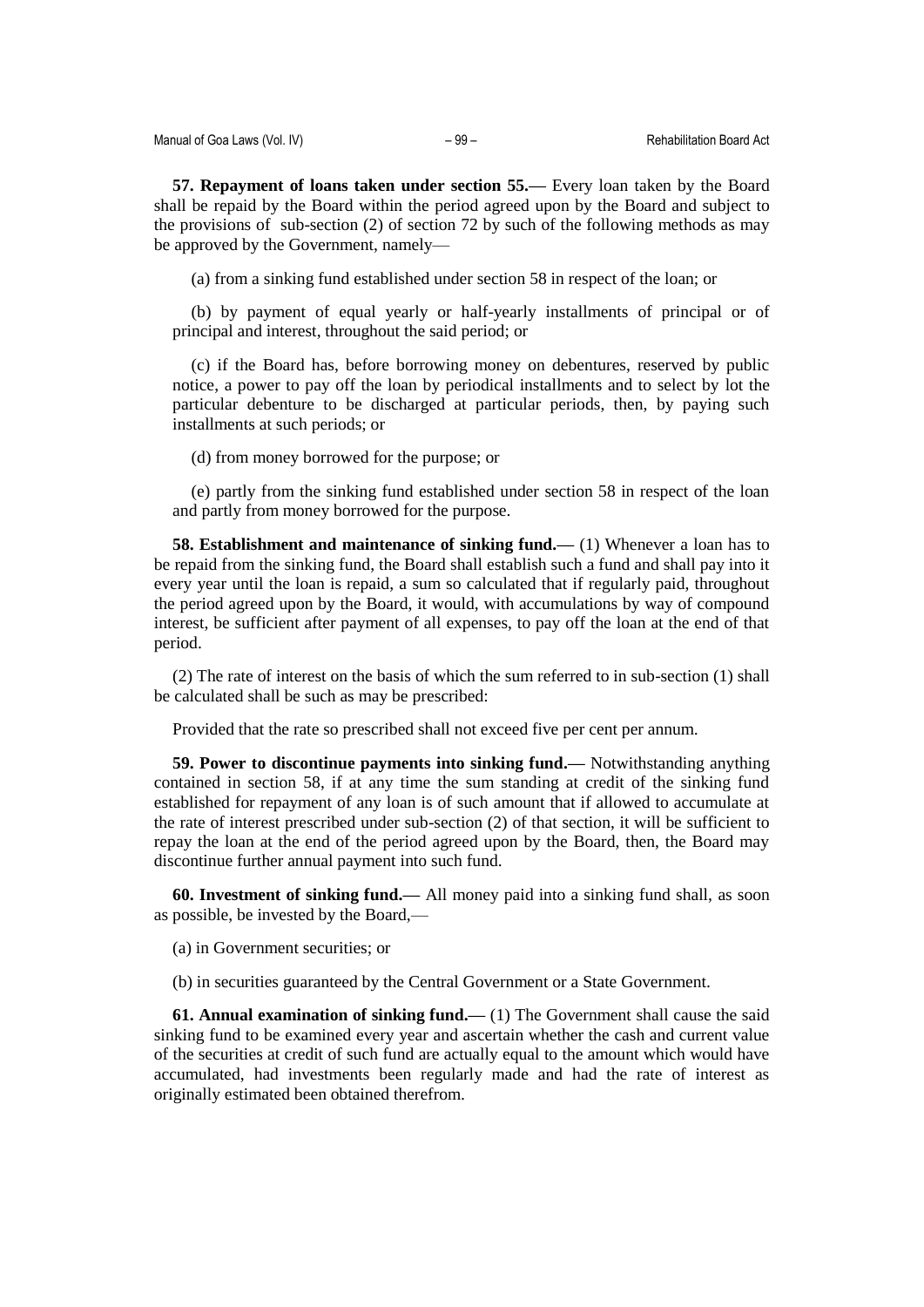Manual of Goa Laws (Vol. IV) – 100 – 100 – Rehabilitation Board Act

(2) The Board shall forthwith pay into the sinking fund any amount, which Government may certify to be the deficiency therein after examination as aforesaid, unless the Government specially sanctions a gradual readjustment.

**62. Estimates of income and expenditure to be laid annually before Board.—** (1) The Chairman shall, at a special meeting to be held in the month of February in each year, lay before the Board an estimate of the income and expenditure of the Board for the next ensuing year.

(2) Every such estimate shall make provision for the due fulfillment of all the liabilities of the Board, and for the efficient administration of this Act.

(3) Every such estimate shall differentiate capital and revenue funds, and shall be prepared in such form, and shall contain such details, as may be prescribed.

(4) Every such estimate shall be completed and printed and a copy thereof sent, by post or otherwise, to each member at least ten clear days before the date of the meeting at which the estimate is to be laid before the Board.

**63. Sanction of Board to estimates.—** The Board shall consider every estimate so laid before it and shall sanction the same either without modification or with such modification as it may think fit.

**64. Approval of Government to estimate.—** (1) Every such estimate as sanctioned by the Board, shall be submitted to the Government who may, at any time within one month after receipt of the same,—

(a) approve the estimate; or

(b) disallow the estimate or any portion thereof and return the estimate to the Board for amendment.

(2) If any estimate is so returned to the Board, it shall forthwith proceed to amend it and shall re-submit the estimate as amended to the Government who may then approve it.

**65. Supplementary estimate.—** (1) The Board may, at any time, during the year for which any estimate has been sanctioned, cause a supplementary estimate to be prepared and laid before it at a special meeting.

(2) The provisions of sub-sections (3) and (4) of sections 62 and of sections 63 and 64 shall apply to every supplementary estimate.

**66. Adherence to estimate and maintenance of closing balance.—** (1) No sum shall be expended by or on behalf of the Board unless the expenditure of the same is covered by a current budget grant or can be met by re-appropriation or by drawing on the closing balance.

(2) The closing balance shall not be reduced below such limit as may be prescribed.

(3) The following items shall be exempted from the provision of sub-section (1) and  $(2)$ , namely:—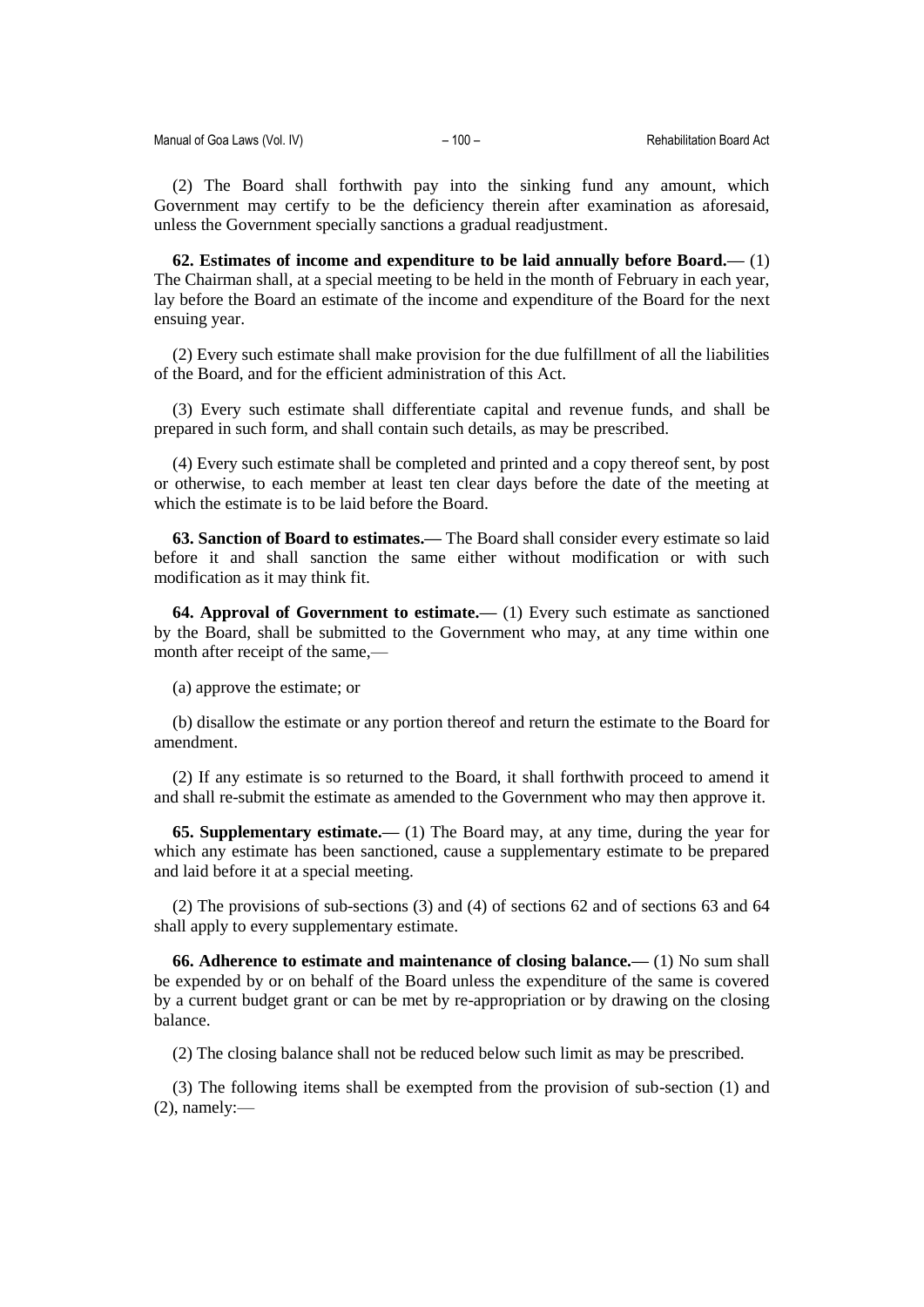Manual of Goa Laws (Vol. IV)  $-101 -$ <br>  $-101 -$ <br>
Rehabilitation Board Act

(a) refund of moneys belonging to contractors or other persons held in deposit, and of moneys collected by, or credited to, the Board by mistake;

(b) payments due under a decree or order of a Court;

(c) sums payable under a compromise of any suit or other legal proceedings or claim effected under this Act;

(d) sums payable under this Act by way of compensations; and

(e) payments required to meet any emergency.

(4) Whenever any sum exceeding rupees ten thousand is expended under clause (c) of sub-section (3), the Chairman shall forthwith report the circumstances to the Board explaining how it is proposed to cover the expenditure.

**67. Definition of cost of management.—** For the purposes of this Chapter, "cost of management" means—

(a) the allowances and remuneration of the Chairman and the members of the Board;

(b) the salaries, fees and allowances and contributions paid in respect of officers, associates and other employees of the Board, except employees who are paid by the day or whose pay is charged to temporary work; and

(c) all office expenses incurred by the Board.

**Explanation:**—— For the purpose of clause (c), the expression "office expenses" means expenses incurred for carrying on office work, and includes the rent of office buildings, the provision of furniture therefore, charges for printing and stationery, postage, electricity, telephones, telegrams, conservancy charges, and catering charges incurred in connection with meetings and conferences held by or on behalf of the Board and contributions towards welfare and recreation of the staff of the Board.

**68. Capital account and revenue account.—** (1) The Board shall keep a capital account and a revenue account.

(2) The capital account shall show separately all expenditure incurred by the Board on rehabilitation scheme.

**69. Credits to capital account.—** There shall be credited to the capital account—

(a) all moneys received on account of loans taken by the Board in pursuance of this Act;

(b) all moneys received as grants by the Board for purposes of this Act from the Government;

(c) all moneys received by the Board on account of repayment of loans and advances granted under section 55;

(d) the proceeds of the sale of any land belonging to the Board which was purchased out of any loans or grants;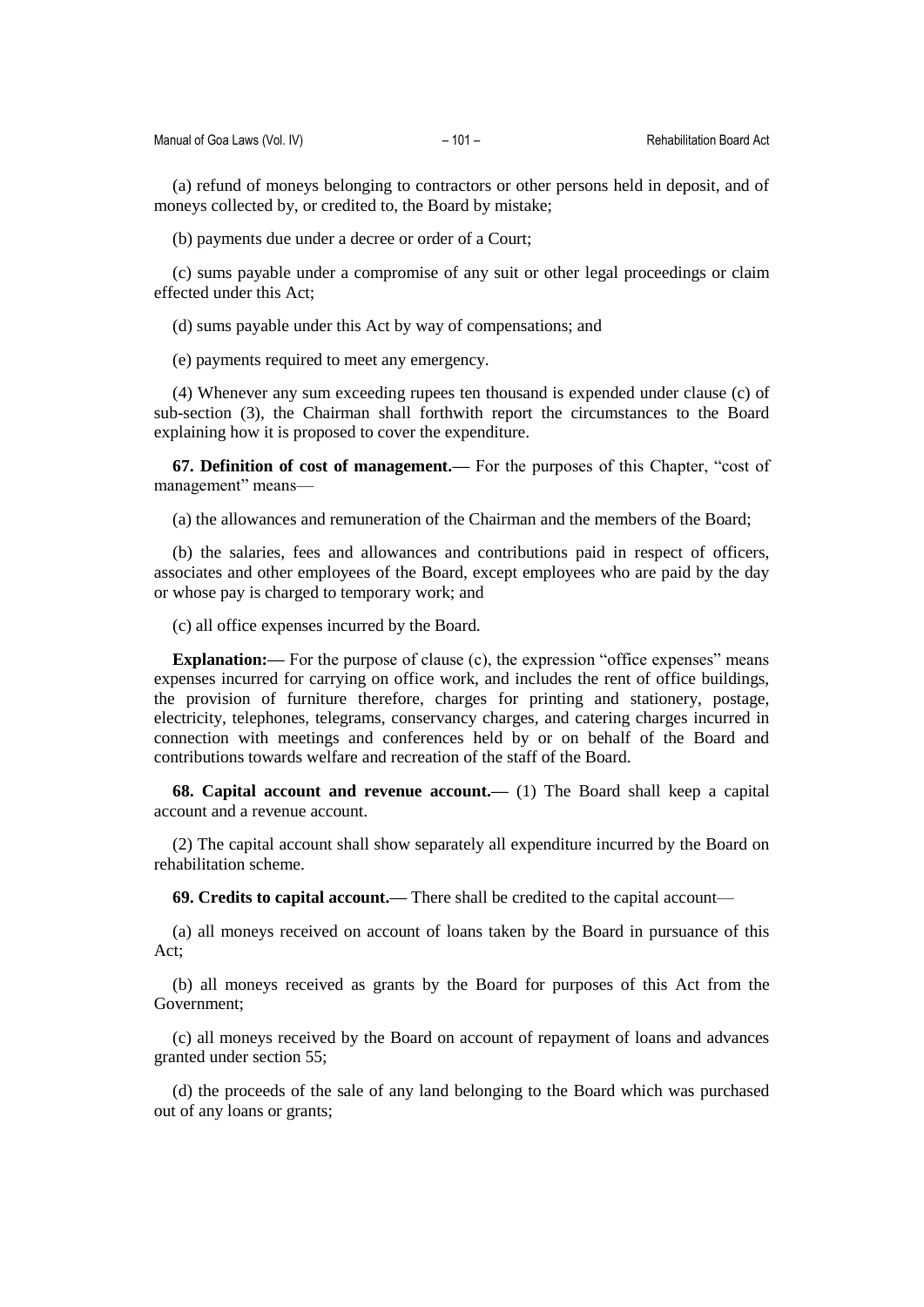Manual of Goa Laws (Vol. IV) – 102 – 102 – Rehabilitation Board Act

(e) where any land was purchased out of advance from the revenue account, the portion of the proceeds of the sale of such land which remains after crediting to the revenue account the amount of such advance;

(f) the proceeds of the sale of any movable property (including securities for money invested from the capital account) belonging to the Board;

(g) all lumps sums received from any Government in aid of the capital account;

(h) all moneys received by the Board in connection with leases;

(i) all sums, if any, which the Government directs under sub-section (2) of section 72 to be credited to the capital account; and

(j) all moneys realised from the sale of securities by direction of the Government under section 73.

**70. Application of capital account.—** The moneys credited to the capital account shall be held by the Board in trust and shall be applied to—

(a) meeting all costs of framing and executing rehabilitation scheme;

(b) meeting the cost of acquiring lands for carrying out any of the purposes of this Act;

(c) meeting the cost of constructing buildings required for carrying out any of the purposes of this Act;

(d) the repayment of loans from money borrowed in pursuance of this Act;

(e) granting of loans and advances under section 55;

(f) making payments in pursuance of section 106 otherwise than for interests or for expenses of maintenance or working;

(g) making or contributing towards the cost of surveys in pursuance of section 104;

(h) meeting such proportion of the cost management as may be directed by the Board; and

(i) temporarily making good the deficit, if any, in the revenue account at the end of any year.

**71. Credits to revenue account.—** There shall be credited to the revenue account—

(a) all annually recurring sums received from the Government in aid of the funds of the Board;

(b) all compensation received by the Board under section 90;

(c) all rents of land vested in the Board;

(d) all rents of buildings vested in the Board;

(e) all interest of loans and advances granted by the Board under section 55; and

(f) all other receipts by the Board which are not required by section 69 to be credited to the capital account.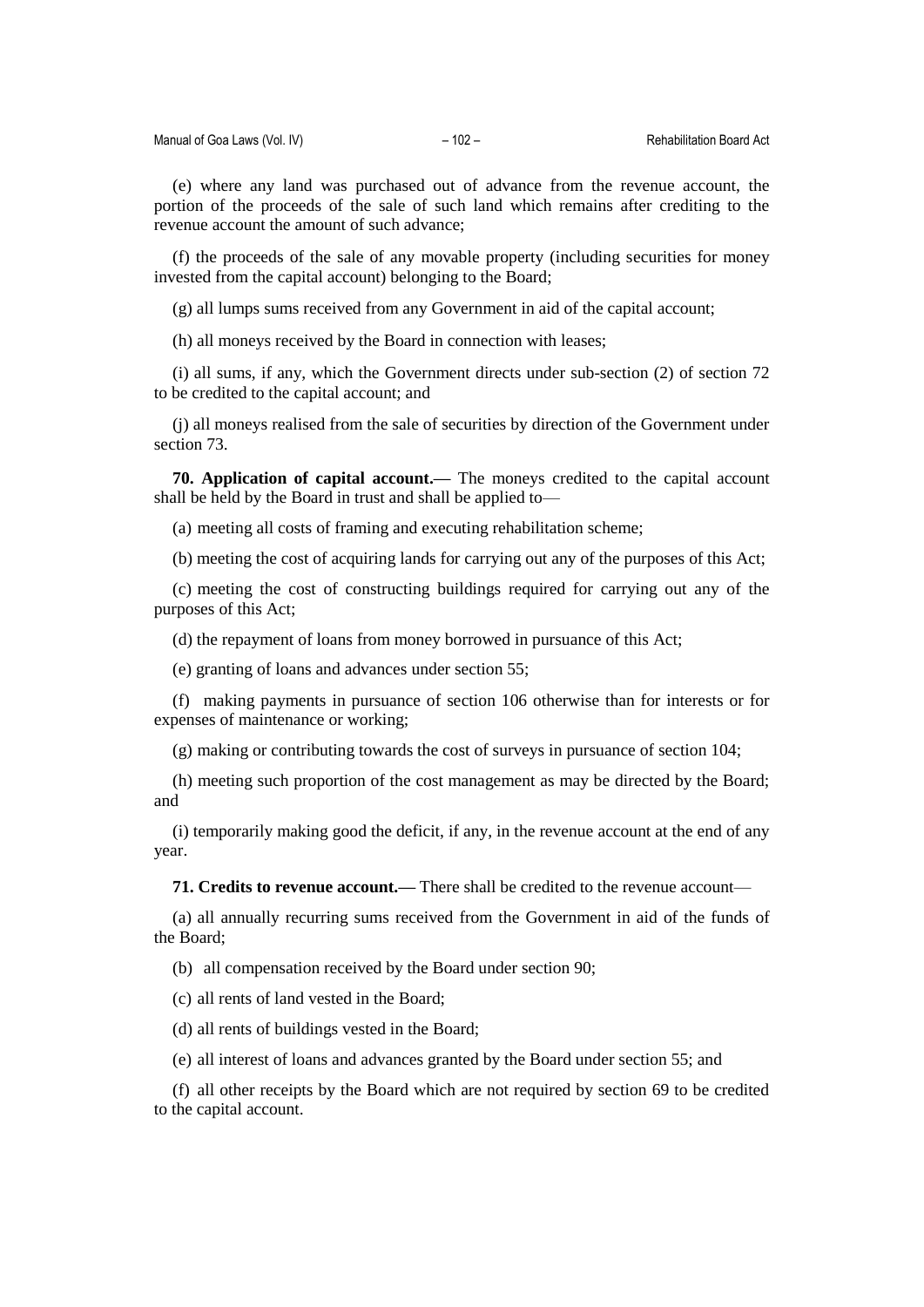**72. Application of revenue account.—** (1) The moneys credited to the revenue account shall be held by the Board in trust, and shall be applied to—

(a) payment of all charges or payments towards interest or sinking fund due on account of any loan taken in pursuance of this Act, and all other charges incurred in connection with such loans;

(b) payment of all sums due from the Board in respect of rates and taxes imposed by the local authority concerned, upon the land vested in the Board;

(c) payment of cost, if any, of maintaining a separate establishment for the collection of rents and other proceeds of land vested in the Board;

(d) payments of all sums which the Government may direct to be paid to any auditor under section 79.

(e) payment of the cost of the management excluding such proportion thereof as may be debited to the capital account under clause (h) of section 70;

(f) payment of all other sums due from the Board, other than those which are required by section 70, to be disbursed from the capital account.

(2) The surplus, if any, remaining after making the payments referred to in sub-section (1) shall, subject to the maintenance of a closing balance as required by sub-section (2) of section 66, be invested in the manner laid down in section 60 towards the service of any loan outstanding after the expiry of thirty years from the commencement of this Act, unless the Government otherwise directs.

**73. Power to direct sale of securities in which any surplus of the revenue accounts is invested.—** If at any time after any surplus referred to in sub-section (2) of section 72 has been invested, the Board is satisfied that the investment is not needed for the service of any loan referred to in that sub-section, it may, with the approval of the Government, sell the securities held under the investment.

**74. Advance from revenue account to capital account.—** (1) Notwithstanding anything contained in section 72, the Board may advance any sum standing at the credit of the revenue account to the capital account for the purpose of meeting capital expenditure.

(2) Every such advance shall be refunded to the revenue account as soon as may be practicable.

**75. Advance from capital account to revenue account.—** (1) Any deficit in the revenue account at the end of any year may be made good by an advance from the capital account after obtaining the approval of the Government.

(2) Every such advance shall be refunded to the capital account in the following year.

**76. Submission of abstracts of accounts to Government.—** At the end of every year, the Board shall submit to the Government an abstract of the accounts of it"s receipts and expenditure for such year, in such form and in such manner as may be prescribed.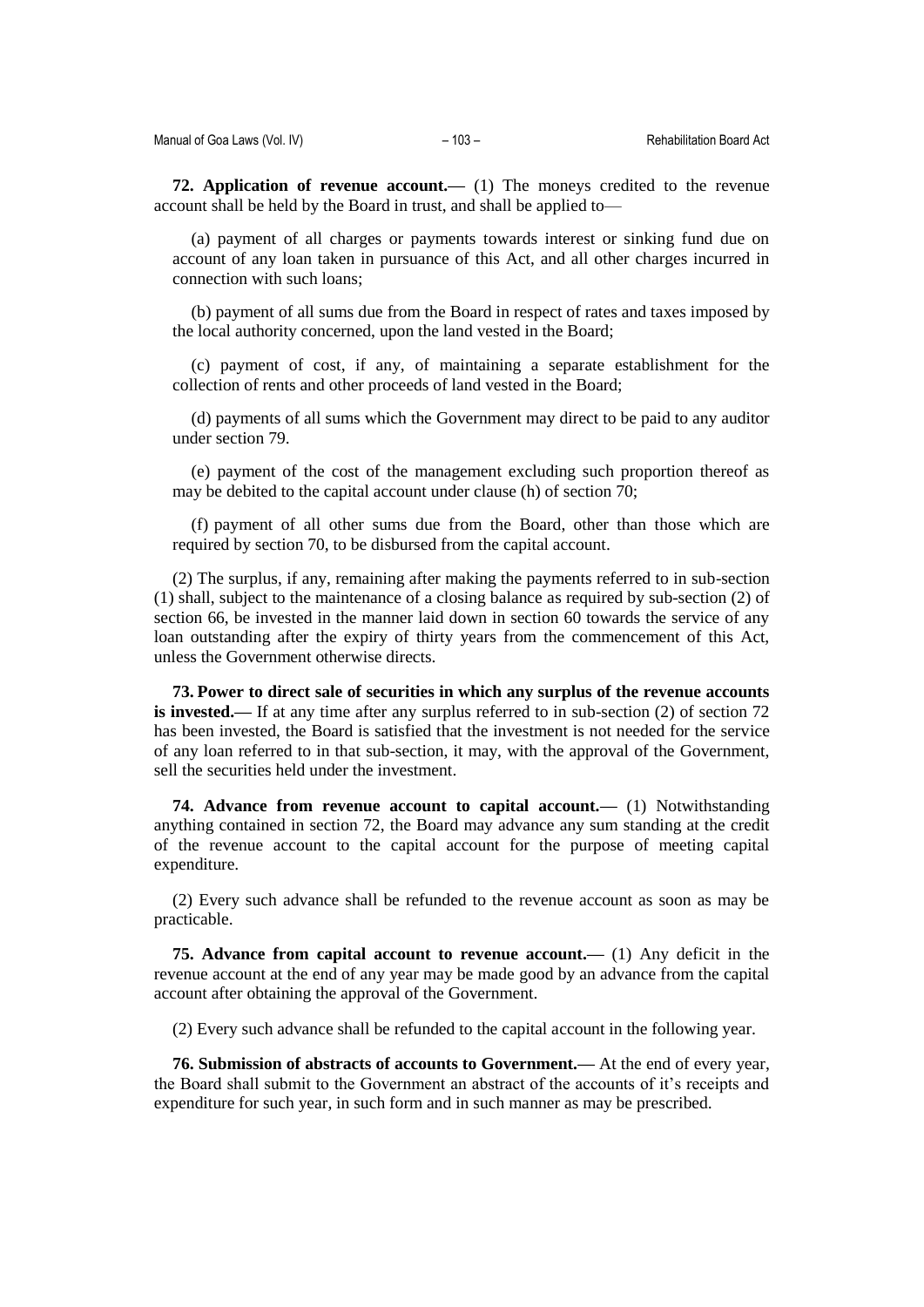**77. Audit of accounts.—** The accounts of the Board shall be examined and audited once every year by such auditor as the Government may appoint in this behalf.

**78. Powers of auditor.—** The auditor may,—

(a) by summons in writing, require production of any document, the perusal or examination of which he believes necessary for the elucidation of the accounts;

(b) by summons in writing, require any person who has the custody or control of any such document or who is accountable therefore to appear in person before him; and

(c) require any person so appearing to make and sign a declaration with respect to such document or to answer any question or to prepare and furnish any statement relating thereto.

**79. Remuneration of auditor.—** The Board shall pay to the auditor such remuneration as the Government may direct.

**80. Reports and information to be furnished by auditor to Board.—** (1) The auditor shall—

(a) report to the Board and to the Government any material impropriety or irregularity which he may observe in the expenditure, or in the recovery of moneys due to the Board, or in the accounts;

(b) furnish to the Board such information as it may require concerning the progress of his audit;

(c) report to the Chairman any loss or waste of money or other property owned by or vested in the Board caused by neglect or misconduct, with the names of persons directly or indirectly responsible for such loss or waste; and

(d) submit to the Chairman a final statement of audited accounts, together with a report on the result of the audit and duplicate copies thereof to the Government, within a period of three months from the end of the year or within such further period as the Government may allow in that behalf.

(2) (a) The auditor may disallow every item contrary to law and surcharge the same on the person making or authorizing the making of the illegal payment and may charge against any person responsible therefore the amount of any deficiency or loss incurred by the negligence or misconduct of that person or of any sum which ought to have been, but is not, brought into account by that person and shall, in every such case, certify the amount due from such person.

(b) The auditor shall state in writing the reasons for his decision in respect of every disallowance, surcharge or charge and furnish a copy thereof by registered post to the person against whom it is made.

(c) If the person to whom a copy of the decision is so furnished refuses to receive it, he shall be deemed to have been duly furnished with the copy, within the meaning of clause (b); and the period of fourteen days fixed in sub-sections (4) and (5) shall be calculated from the date of such refusal.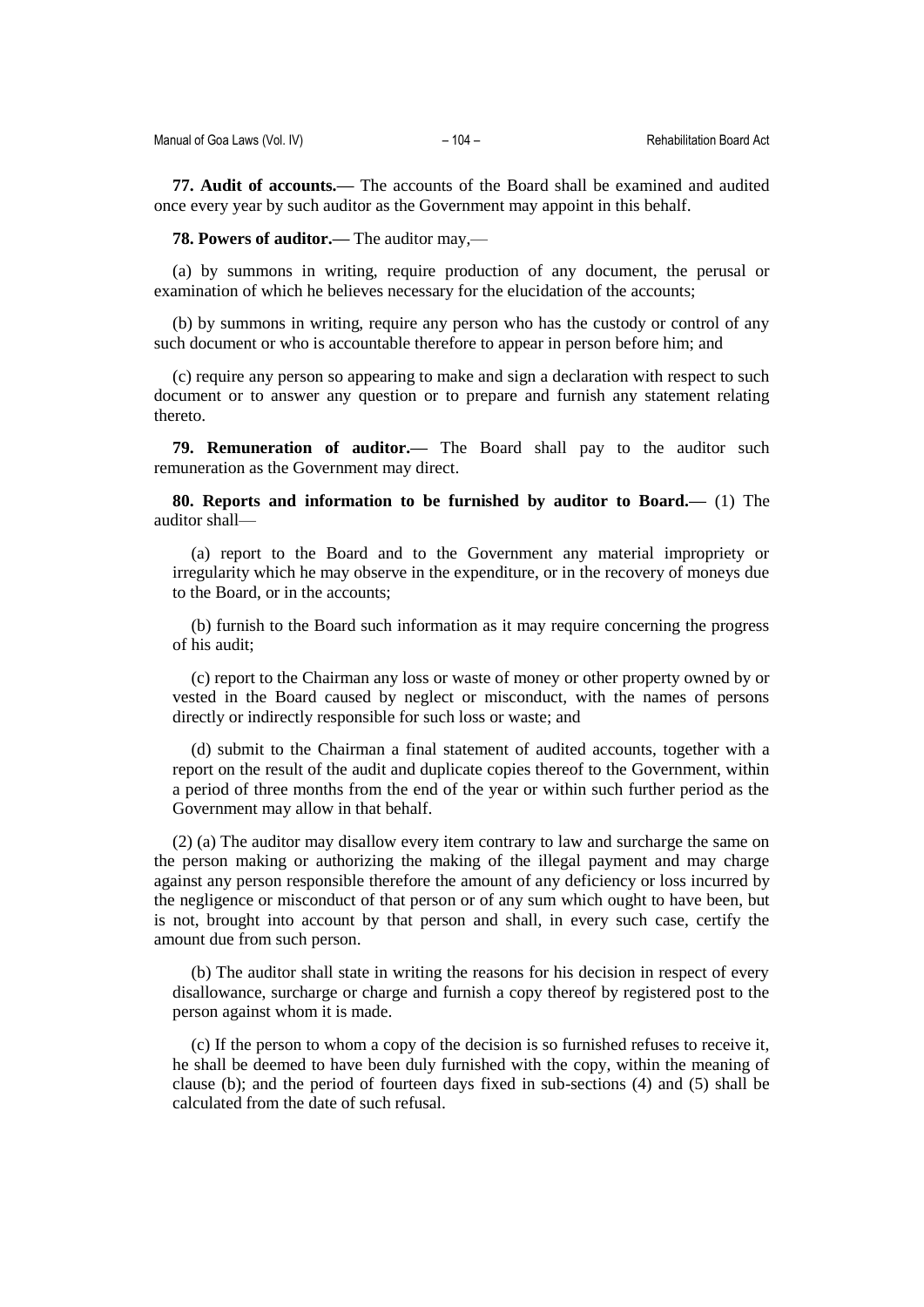(3) For the removal of doubts, it is hereby declared that it shall not be open to any person whose negligence or misconduct has caused or contributed to any such deficiency or loss to contend that, notwithstanding his negligence or misconduct, the deficiency or loss would not have occurred but for the negligence or misconduct of some other person.

(4) Any person aggrieved by a disallowance, surcharge or charge made under sub-section (2) may, within fourteen days after he has been furnished with a copy of the decision of the auditor, appeal to the Government who shall pass such orders as it thinks fit.

(5) Every sum certified to be due from any person by the auditor under this Act shall be paid by such person to the Board within fourteen days after he has been furnished with a copy of the decision of the auditor unless within that time such person has appealed to the Government against the decision under sub-section (4); and such sum if not paid, or such sum as the Government shall declare due, shall be recoverable on an application made by the Board to the Government as if it were an arrears of land revenue.

(6) Notwithstanding anything contained in this section, the Government may at any time direct that the recovery of the whole or any part of the amount certified to be due from any person by the auditor under this Act shall be waived, if in it"s opinion, such a course is necessary, after considering all the circumstances of the case.

**81. Auditor's report to be sent to each member and considered by Board.—** The Chairman shall cause the report of the auditor to be printed and shall forward a printed copy thereof to each member and shall bring such report before the Board for consideration at the first meeting to be held immediately thereafter.

**82. Board to remedy defects pointed out by auditor.—** It shall be the duty of the Board to remedy forthwith any defects or irregularities that may be pointed out by the auditor and to submit a report thereon to the Government.

**83. Statement of accounts and audit report to be forwarded to Government.—** (1) The statement of accounts of the Board as certified by the auditor together with the audit report thereon shall be forwarded annually to the Government and the Government may issue such instructions to the Board in respect thereof as it deems fit and the Board shall comply with such instructions.

(2) The Government shall—

(a) cause the statement of accounts of the Board together with the audit report thereon to be laid annually before the Legislative Assembly of the State of Goa; and

(b) cause the statement of accounts of the Board and the audit report to be published in the prescribed manner and make available copies thereof on sale at a reasonable price.

**84. Valuation of assets and liabilities of Board.—** The Board shall have valuation of its assets and liabilities every five years made by a valuer appointed with the approval of the Government:

Provided that it shall be open to the Government to direct a valuation to be made at any time it may consider necessary.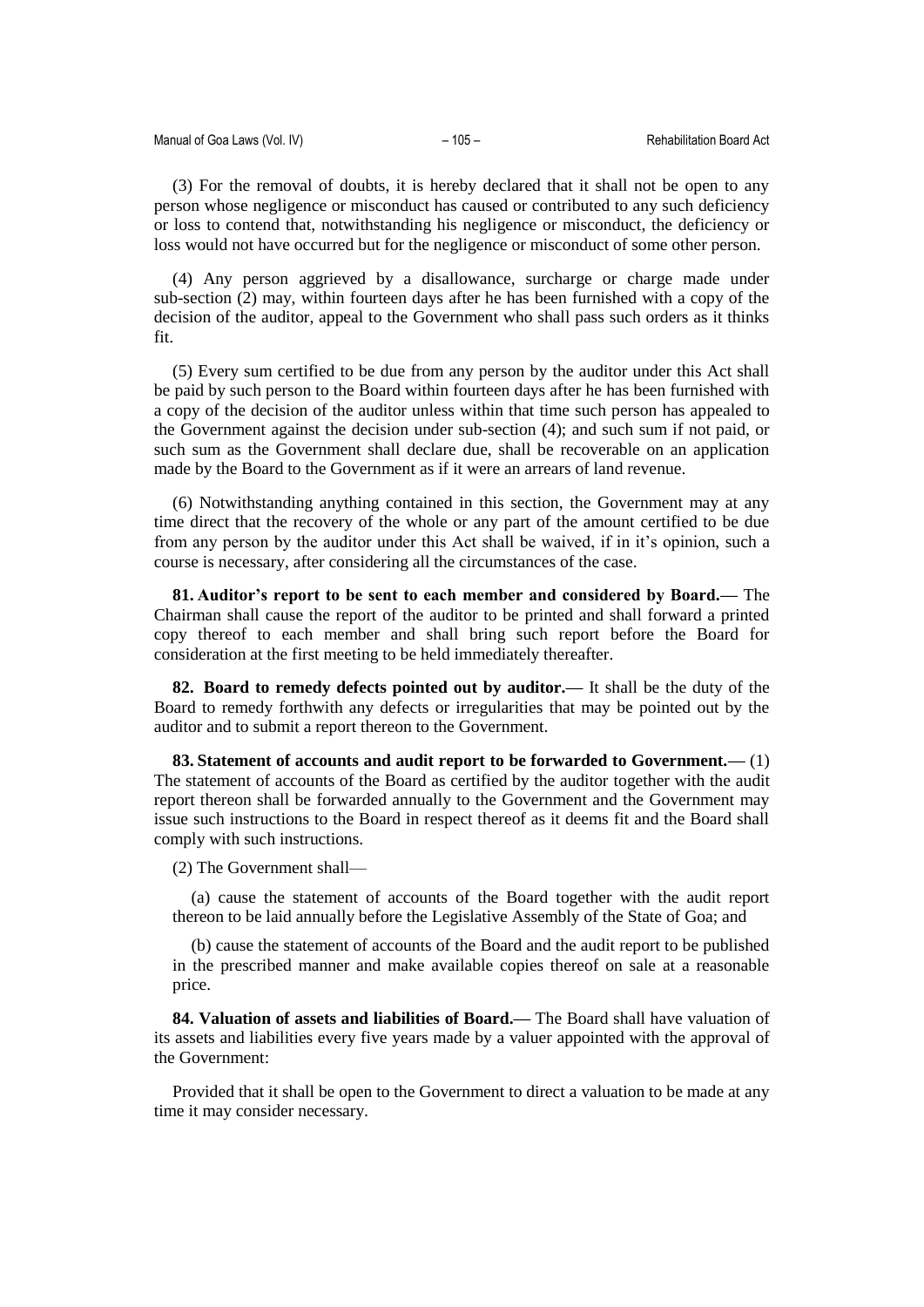#### CHAPTER IX

#### **Penalties and Procedure**

**85. Penalty for removing bar, chain or post.—** If any person, without lawful authority, infringes any order given, or removes any bar, chain or post fixed, under sub-section (2) of section 41, he shall be punishable with fine which may extend to fifty rupees.

**86. Penalty for building within street alignment or building line without permission.—** If any person, without the permission of the Board, erects, re-erects, adds to or alters any wall or building so as to make the same project into the street alignment or beyond the building line specified in any deferred street scheme, development scheme or town expansion scheme, he shall be punishable,—

(a) with fine which may extend, in the case of a wall or masonry building, to five hundred rupees, and, in any other case, to fifty rupees; and

(b) with further fine which extend, in the case of a wall or masonry building, to one hundred rupees and, in any other case, to ten rupees for each day after the first during which the projection continues.

**87. Penalty for failure to comply with requisition made by auditor.—** If any person fails to comply with any requisition made by the auditor under section 78, he shall be punishable,—

(a) with fine which may extend to one hundred rupees;

(b) in case of a continuing failure, with further fine which may extend to fifty rupees for each day after the first during which the failure continues.

# **88. Penalty for obstructing contractor or removing mark.—** If any person—

(a) obstructs or molests any person with whom the Chairman has entered into a contract on behalf of the Board, in the performance or execution by such person of his duty or of anything which he is empowered or required to. do by virtue of or in consequence of this Act or any rule or regulation made thereunder; or

(b) removes any mark set up for the purpose of indicating any level or direction necessary for the execution of works authorized by this Act or any rule or regulation made or scheme sanctioned thereunder;

(c) he shall be punishable with fine which may extend to two hundred rupees.

**89. Penalty for breach of the provisions of the Act.—** Whoever contravenes any of the provisions of the Act or any of rule or regulation made or scheme sanctioned thereunder, shall, if no other penalty is provided for such contravention, be punishable,—

(a) with fine which may extend to one hundred rupees; and

(b) in case of a continuing contravention, with further fine which may extend to fifty rupees for each day after the first during which the contravention continues.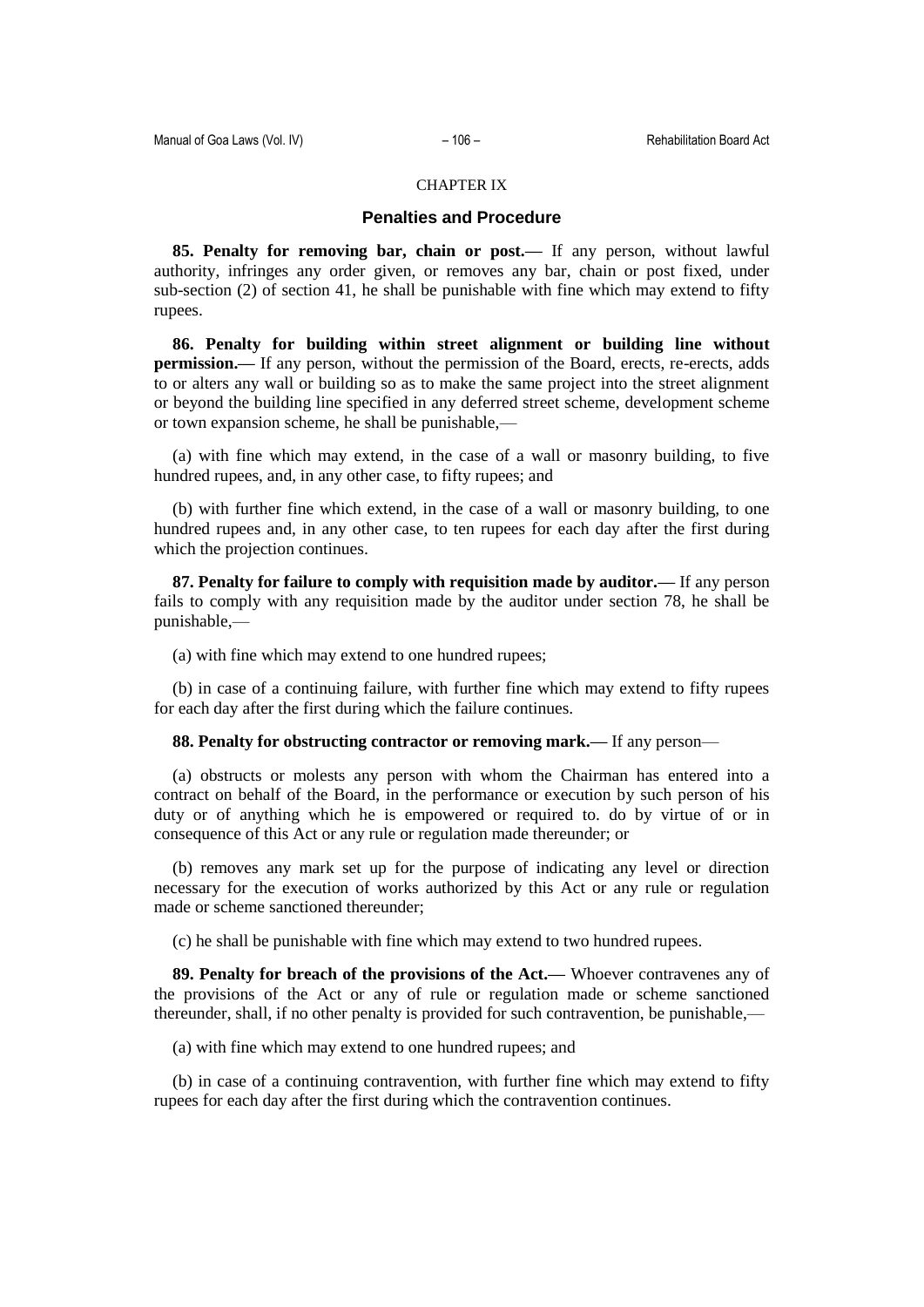**90. Compensation to be paid by offenders.—** (1) When any person is convicted of any offence under this Act or any rule or regulation made thereunder, the magistrate convicting such person may, on application made in this behalf by the Board or by it"s officer or other employee authorized by it in this behalf, call upon such person forthwith to show cause as to why he should not pay compensation to the Board for the damage caused by his act or omission in respect of which he is convicted.

(2) The magistrate shall record and consider any cause which such person may show and if the magistrate, after making such inquiry as he may think fit, is satisfied that such person is liable to pay compensation, may direct that compensation of such amount not exceeding one thousand rupees as he may determine, be paid by such person to the Board.

(3) The amount of the compensation directed to be paid under sub-section (2) shall, if it is not paid forthwith, be recovered as if it were a fine imposed by the magistrate on such person.

**91. Punishment for acquiring share or interest in contract with Board.—** If any member or any officer or other employee of the Board acquires, directly or indirectly, by himself or by any partner, otherwise than as such member, officer or other employee, any share or interest in any contract with, by or on behalf of the Board (not being a share or interest which, under section 6 it is permissible for a member to have without being thereby disqualified fit for being appointed a member) he shall be deemed to have committed the offence made punishable by section 168 of the Indian Penal Code, 1860 (45 of 1860).

**92. Cognizance and trial of offences.—** (1) No court shall take cognizance of any offence punishable under this Act or any rule or regulation made thereunder unless complaint of such offence is made within six months next after the commission thereof.

(2) No court inferior to that of a Magistrate of the First Class shall try any offence punishable under this Act, or any rule or regulation made thereunder.

(3) Every offence punishable under this Act shall be a cognizable offence and a bailable one.

**93. Duty of police officers.—** It shall be the duty of every police officer—

(a) to co-operate with the Chairman for carrying into effect and enforcing the provisions of this Act or any rule or regulation made thereunder;

(b) to communicate without delay to the proper officer or servant of the Board any information which he receives of a design to commit or of the commission of any offence against this Act or any rule or regulations made thereunder; and

(c) to assist the Chairman or any officer or other employee of the Board reasonably demanding his aid for the lawful exercise of any power vested in the Chairman or in such officer or other employee under this Act or any rule or regulation made thereunder.

**94. Arrest of offenders.—** (1) Any police officer not below the rank of a Police Sub-Inspector may arrest any person who commits in his presence any offence punishable under this Act or any rule or regulation made thereunder, if the name or address of such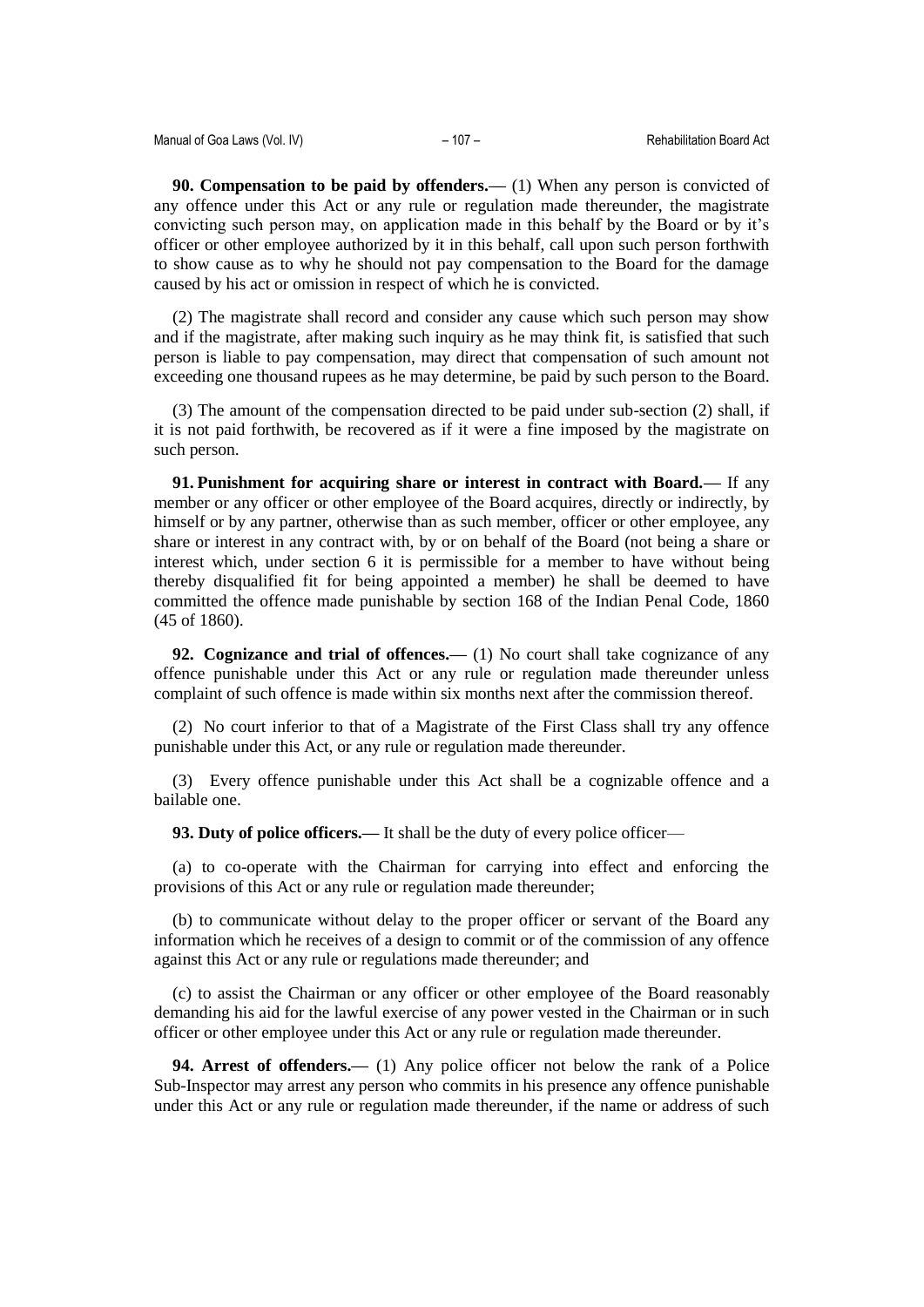person is unknown to him, and if such person on demand decline to disclose his name or address, or gives a name or address which such officer has reason to believe to be false.

(2) No person so arrested shall be detained in custody after his true name and address are ascertained, or for a longer time than is necessary for bringing him before a Magistrate and in no case shall such detention exceed twenty-four hours from the time of arrest without the orders of a Magistrate.

**95. Powers of Chairman as to institution and composition of legal proceedings.—** The Chairman may, subject to the control of the Board,—

(a) institute, defend or withdraw from legal proceedings under this Act or any rules or regulations made thereunder;

(b) compound any offence against this Act or any rules or regulations made thereunder which, under any law for the time being in force, may lawfully be compounded;

(c) admit, compromise or withdraw any claim made under this Act or any rules or regulations made thereunder; and

(d) obtain such legal advice and assistance as he may think it necessary or expedient to obtain, or as may be desired by the Board to obtain, for any of the purposes referred to in the foregoing clauses or for securing the lawful exercise or discharge of any power or duty vested in or imposed upon the Board or any officer or other employee of the Board.

**96. Protection of action taken in good faith.—** No suit, prosecution or other legal proceeding shall lie against the Board or any committee or member thereof or any officer or other employee of the Government or of the Board Chairman for anything which is in good faith done or intended to be done in pursuance of this Act or any rule or regulation made thereunder.

**97. Notice of suit against Board.—** No suit shall be instituted against the Board, or any member or any officer or other employee of the Board, or any person acting under the direction of the Board, or of the Chairman or of any officer or other employee of the Board, in respect of any act done or intended to be done under this Act or any rule or regulation made thereunder until the expiration of sixty days next after written notice has been delivered or left at the office of the Board or the place of abode of such Chairman, member, officer, employee, person, stating the cause of action, the name and place of abode of the intending plaintiff, and the relief which he claims, and the plaint must contain a statement that such notice has been so delivered or left.

**98. Proof of consent of Board or Chairman or officer or other employee of Board.—** Whenever, under this Act or any rule or regulation made thereunder, the doing or the omission to do anything or the validity if anything depends upon the approval, sanction, consent, concurrence, declaration, opinion or satisfaction of—

(a) the Board or the Chairman; or

(b) any officer or other employee of the Board a written document signed by the Chairman, in case of item (a) and by the said officer or other employee in the case of item (b), conveying or setting forth such approval, sanction, consent, concurrence, declaration,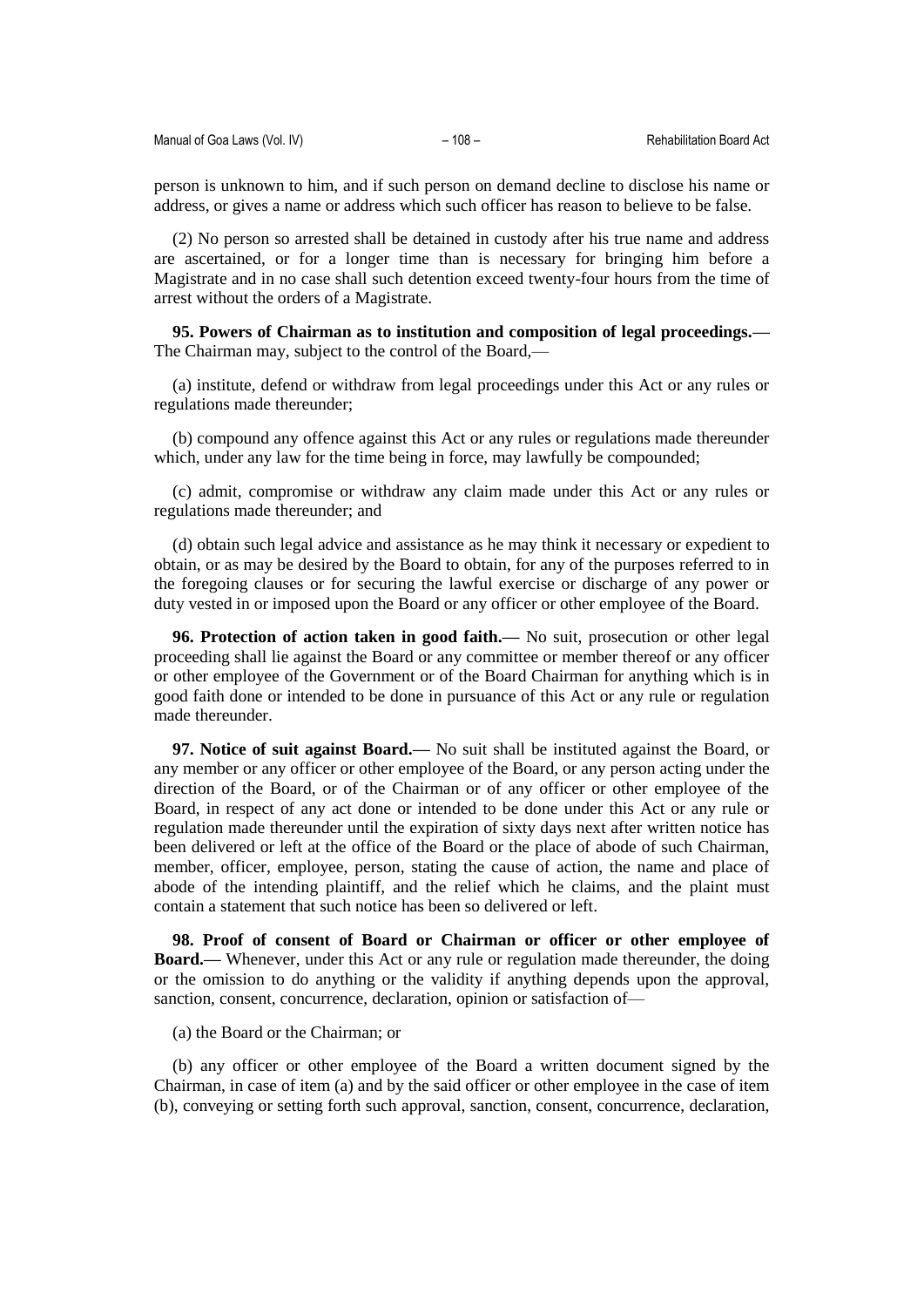opinion or satisfaction, shall be sufficient evidence, of such approval, sanction, concurrence, declaration, opinion or satisfaction.

**99. Power of Chairman to direct removal of unauthorized erection, within street alignment.—** (1) The Chairman may, by a written notice, required the owner for the time being of the wall or building referred to in section 86 to stop further work on such wall or building and alter or demolish the same in such manner and within such time as may be specified in the notice.

(2) Where the alteration or demolition as directed by any such notice is not carried out as directed therein, the Chairman may cause the wall or building or portion thereof to be altered or demolished, as the case may be, and he may recover the expenses incurred in so doing from the owner for the time being, in such manner as may be prescribed.

**100. Power of Board to pay compensation.—** In any case not otherwise expressly provided for in this Act, the Board may pay reasonable compensation to any person who sustains damage by reason of the exercise of any of the power vested by or under this Act in the board or the Chairman or any officer or employee of the Board.

**101. Public notice how to be made known.—** Every public notice given under this Act or any rule or regulation made thereunder shall be in writing and under the signature of the Chairman or any person authorized by him in this behalf and shall be widely made known in the locality to be affected thereby, by affixing copies thereof in conspicuous public places within the said locality, or by publishing the same by beat of drum or by advertisement in leading daily newspapers or by any two or more of these means, and by any other means that the Chairman may think fit. Every such notice shall also be published by affixture in the notice board of the office or sub-offices of the Board.

**102. Stamping signature on notice or bills.—** Every notice or bill, which is required by this Act or by any rule or regulation made thereunder to bear the signature of the Chairman or any other member or any officer or other employee of the Board, shall be deemed to be properly signed if it bears a facsimile of the signature of the Chairman or of such other member or of such officer or employee, as the case may be, stamped thereupon.

**103. Service how to be effected.—** When any notice, bill or other documents is required by this Act, or any rule or regulation made thereunder to be served upon or issued or presented to any person, such service, issue or presentation shall be effected—

(a) by giving or tendering such document to such person; or

(b) if such person is not found, by leaving such document at his last known place of abode, or by giving or tendering the same to some adult member or servant of his family;

(c) if his address elsewhere is known, by forwarding such document to him by registered post under cover bearing the said address; or

(d) if none of the means aforesaid be available, by causing a copy of such document to be affixed on some conspicuous part of the building or land, if any, to which the document relates.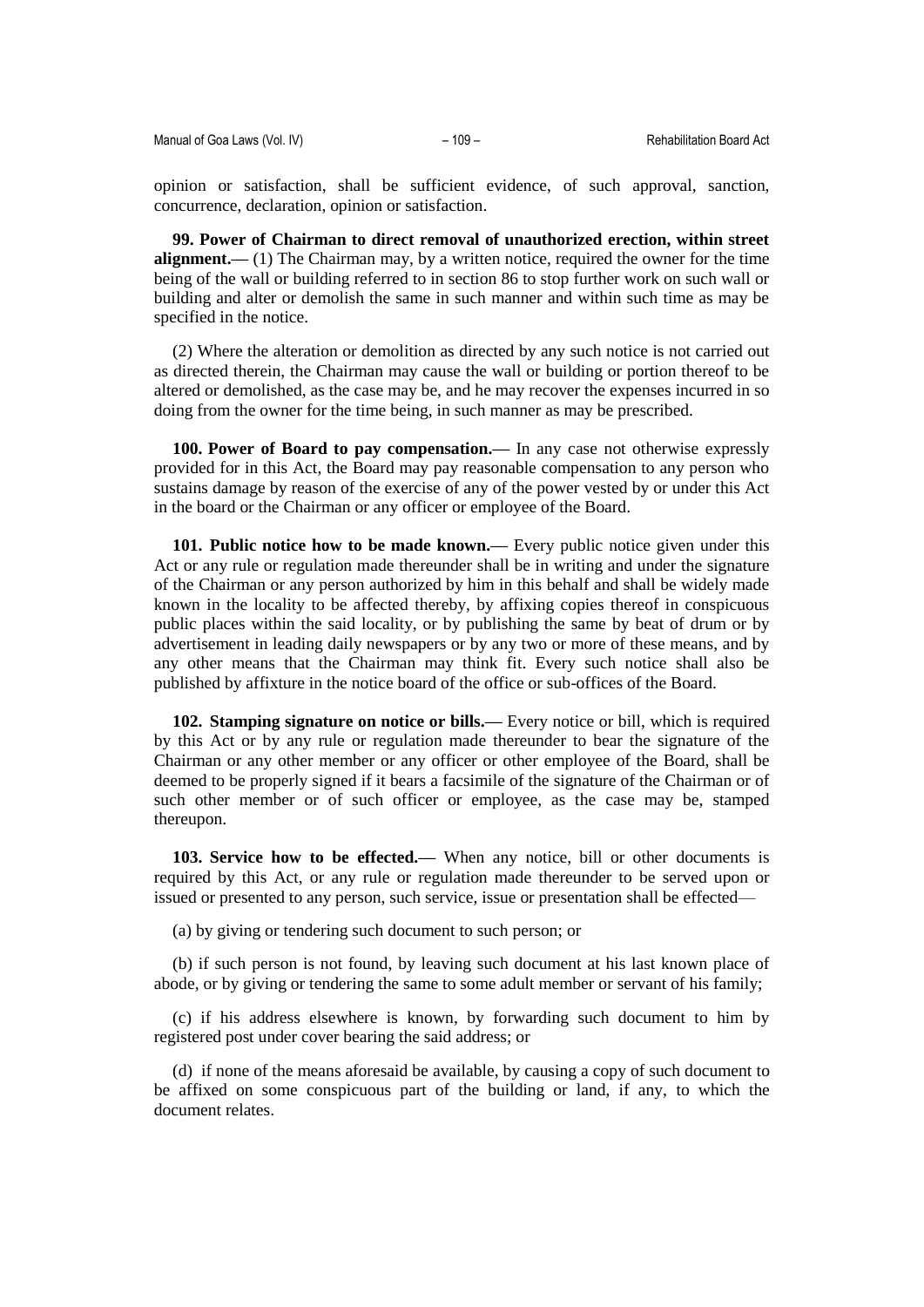#### **104. Power to make surveys or contribute towards their cost.—** The Board may—

(a) cause the survey of any land to be made, whenever it considers that a survey is necessary or expedient for carrying out any of the purposes of this Act; or

(b) contribute towards the cost of any such survey made by any other local authority.

**105. Power of entry.—** (1) The Chairman or any person, either generally or specially authorized by the Chairman in this behalf may, with or without assistants or workmen, enter into or upon any land, in order—

(a) to make any inspection, survey, measurement, valuation or inquiry,

(b) to take levels,

- (c) to dig or bore into the sub-soil,
- (d) to set out boundaries and intended lines of work,
- (e) to mark such levels, boundaries and lines by placing marks and cutting trenches, or

(f) to do any other thing,

(g) whenever it is necessary to do so for any of the purpose of this Act or any rule or regulation made or scheme sanctioned thereunder or any scheme which the Board intends to frame thereunder:

Provided that—

(a) no such entry shall be made between sunset and sunrise;

(b) no dwelling house, and no public building or hut which is used as a dwelling place, shall be so entered except with the consent of the occupier thereof, without giving the said occupier at least twenty-four hours, previous written notice of the intention to make such entry;

(c) sufficient notice shall, in every instance, be given even when any premises may otherwise be entered without notice, to enable the inmates of any apartment appropriated to women to remove themselves to some part of the premises where their privacy will not be disturbed;

(d) due regard shall always be had, so far as may be compatible with the exigencies of the purpose for which the entry is made, to the social and religious usages of the occupants of the premises entered.

(2) Whenever the Chairman or a person authorized under sub-section (1) enters into or upon any land in pursuance of that sub-section, he shall, at the time of such entry, pay or tender payment for all necessary damage to be done as aforesaid; and incase of dispute as to the sufficiency of the amount so paid or tendered, he shall at once refer the dispute to the Board, whose decision thereon shall be final.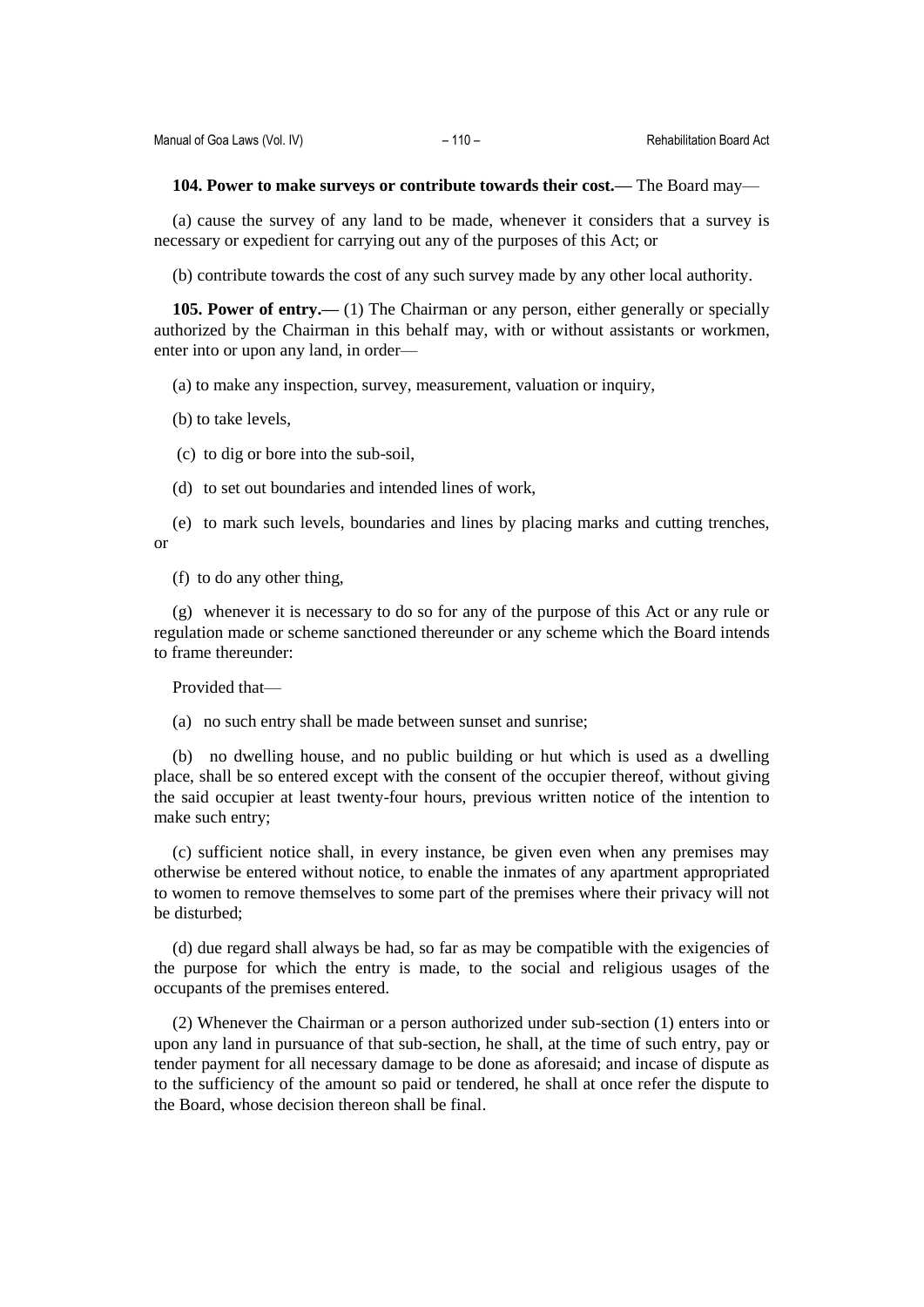#### CHAPTER X

#### **Miscellaneous**

**106. Powers of Board for facilitating movement of the population.—** With a view to facilitate the movement of the population in and around any city, town or village, the Board may,—

(a) subject to any condition it may think fit to impose—

(i) guarantee the payment, from the funds at it"s disposal, of such sums as it may think fit, by way of expenditure on the construction, maintenance or working of means of locomotion; or

(ii) make such payments as it may think fit from the said funds, by way of subsidy to persons undertaking to provide, maintain and work means of locomotion; or

(b) either singly or in combination with any other person, construct, maintain and work any means of locomotion under the provisions of any law applicable thereto; or

(c) construct, widen, strengthen or otherwise improve bridges:

Provided that no guarantee or subsidy shall be made under clause (a) and no means of locomotion shall be constructed, maintained or worked under clause (b), without the sanction of the Government.

**107. Members, officers and other employees of Board and committees deemed to be public servants.—** All members, officers and other employees of the Board, the members of committees, and all other persons entrusted with the execution of any function under this Act, shall be deemed, when acting or purporting to act in pursuance of any of the provisions of this Act, to be public servants within the meaning of section 21 of the Indian Penal Code, 1860 (45 of 1860).

**108. Contributions towards leave allowances and pensions of employees of the Central Government or State Government.—** The Board shall be liable to pay such contributions for the leave salary, pension or provident fund of any employee of the Central Government or State Government employed as Chairman or as an officer or other employee of the Board as may be required by the conditions of his service under the Central Government or a State Government to be paid by him or on his behalf.

**109. Board and Chairman to exercise powers and functions of local authority.—** In any area in respect of which a rehabilitation scheme is in force, the Government may, by notification, declare that for the period during which such scheme remains in force and or subject to such restrictions and modifications, if any, as may be specified in the notification, the powers and functions exercisable by a local authority or its executive authority under the enactment constituting such local authority shall be exercised by the Board or the Chairman, as the case may be.

**110. Supply of documents and information to Government.—** The Chairman shall, if so directed by the Government, forward to it a copy of all the papers which were laid before the Board for consideration at any meeting and furnish any return, statement,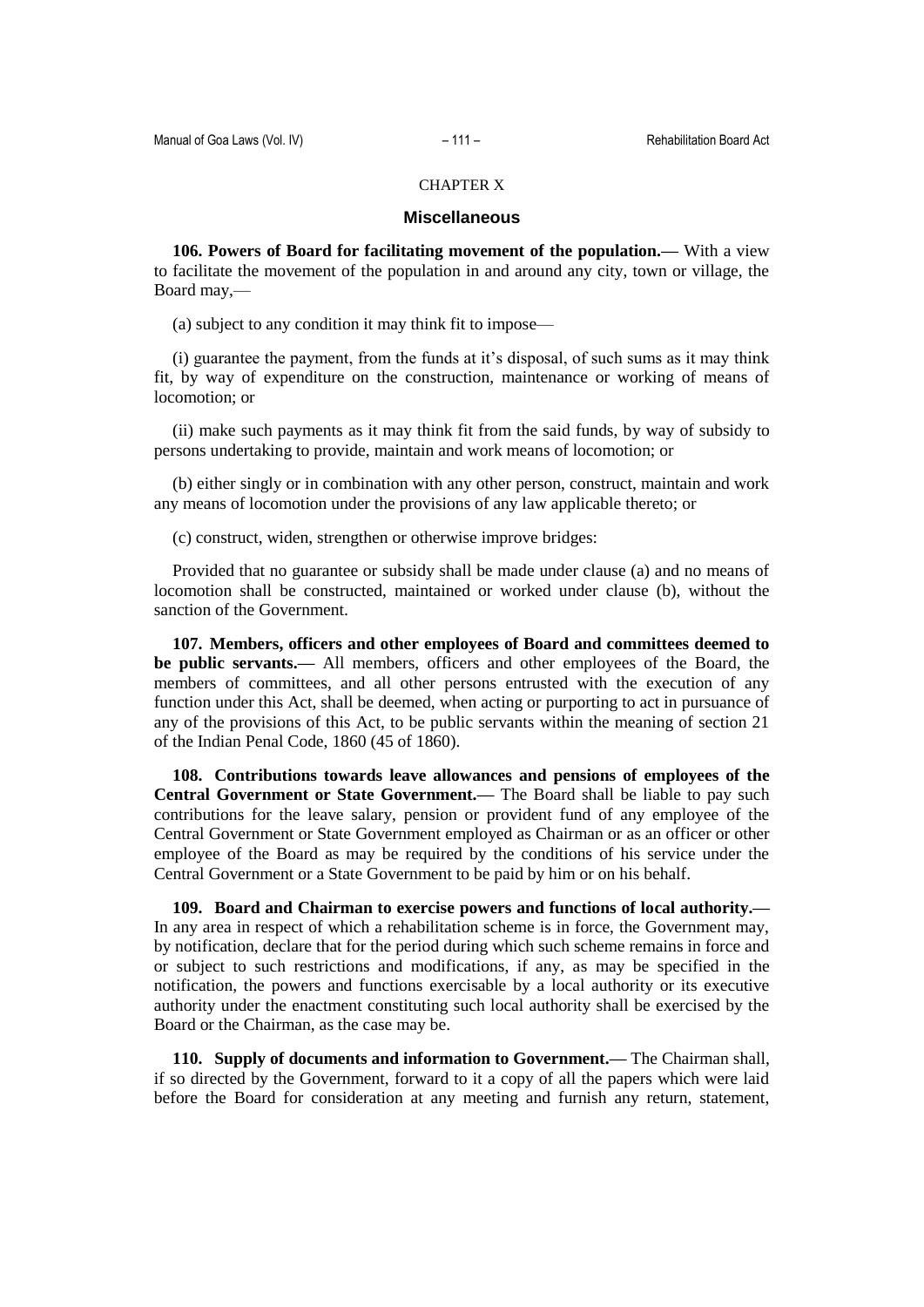estimate, statistics or other information regarding any matter under the control of the Board, a report of any such matter and a copy of any documents in charge of the Chairman.

**111. Submission of administration report to Government.—** (1) As soon as may be after the first day of April in every year or such later date as may be fixed by the Government, the Board shall submit to the Government a detailed report of the administration during the preceding year in such form as the Government may direct.

(2) The Chairman shall prepare such report and the Board shall consider the report and forward the same to the Government with it's remarks thereon.

**112. Power of Government to give directions to Board and local authorities.—** The Government may give the Board or any local authority such directions as in it's opinion are necessary or expedient for carrying out the purposes of this Act, and after giving an opportunity to the Board or, as the case may be, to the local authority to state its objections, if any, to such directions and after considering the said objections, the Government may, if it considers necessary so to do, modify such directions and it shall thereupon be the duty of the Board or the local authority to comply with such directions or the directions so modified, as the case may be.

**113. Supersession of Board.—** (1) If the Government is of opinion that the Board is unable to perform, or has persistently made default in the performance of, the duty is imposed on it by or under this Act or has exceeded or abused it's powers, it may, by notification, supersede the Board for such period as may be specified in the notification:

Provided that before issuing a notification under this sub-section, the Government shall, by notice, require the Board to show cause within such period as may be specified in the notice as to why it should not be superseded and shall consider the explanations and objections, if any, of the Board.

(2) Upon the publication of a notification under sub-section (1) superseding the Board,—

(a) the Chairman and all the members of the Board shall, as from the date of supersession, vacate their offices as such;

(b) all the powers and duties which may, by or under the provision of this Act, be exercised or performed by or on behalf of the Board and the Chairman, shall during the period of supersession be exercised and performed by such authority or person as the Government may direct;

(c) all funds and other property vested in the Board shall, during the period of supersession, vest in the authority or person referred to in clause (b); and

(d) all liabilities, legally subsisting and enforceable against the Board, shall be enforceable against the authority or person referred to in clause (b) to the extent of the funds and properties vested in it or him.

(3) On the expiration of the period of supersession specified in the notification issued under sub-section (1), the Government may—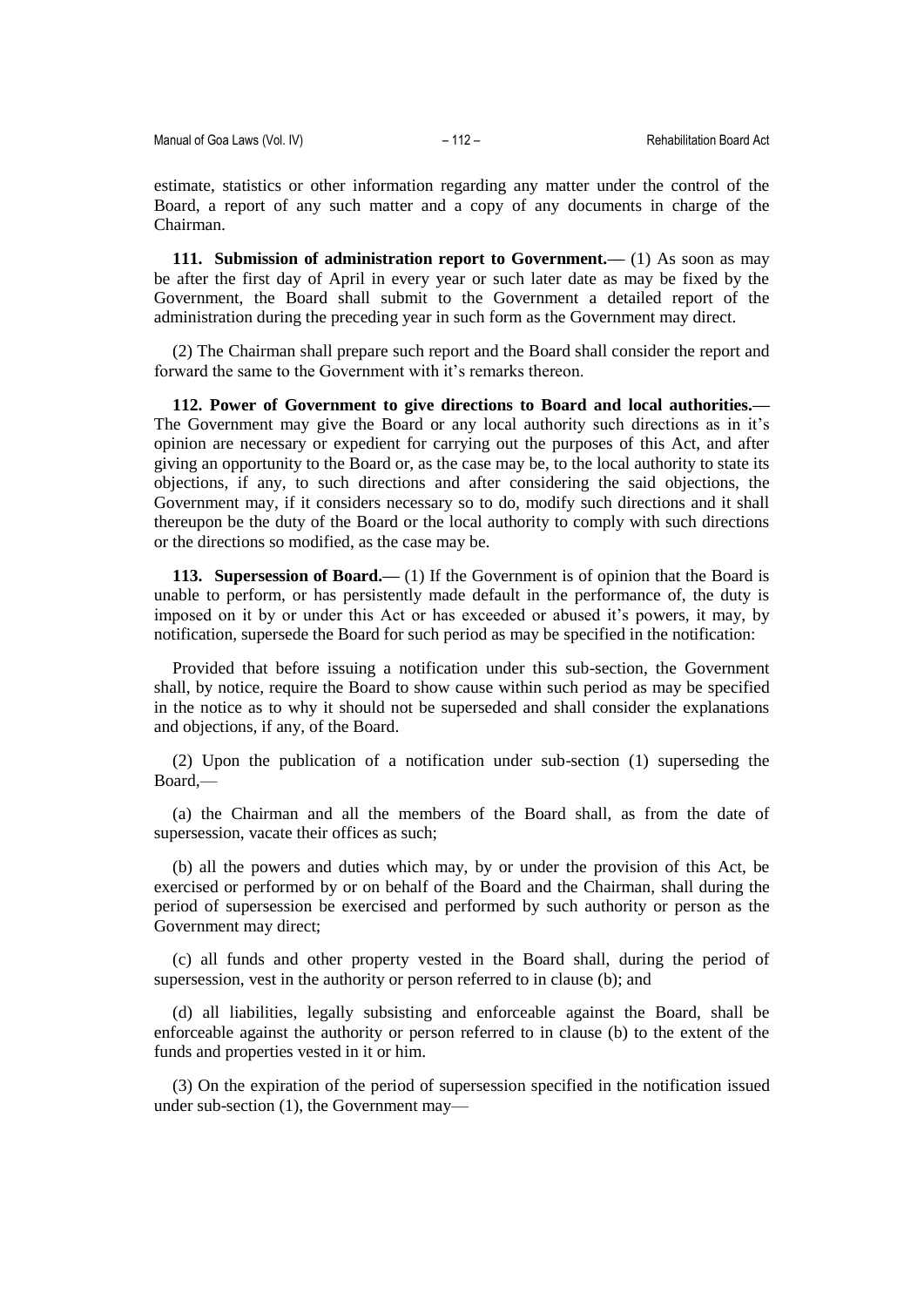(a) extend the period of supersession for such further period as it consider necessary; or

(b) reconstitute the Board in the manner provided in section 4.

**114. Dissolution of Board.—** (1) If the Government is of opinion that the Board has failed to carry out it's functions under this Act or that for any other reason it is not necessary to continue the Board, it may, by notification, dissolve the Board, from such date as may be specified in the notification.

(2) Upon the publication of notification under sub-section (1) dissolving the Board,—

(a) the Chairman and all the members of the Board shall, as from the date of dissolution, vacate their offices as such;

(b) all the powers and duties which may, by or under the provisions of this Act, be exercised and performed by or on behalf of the Board and the Chairman shall, as from the date of dissolution, be exercised and performed by the Government or such authority or person as it may appoint in this behalf;

(c) all funds and other property vested in the Board shall vest in the Government; and

(d) all liabilities, legally subsisting and enforceable against the Board, shall be enforceable against the Government to the extent of the funds and properties vested in it.

(3) Nothing in this section shall affect the liability of the Government in respect of debentures guaranteed under section 56.

**115. Power to remove difficulties.—** If any difficulty arises in giving effect to the provisions of this Act, the Government may, by notification make such provisions as appears to it to be necessary or expedient for removing the difficulty:

Provided that no such order shall be made after the expiry of a period of 3 years from the date of commencement of this Act.

**116. Power to make rules.—** (1) The Government may, after previous publication, make rules for the purpose of carrying into effect the provisions of this Act.

(2) In particular and without prejudice to the generality of the foregoing power, such rules may provide for all or any of the following matters, namely:—

(a) remuneration and allowances of the Chairman and other members under section 5;

(b) leave of absence for the Chairman under section 11 or the members under section 10;

(c) control and revision by the Chairman under section 16;

(d) provisions as to execution of contracts and agreements under section 26;

(e) delegation of powers of the Board to sanction contracts under section 27

(f) disposal of land under section 47;

(g) other manner of service of notice under section 50 and 51;